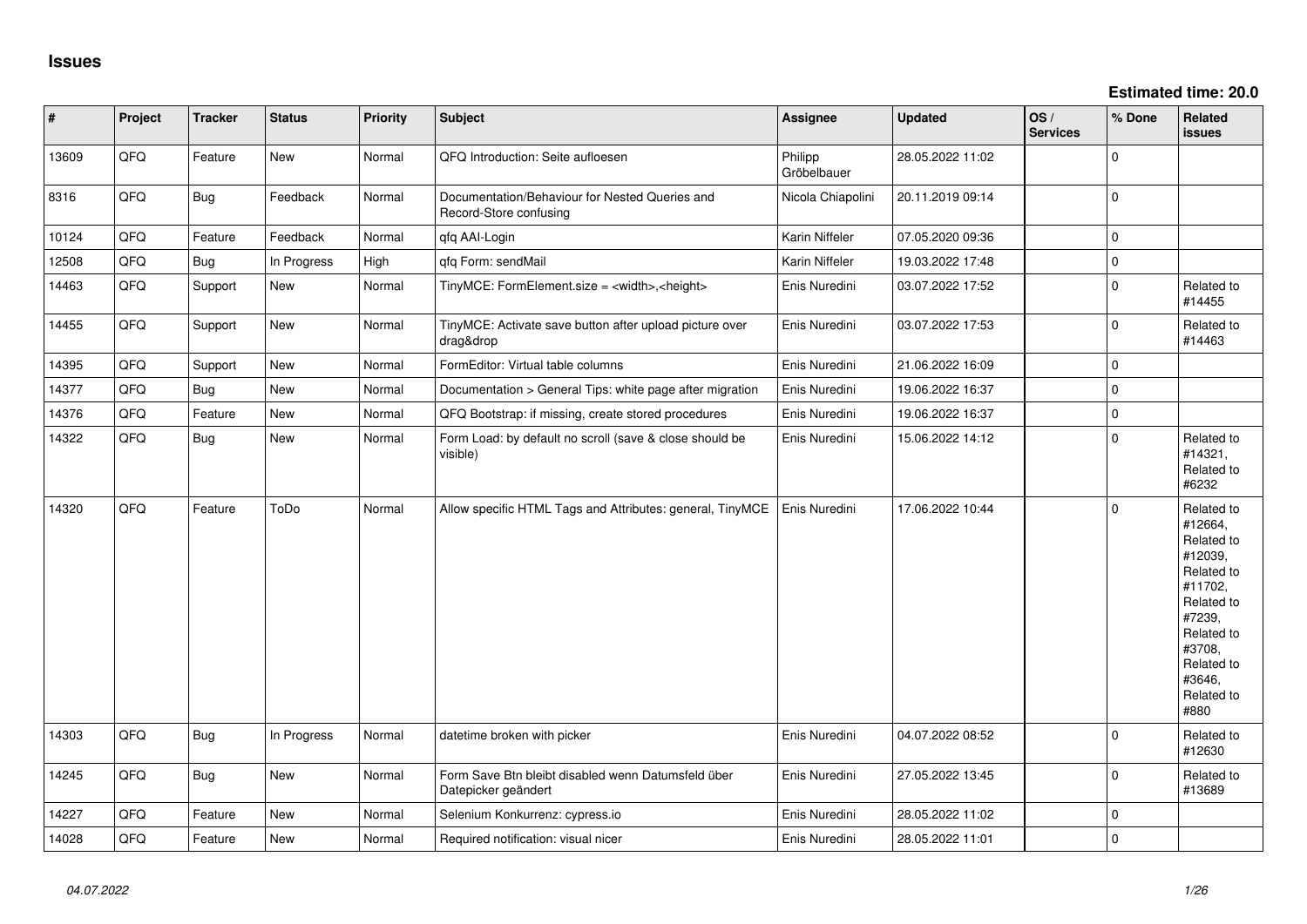| $\vert$ # | Project | <b>Tracker</b> | <b>Status</b>     | <b>Priority</b> | <b>Subject</b>                                                                        | <b>Assignee</b> | <b>Updated</b>   | OS/<br><b>Services</b> | % Done   | Related<br><b>issues</b>                                                    |
|-----------|---------|----------------|-------------------|-----------------|---------------------------------------------------------------------------------------|-----------------|------------------|------------------------|----------|-----------------------------------------------------------------------------|
| 13945     | QFQ     | Feature        | New               | Normal          | As link: content before/after link                                                    | Enis Nuredini   | 28.05.2022 11:01 |                        | $\Omega$ | Related to<br>#12262                                                        |
| 13943     | QFQ     | <b>Bug</b>     | Priorize          | Normal          | unable to find formgroup                                                              | Enis Nuredini   | 28.05.2022 11:03 |                        | 0        |                                                                             |
| 13900     | QFQ     | Feature        | Priorize          | Normal          | Selenium: Check das Cookie/PDF funktioniert                                           | Enis Nuredini   | 25.03.2022 12:45 |                        | $\Omega$ |                                                                             |
| 13899     | QFQ     | <b>Bug</b>     | ToDo              | Normal          | Selenium: zum laufen bringen                                                          | Enis Nuredini   | 25.03.2022 10:24 |                        | 0        |                                                                             |
| 13767     | QFQ     | <b>Bug</b>     | Feedback          | Normal          | date/time-picker: required shows up/down button orange                                | Enis Nuredini   | 16.05.2022 23:16 |                        | 0        |                                                                             |
| 13689     | QFQ     | <b>Bug</b>     | New               | Normal          | Enter auf Eingabefeld mit ungültigem Wert führt zu blurry<br>Seite                    | Enis Nuredini   | 28.05.2022 10:53 |                        | $\Omega$ | Related to<br>#14245, Has<br>duplicate<br>#11891                            |
| 13608     | QFQ     | Feature        | Some day<br>maybe | Normal          | Automatic Browser Language Redirect                                                   | Enis Nuredini   | 17.06.2022 08:35 |                        | $\Omega$ |                                                                             |
| 13572     | QFQ     | Feature        | Feedback          | Normal          | Form Load: misleading error message on trying to load non<br>existent primary record  | Enis Nuredini   | 16.05.2022 23:16 |                        | 100      |                                                                             |
| 12989     | QFQ     | <b>Bug</b>     | <b>New</b>        | Normal          | empty string does not trigger dynamic update                                          | Enis Nuredini   | 28.05.2022 11:09 |                        | 0        |                                                                             |
| 12630     | QFQ     | Feature        | In Progress       | Normal          | Input: date[time]: min / max values                                                   | Enis Nuredini   | 20.06.2022 18:31 |                        | $\Omega$ | Related to<br>#10096,<br>Related to<br>#14302,<br>Related to<br>#14303      |
| 12262     | QFQ     | Feature        | ToDo              | Normal          | Form buttons on top: more customable                                                  | Enis Nuredini   | 17.06.2022 10:44 |                        | $\Omega$ | Related to<br>#13945, Has<br>duplicate<br>#4046, Has<br>duplicate<br>#10080 |
| 11892     | QFQ     | Feature        | New               | Normal          | tablesorter: columns with links are hard to order - new<br>qualifier 'Y: <ord>'</ord> | Enis Nuredini   | 23.03.2022 09:22 |                        | $\Omega$ |                                                                             |
| 10782     | QFQ     | Feature        | Feedback          | Normal          | Tiny MCE: Image Upload                                                                | Enis Nuredini   | 16.05.2022 23:16 |                        | $\Omega$ | Related to<br>#12452                                                        |
| 10569     | QFQ     | Feature        | Priorize          | Normal          | link blank more safe                                                                  | Enis Nuredini   | 25.03.2022 12:44 |                        | $\Omega$ |                                                                             |
| 10463     | QFQ     | Feature        | New               | Normal          | Report _link: expliztes setzen von HTML Tags (Bedarf fuer<br>'data-selenium' & 'id')  | Enis Nuredini   | 23.03.2022 09:23 |                        | $\Omega$ | Related to<br>#7648                                                         |
| 3864      | QFQ     | Feature        | <b>New</b>        | Normal          | Encrypt / decrypt field                                                               | Enis Nuredini   | 30.06.2022 16:29 |                        | $\Omega$ |                                                                             |
| 13757     | QFQ     | Feature        | New               | High            | QR / Bar-Code Plugin                                                                  | Enis Nuredini   | 19.03.2022 17:43 |                        | 0        |                                                                             |
| 13716     | QFQ     | Bug            | New               | High            | Firefox ask to store username/password                                                | Enis Nuredini   | 30.05.2022 09:31 |                        | $\Omega$ | Related to<br>#13827                                                        |
| 12066     | QFQ     | <b>Bug</b>     | <b>New</b>        | High            | enterAsSubmit: Forward wird nicht ausgeführt                                          | Enis Nuredini   | 29.05.2022 09:23 |                        | $\Omega$ |                                                                             |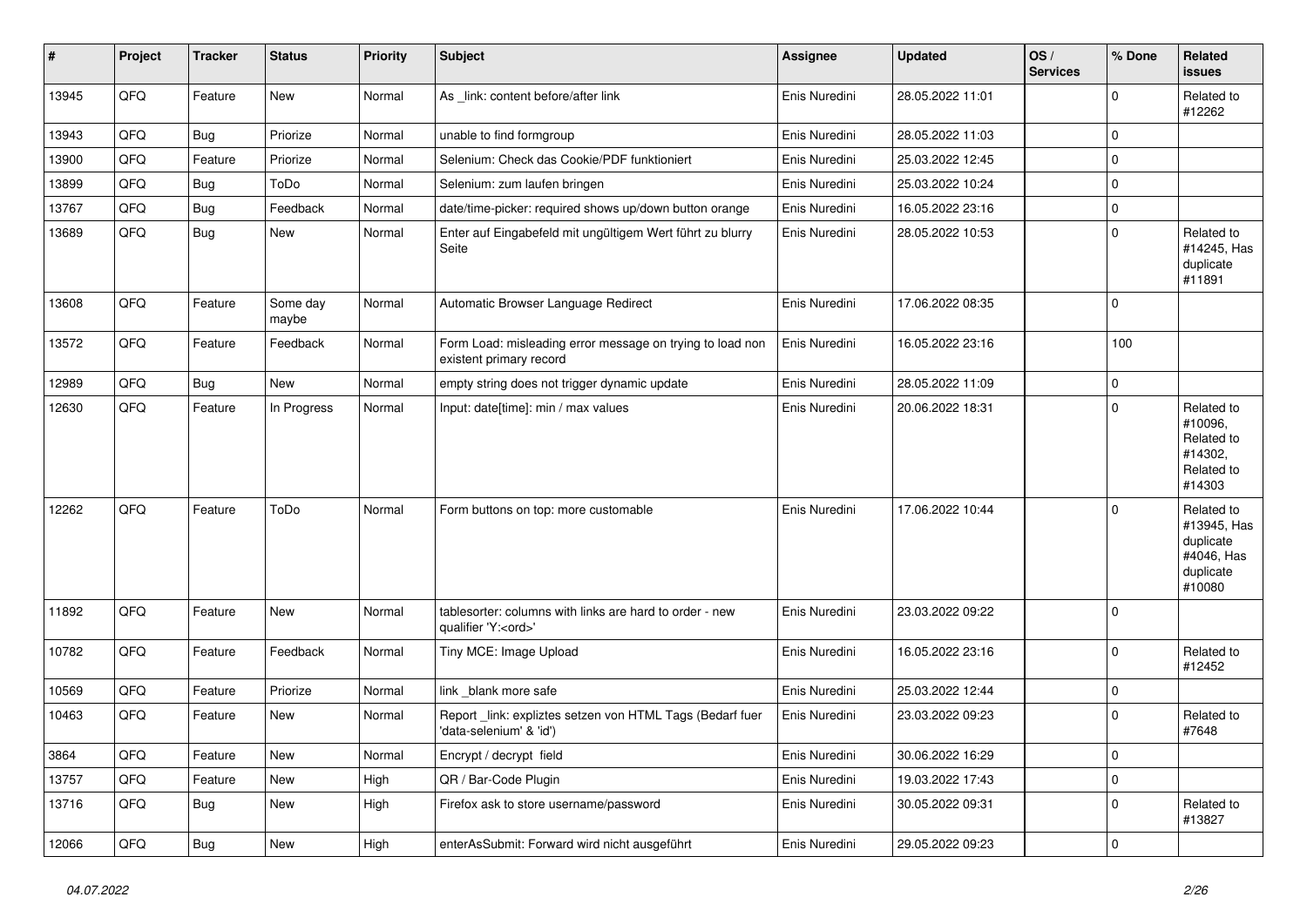| #     | Project | <b>Tracker</b> | <b>Status</b>     | <b>Priority</b> | <b>Subject</b>                                                                           | <b>Assignee</b>     | <b>Updated</b>   | OS/<br><b>Services</b> | % Done      | Related<br><b>issues</b>                    |
|-------|---------|----------------|-------------------|-----------------|------------------------------------------------------------------------------------------|---------------------|------------------|------------------------|-------------|---------------------------------------------|
| 11630 | QFQ     | <b>Bug</b>     | Feedback          | High            | Bitte check ob CALL() in 20.11.0 noch so funktioniert wie in<br>20.4.1                   | Enis Nuredini       | 28.05.2022 13:45 |                        | $\mathbf 0$ | Related to<br>#11325                        |
| 9052  | QFQ     | Feature        | Feedback          | High            | Report: CodeMirror with SQL Syntax Highlight in FE                                       | Enis Nuredini       | 08.06.2022 10:25 |                        | $\mathbf 0$ |                                             |
| 8891  | QFQ     | Bug            | <b>New</b>        | High            | formSubmitLog: do not log passwords                                                      | Enis Nuredini       | 25.03.2022 09:06 |                        | $\mathbf 0$ |                                             |
| 3613  | QFQ     | <b>Bug</b>     | Some day<br>maybe | Normal          | note /note unchecked -> note div (col-md) wird weiterhin<br>gerendert                    | Elias Villiger      | 01.02.2020 23:19 |                        | 100         |                                             |
| 11347 | QFQ     | <b>Bug</b>     | Feedback          | Normal          | If Bedingungen funktionieren nicht korrekt                                               | Christoph Fuchs     | 21.03.2021 20:37 |                        | $\mathbf 0$ |                                             |
| 7456  | QFQ     | <b>Bug</b>     | Some day<br>maybe | Low             | Todos in Code: solve or make ticket                                                      | Carsten Rose        | 16.09.2021 15:10 |                        | $\mathbf 0$ |                                             |
| 3537  | QFQ     | Feature        | Some day<br>maybe | Low             | SHOW COLUMNS FROM tableName - Extend '{{!'<br>definition                                 | Carsten Rose        | 11.12.2019 16:02 |                        | $\mathbf 0$ |                                             |
| 3273  | QFQ     | Feature        | Some day<br>maybe | Low             | Dirty Flag in Form                                                                       | Carsten Rose        | 11.12.2019 16:02 |                        | $\mathbf 0$ |                                             |
| 14464 | QFQ     | Support        | New               | Normal          | Exception: Missing button to edit FormElement with broken<br>sqlValidate / beforeLoad    | Carsten Rose        | 04.07.2022 00:13 |                        | $\mathbf 0$ |                                             |
| 14371 | QFQ     | Feature        | Priorize          | Normal          | <b>LDAP via REPORT</b>                                                                   | Carsten Rose        | 19.06.2022 16:37 |                        | $\mathbf 0$ |                                             |
| 14323 | QFQ     | <b>Bug</b>     | In Progress       | Normal          | Report: render=both single - no impact                                                   | Carsten Rose        | 19.06.2022 18:31 |                        | $\mathbf 0$ |                                             |
| 14305 | QFQ     | Bug            | New               | Normal          | Inline Report editing does not create history entries                                    | Carsten Rose        | 10.06.2022 11:55 |                        | $\mathbf 0$ |                                             |
| 14304 | QFQ     | Bug            | New               | Normal          | table sorter view safer does not work                                                    | Carsten Rose        | 10.06.2022 11:49 |                        | $\mathbf 0$ |                                             |
| 14290 | QFQ     | Feature        | Priorize          | Normal          | FormEditor: Show Table Definition                                                        | Carsten Rose        | 19.06.2022 16:37 |                        | $\mathbf 0$ |                                             |
| 14283 | QFQ     | <b>Bug</b>     | Priorize          | Normal          | HEIC / HEIF convert doesn't trigger                                                      | Carsten Rose        | 19.06.2022 16:37 |                        | $\mathbf 0$ |                                             |
| 14233 | QFQ     | <b>Bug</b>     | New               | Normal          | AS _link: question - HTML is not rendered                                                | Carsten Rose        | 28.05.2022 11:02 |                        | $\mathbf 0$ |                                             |
| 14175 | QFQ     | Bug            | In Progress       | Normal          | Opening a form with no QFQ Session cookie fails                                          | Carsten Rose        | 03.06.2022 10:40 |                        | $\mathbf 0$ |                                             |
| 14091 | QFQ     | <b>Bug</b>     | New               | Normal          | inconsistent template path for twig                                                      | Carsten Rose        | 19.04.2022 18:36 |                        | $\mathbf 0$ |                                             |
| 14090 | QFQ     | Feature        | <b>New</b>        | Normal          | Nützliche _script funktionen                                                             | Carsten Rose        | 28.05.2022 11:03 |                        | $\mathbf 0$ |                                             |
| 14077 | QFQ     | <b>Bug</b>     | New               | Normal          | As _link: Attribute 'class' missing by r:1 and r:3 - but should<br>set                   | Carsten Rose        | 28.05.2022 11:02 |                        | $\mathbf 0$ | Related to<br>#5342,<br>Related to<br>#4343 |
| 13843 | QFQ     | Feature        | <b>New</b>        | Normal          | Create JWT via QFQ                                                                       | <b>Carsten Rose</b> | 19.03.2022 17:42 |                        | $\mathbf 0$ |                                             |
| 13841 | QFQ     | Feature        | New               | Normal          | Create PDF via iText - evaluate                                                          | Carsten Rose        | 19.03.2022 17:42 |                        | 0           |                                             |
| 13706 | QFQ     | <b>Bug</b>     | New               | Normal          | Wrong CheckType in FieldElement LastStatus of Form Cron                                  | Carsten Rose        | 21.01.2022 18:20 |                        | $\mathbf 0$ |                                             |
| 13700 | QFQ     | Feature        | New               | Normal          | Redesign qfq.io Seite                                                                    | Carsten Rose        | 19.03.2022 17:43 |                        | $\mathbf 0$ |                                             |
| 13659 | QFQ     | <b>Bug</b>     | New               | Normal          | wrong sanitize class applied to R-store                                                  | Carsten Rose        | 15.01.2022 14:23 |                        | 0           |                                             |
| 13592 | QFQ     | <b>Bug</b>     | New               | Normal          | QFQ Build Queue: das vergeben von Tags klappt nicht. Es<br>werden keine Releases gebaut. | Carsten Rose        | 19.03.2022 17:45 |                        | $\mathbf 0$ |                                             |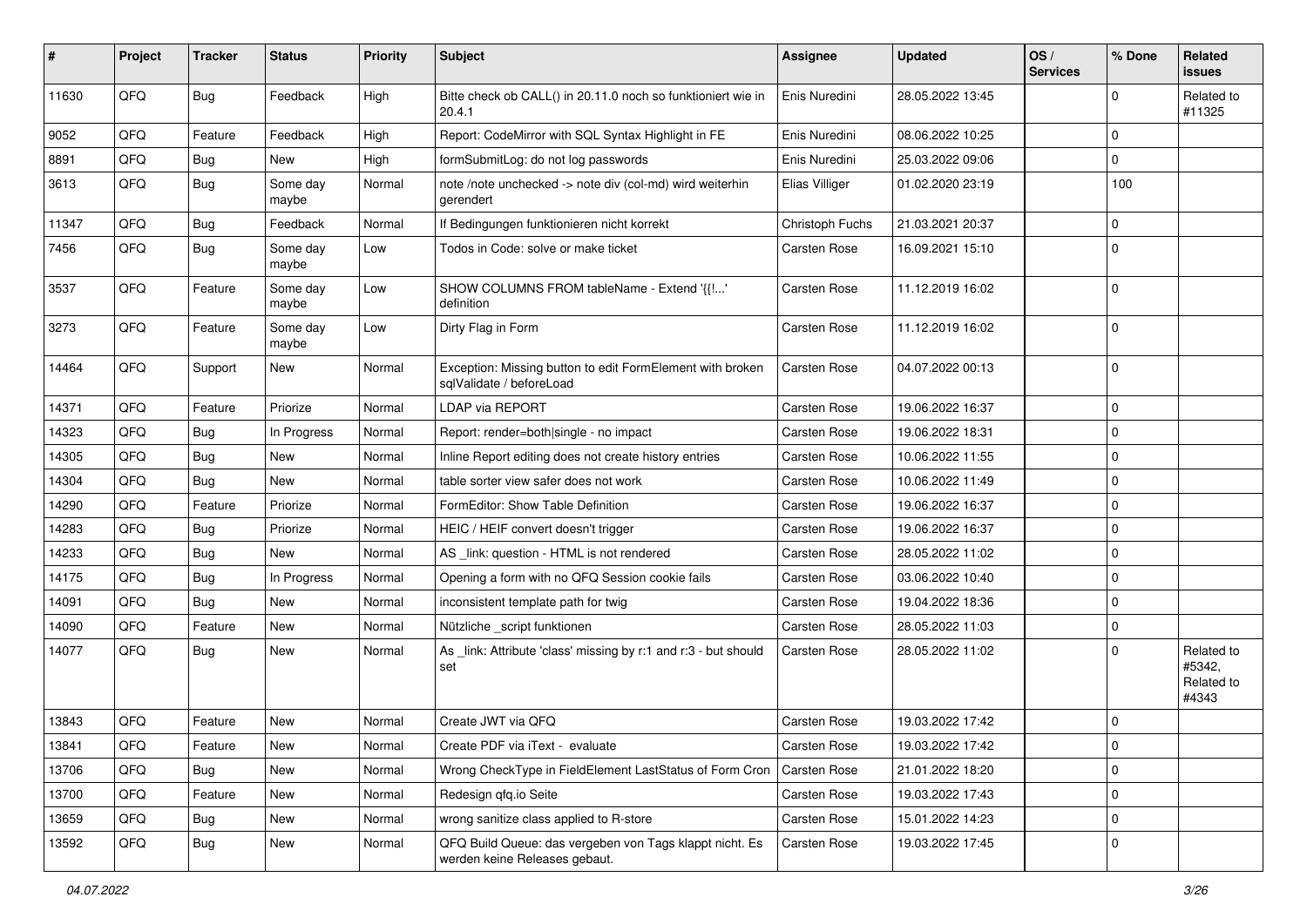| #     | Project | <b>Tracker</b> | <b>Status</b>              | <b>Priority</b> | Subject                                                                                                                                             | <b>Assignee</b> | <b>Updated</b>   | OS/<br><b>Services</b> | % Done      | Related<br><b>issues</b>                                              |
|-------|---------|----------------|----------------------------|-----------------|-----------------------------------------------------------------------------------------------------------------------------------------------------|-----------------|------------------|------------------------|-------------|-----------------------------------------------------------------------|
| 13566 | QFQ     | Feature        | Ready to sync<br>(develop) | Normal          | Delete config-example.qfq.php file                                                                                                                  | Carsten Rose    | 23.12.2021 09:25 |                        | $\Omega$    |                                                                       |
| 13467 | QFQ     | Feature        | New                        | Normal          | ChangeLog Generator                                                                                                                                 | Carsten Rose    | 19.03.2022 17:46 |                        | 0           | Related to<br>#11460                                                  |
| 13460 | QFQ     | <b>Bug</b>     | New                        | Normal          | Doc: Password set/reset  password should not processed<br>with 'html encode'                                                                        | Carsten Rose    | 19.03.2022 17:46 |                        | $\mathbf 0$ |                                                                       |
| 13451 | QFQ     | Bug            | New                        | Normal          | Character Counter / Max Character: Problem in Safari                                                                                                | Carsten Rose    | 15.04.2022 17:18 |                        | $\mathbf 0$ |                                                                       |
| 13354 | QFQ     | Feature        | New                        | Normal          | Using Websocket in QFQ                                                                                                                              | Carsten Rose    | 10.11.2021 15:47 |                        | $\mathbf 0$ |                                                                       |
| 13332 | QFQ     | Bug            | New                        | Normal          | Multi Form: Required Felder werden visuell nicht markiert.                                                                                          | Carsten Rose    | 19.03.2022 17:47 |                        | $\mathbf 0$ |                                                                       |
| 13331 | QFQ     | Bug            | New                        | Normal          | Multi Form: Clear Icon misplaced                                                                                                                    | Carsten Rose    | 19.03.2022 17:47 |                        | $\mathbf 0$ |                                                                       |
| 13330 | QFQ     | Feature        | In Progress                | Normal          | Multi Form: Upload                                                                                                                                  | Carsten Rose    | 07.11.2021 12:40 |                        | 50          | Related to<br>#9706                                                   |
| 12716 | QFQ     | <b>Bug</b>     | <b>New</b>                 | Normal          | template group: Pattern only applied to first instance                                                                                              | Carsten Rose    | 19.03.2022 17:47 |                        | $\mathbf 0$ |                                                                       |
| 12714 | QFQ     | <b>Bug</b>     | <b>New</b>                 | Normal          | Conversion of GIF to PDF broken when GIF contains Alpha.                                                                                            | Carsten Rose    | 19.03.2022 17:49 |                        | $\mathbf 0$ |                                                                       |
| 12679 | QFQ     | Feature        | New                        | Normal          | tablesorter: custom column width                                                                                                                    | Carsten Rose    | 16.06.2021 11:10 |                        | $\mathbf 0$ |                                                                       |
| 12664 | QFQ     | Feature        | New                        | Normal          | TinyMCE: report/remove malicous HTML/JS Code                                                                                                        | Carsten Rose    | 19.03.2022 17:47 |                        | $\Omega$    | Related to<br>#14320                                                  |
| 12632 | QFQ     | Feature        | New                        | Normal          | TinyMCE: Prepare CSS classes for images                                                                                                             | Carsten Rose    | 04.06.2021 14:35 |                        | 100         | Blocked by<br>#12186                                                  |
| 12611 | QFQ     | Feature        | Some day<br>maybe          | Normal          | Refactoring: Bootstrap with Lazy Loading                                                                                                            | Carsten Rose    | 08.06.2022 10:37 |                        | $\Omega$    | Related to<br>#12490,<br>Related to<br>#10013,<br>Related to<br>#7732 |
| 12603 | QFQ     | Feature        | New                        | Normal          | Dropdown (Select), Radio, checkbox:<br>itemListAlways={{!SELECT key, value}}                                                                        | Carsten Rose    | 19.03.2022 17:47 |                        | $\Omega$    |                                                                       |
| 12584 | QFQ     | Feature        | Feedback                   | Normal          | T3 v10 migration script: replace alias-patterns (v11)                                                                                               | Carsten Rose    | 28.05.2022 11:12 |                        | 100         |                                                                       |
| 12581 | QFQ     | Bug            | New                        | Normal          | Form.forward=close: Record 'new' in new browser tab ><br>save (& close) >> Form is not reloaded with new created<br>record id and stays in mode=new | Carsten Rose    | 19.03.2022 17:48 |                        | 0           |                                                                       |
| 12546 | QFQ     | Bug            | Feedback                   | Normal          | Branch 'Development' - Unit Tests mit dirty workaround<br>angepasst                                                                                 | Carsten Rose    | 19.03.2022 17:48 |                        | 0           |                                                                       |
| 12520 | QFQ     | Bug            | New                        | Normal          | Switch FE User: still active even FE User session expired                                                                                           | Carsten Rose    | 19.03.2022 17:48 |                        | $\mathbf 0$ |                                                                       |
| 12512 | QFQ     | <b>Bug</b>     | New                        | Normal          | Some MySQL Installation can't use 'stored procedures'                                                                                               | Carsten Rose    | 19.03.2022 17:48 |                        | $\mathbf 0$ |                                                                       |
| 12504 | QFQ     | Feature        | Priorize                   | Normal          | sql.log: report fe.id                                                                                                                               | Carsten Rose    | 05.05.2021 22:09 |                        | $\mathbf 0$ |                                                                       |
| 12503 | QFQ     | Feature        | Priorize                   | Normal          | Detect dangerous UPDATE statement with missing WHERE                                                                                                | Carsten Rose    | 05.05.2021 22:09 |                        | 0           |                                                                       |
| 12480 | QFQ     | Feature        | New                        | Normal          | If QFQ upgrade is running, block further request                                                                                                    | Carsten Rose    | 03.05.2021 20:45 |                        | $\mathbf 0$ |                                                                       |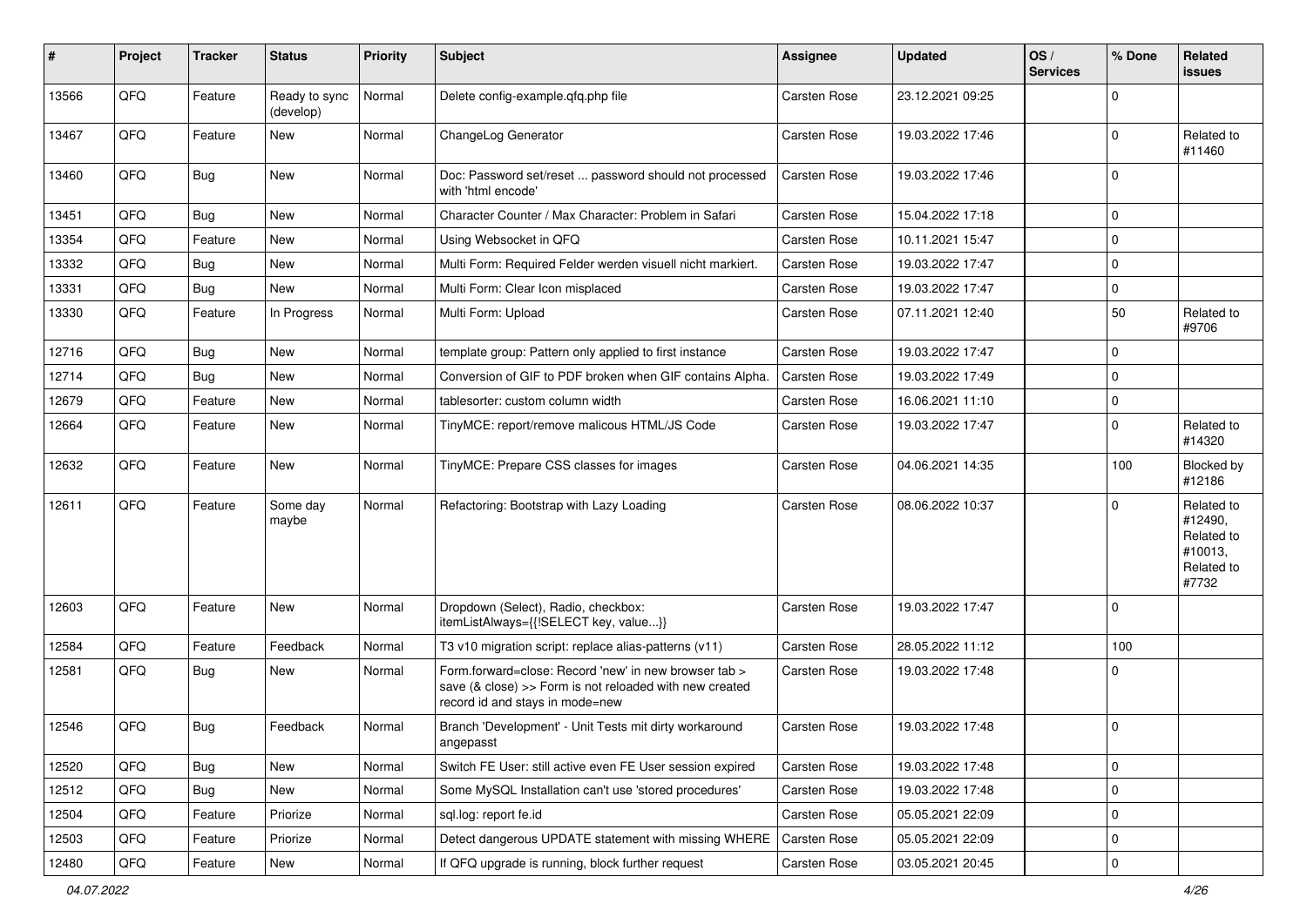| $\vert$ # | Project | <b>Tracker</b> | <b>Status</b>     | <b>Priority</b> | <b>Subject</b>                                                                                                 | <b>Assignee</b>     | <b>Updated</b>   | OS/<br><b>Services</b> | % Done      | <b>Related</b><br><b>issues</b>                                        |
|-----------|---------|----------------|-------------------|-----------------|----------------------------------------------------------------------------------------------------------------|---------------------|------------------|------------------------|-------------|------------------------------------------------------------------------|
| 12477     | QFQ     | Feature        | New               | Normal          | Support for refactoring: Form, FormElement, diverse<br>Tabellen/Spalten, tt-content Records                    | Carsten Rose        | 03.05.2021 20:45 |                        | $\Omega$    |                                                                        |
| 12474     | QFQ     | Feature        | <b>New</b>        | Normal          | Check BaseConfigURL if it is given and the the last char is ',                                                 | <b>Carsten Rose</b> | 03.05.2021 20:45 |                        | $\Omega$    |                                                                        |
| 12465     | QFQ     | Feature        | New               | Normal          | QFQ Function: use in FE to fill StoreRecord                                                                    | Carsten Rose        | 05.05.2021 21:58 |                        | 0           |                                                                        |
| 12452     | QFQ     | Feature        | Priorize          | Normal          | BaseURL: alsways with '/' at the end                                                                           | Carsten Rose        | 19.06.2022 13:45 |                        | $\mathbf 0$ | Related to<br>#10782                                                   |
| 12440     | QFQ     | Feature        | In Progress       | Normal          | Typo3 V10 upgrade (durchfuehren und testen)                                                                    | Carsten Rose        | 21.03.2022 09:53 |                        | 50          | Related to<br>#12357,<br>Related to<br>#12067,<br>Related to<br>#10661 |
| 12439     | QFQ     | Feature        | In Progress       | Normal          | TinyMCE Paste from Word & Character Count/Limit                                                                | Carsten Rose        | 05.05.2021 22:15 |                        | 0           |                                                                        |
| 12413     | QFQ     | Feature        | New               | Normal          | STORE_TYPO3: enhance for {{be_users.email:T}},<br>{{fe users.email:T}}                                         | Carsten Rose        | 03.05.2021 20:45 |                        | $\Omega$    | Related to<br>#12412,<br>Related to<br>#10012                          |
| 12412     | QFQ     | Feature        | New               | Normal          | Action/Escape qualifier 'e' (empty), '0': if given, an empty<br>string (or '0') will be treated as 'not found' | Carsten Rose        | 08.05.2021 09:40 |                        | $\Omega$    | Related to<br>#12413.<br>Related to<br>#10012                          |
| 12400     | QFQ     | Feature        | New               | Normal          | Tutorial ist in QFQ Doku, Wird in der Suche gefunden, es<br>gibt aber kein Menupunkt - Inhalt ueberpruefen     | Carsten Rose        | 03.05.2021 20:45 |                        | $\mathbf 0$ |                                                                        |
| 12337     | QFQ     | Feature        | Some day<br>maybe | Normal          | Database.php: better caching                                                                                   | Carsten Rose        | 16.09.2021 15:10 |                        | $\Omega$    |                                                                        |
| 12330     | QFQ     | Feature        | New               | Normal          | Copy to input field / text area / TinyMCE                                                                      | Carsten Rose        | 07.04.2021 09:01 |                        | $\Omega$    |                                                                        |
| 12327     | QFQ     | Bug            | New               | Normal          | Copy to clipboard: Glyphicon can not be changed                                                                | Carsten Rose        | 27.12.2021 17:59 |                        | 0           |                                                                        |
| 12325     | QFQ     | Bug            | Priorize          | Normal          | MultiDB form.dblndex not working for report syntax                                                             | Carsten Rose        | 07.09.2021 13:37 |                        | $\Omega$    | Related to<br>#12145,<br>Related to<br>#12314                          |
| 12315     | QFQ     | Feature        | Some day<br>maybe | Normal          | Form History (Diffs) / Backups                                                                                 | Carsten Rose        | 16.09.2021 15:10 |                        | $\mathbf 0$ |                                                                        |
| 12269     | QFQ     | Feature        | New               | Normal          | 2FA - Login                                                                                                    | Carsten Rose        | 03.05.2021 20:45 |                        | $\mathbf 0$ |                                                                        |
| 12187     | QFQ     | <b>Bug</b>     | New               | Normal          | Trigger FormAsFile() via Report: probably problem with multi<br>DB setup                                       | Carsten Rose        | 20.03.2021 21:20 |                        | $\Omega$    |                                                                        |
| 12163     | QFQ     | Feature        | <b>New</b>        | Normal          | Checkbox: table wrap                                                                                           | Carsten Rose        | 03.05.2021 20:51 |                        | $\Omega$    |                                                                        |
| 12162     | QFQ     | Feature        | New               | Normal          | FE.type=sendmail: personalized mailing (several mails) via<br>template                                         | Carsten Rose        | 03.05.2021 20:45 |                        | $\Omega$    |                                                                        |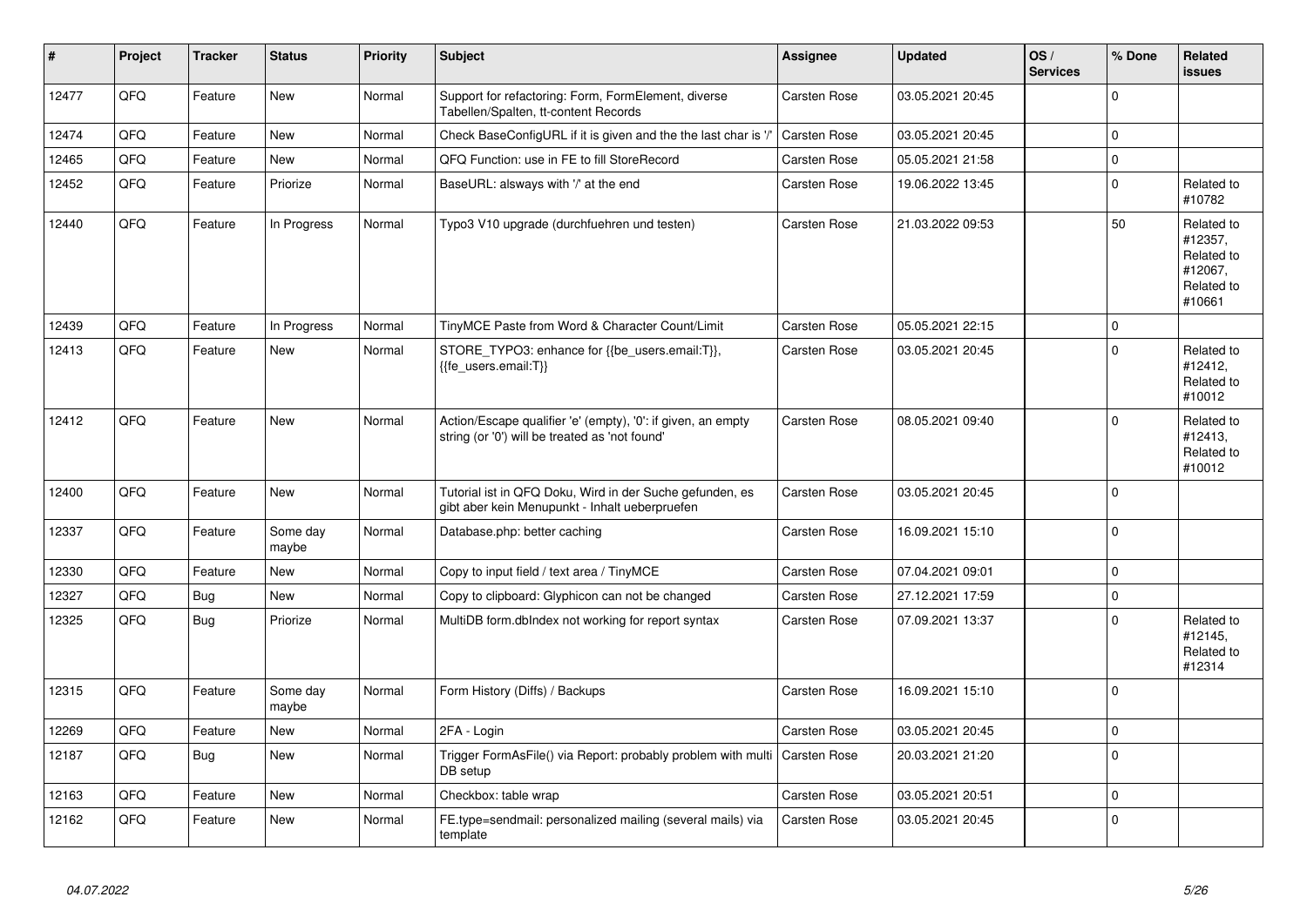| $\vert$ # | Project | <b>Tracker</b> | <b>Status</b> | <b>Priority</b> | <b>Subject</b>                                                                                                      | <b>Assignee</b>                                        | <b>Updated</b>   | OS/<br><b>Services</b> | % Done   | Related<br><b>issues</b>                     |                      |
|-----------|---------|----------------|---------------|-----------------|---------------------------------------------------------------------------------------------------------------------|--------------------------------------------------------|------------------|------------------------|----------|----------------------------------------------|----------------------|
| 12146     | QFQ     | Feature        | <b>New</b>    | Normal          | Autocron Job: Anzeigen wann der naechste Job ausgefuehrt   Carsten Rose<br>wird, resp das er nicht ausgefuehrt wird |                                                        | 15.03.2021 15:23 |                        | $\Omega$ |                                              |                      |
| 12133     | QFQ     | Bug            | <b>New</b>    | Normal          | NPM, phpSpreadSheet aktualisieren                                                                                   | Carsten Rose                                           | 15.03.2021 09:04 |                        | $\Omega$ |                                              |                      |
| 12119     | QFQ     | Feature        | <b>New</b>    | Normal          | AS paged: error message missing if there ist no 'r' argument.                                                       | <b>Carsten Rose</b>                                    | 03.05.2021 20:51 |                        | $\Omega$ |                                              |                      |
| 12109     | QFQ     | Feature        | <b>New</b>    | Normal          | Donwload Link: Plain, SIP, Persistent Link, Peristent SIP -<br>new notation                                         | Carsten Rose                                           | 03.05.2021 20:45 |                        | $\Omega$ | Related to<br>#12085                         |                      |
| 12045     | QFQ     | Bug            | New           | Normal          | templateGroup afterSave FE: Aufruf ohne<br>sqlHonorFormElements funktioniert nicht                                  | Carsten Rose                                           | 18.02.2021 16:33 |                        | $\Omega$ |                                              |                      |
| 12040     | QFQ     | Bug            | New           | Normal          | FE Mode 'hidden' für zwei FEs auf einer Zeile                                                                       | Carsten Rose                                           | 18.02.2021 10:13 |                        | $\Omega$ |                                              |                      |
| 12024     | QFQ     | Feature        | New           | Normal          | Excel Export: text columns by default decode<br>htmlspeciachar()                                                    | Carsten Rose                                           | 17.02.2021 23:55 |                        | $\Omega$ | Related to<br>#12022                         |                      |
| 12023     | QFQ     | Feature        | <b>New</b>    | Normal          | MySQL Stored Precdure: QDECODESPECIALCHAR()                                                                         | <b>Carsten Rose</b>                                    | 16.02.2021 11:16 |                        | $\Omega$ | Related to<br>#12022                         |                      |
| 11980     | QFQ     | Feature        | In Progress   | Normal          | protected verzeichnis MUSS geschützt werden                                                                         | Carsten Rose                                           | 07.09.2021 13:30 |                        | $\Omega$ |                                              |                      |
| 11955     | QFQ     | Feature        | New           | Normal          | subrecord: new title option to set <th> attributes - e.g. to<br/>customize tablesorter options.</th>                | attributes - e.g. to<br>customize tablesorter options. | Carsten Rose     | 03.05.2021 20:47       |          | $\Omega$                                     | Related to<br>#11775 |
| 11775     | QFQ     | Feature        | New           | Normal          | Subrecord Tooltip pro Feld                                                                                          | Carsten Rose                                           | 18.12.2020 15:22 |                        | $\Omega$ | Related to<br>#11955                         |                      |
| 11752     | QFQ     | Bug            | <b>New</b>    | Normal          | checkbox renders multiple input elements with same name                                                             | Carsten Rose                                           | 17.12.2020 14:58 |                        | $\Omega$ | Related to<br>#11750                         |                      |
| 11747     | QFQ     | Feature        | <b>New</b>    | Normal          | Maintenance Page with Redirect                                                                                      | Carsten Rose                                           | 03.05.2021 20:47 |                        | $\Omega$ | Related to<br>#11741                         |                      |
| 11702     | QFQ     | Feature        | <b>New</b>    | Normal          | HTML Special Char makes no sense for 'allbut' if '&' is<br>forbidden                                                | <b>Carsten Rose</b>                                    | 07.12.2021 16:35 |                        | $\Omega$ | Related to<br>#5112,<br>Related to<br>#14320 |                      |
| 11695     | QFQ     | Bug            | <b>New</b>    | Normal          | MultiForm required FE Error                                                                                         | Carsten Rose                                           | 04.12.2020 13:34 |                        | $\Omega$ |                                              |                      |
| 11668     | QFQ     | <b>Bug</b>     | <b>New</b>    | Normal          | Play function.sql - problem with mysql                                                                              | Carsten Rose                                           | 03.05.2021 20:48 |                        | $\Omega$ |                                              |                      |
| 11667     | QFQ     | Bug            | New           | Normal          | MySQL mariadb-server-10.3: Incorrect datetime value                                                                 | <b>Carsten Rose</b>                                    | 03.05.2021 20:48 |                        | $\Omega$ |                                              |                      |
| 11523     | QFQ     | Feature        | <b>New</b>    | Normal          | Mit dynamic Update erkennen, ob Upload gemacht wurde                                                                | Carsten Rose                                           | 13.11.2020 15:07 |                        | $\Omega$ | Related to<br>#9533                          |                      |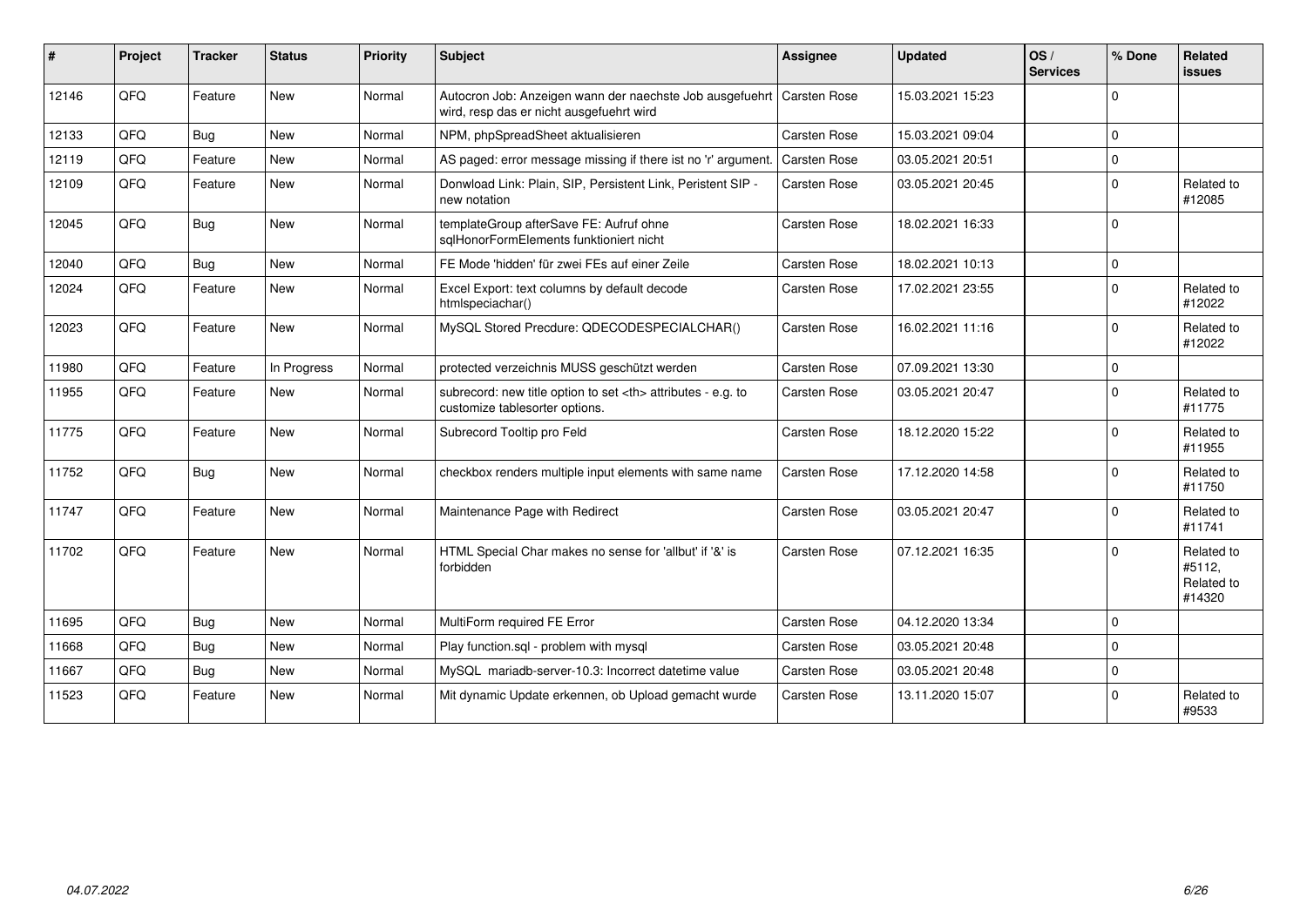| #     | Project | <b>Tracker</b> | <b>Status</b>     | <b>Priority</b> | <b>Subject</b>                                                                      | Assignee            | <b>Updated</b>   | OS/<br><b>Services</b> | % Done      | Related<br><b>issues</b>                                                                                                       |
|-------|---------|----------------|-------------------|-----------------|-------------------------------------------------------------------------------------|---------------------|------------------|------------------------|-------------|--------------------------------------------------------------------------------------------------------------------------------|
| 11517 | QFQ     | Bug            | In Progress       | Normal          | extraButtonInfo Broken for multiple FormElements                                    | Carsten Rose        | 12.05.2022 13:12 |                        | $\Omega$    | Related to<br>#7890,<br>Related to<br>#3811, Has<br>duplicate<br>#10905, Has<br>duplicate<br>#10553, Has<br>duplicate<br>#6779 |
| 11516 | QFQ     | Feature        | <b>New</b>        | Normal          | Multi Page Form (Previous/Next Buttons)                                             | <b>Carsten Rose</b> | 16.03.2021 17:52 |                        | $\mathbf 0$ |                                                                                                                                |
| 11504 | QFQ     | Feature        | <b>New</b>        | Normal          | Dynamic Update: Button text update for 'Save',' Close' &<br>'Delete'                | Carsten Rose        | 12.11.2020 23:44 |                        | $\mathbf 0$ |                                                                                                                                |
| 11460 | QFQ     | Feature        | <b>New</b>        | Normal          | Easier creation of changelog: gitchangelog                                          | Carsten Rose        | 12.06.2021 10:20 |                        | $\mathbf 0$ | Related to<br>#13467                                                                                                           |
| 11323 | QFQ     | Feature        | Some day<br>maybe | Normal          | Report Frontend Editor Modal + Codemirror                                           | Carsten Rose        | 16.09.2021 15:10 |                        | $\mathbf 0$ | Related to<br>#11036                                                                                                           |
| 11322 | QFQ     | Feature        | Some day<br>maybe | Normal          | Form Element JSON - (multiline parameter field)                                     | Carsten Rose        | 16.09.2021 15:10 |                        | $\mathbf 0$ |                                                                                                                                |
| 11320 | QFQ     | Feature        | Priorize          | Normal          | Typo3 Version 10 support                                                            | Carsten Rose        | 05.05.2021 22:09 |                        | $\pmb{0}$   |                                                                                                                                |
| 11239 | QFQ     | Bug            | New               | Normal          | Radiobutton (plain): horizontales Rendern abhängig vom<br>Datentyp in der Datenbank | Carsten Rose        | 30.09.2020 18:37 |                        | $\mathbf 0$ |                                                                                                                                |
| 11217 | QFQ     | Feature        | Some day<br>maybe | Normal          | <b>Extend Script Functionality</b>                                                  | Carsten Rose        | 16.09.2021 15:10 |                        | $\pmb{0}$   |                                                                                                                                |
| 11080 | QFQ     | Feature        | New               | Normal          | Send MQTT messages                                                                  | Carsten Rose        | 29.08.2020 19:49 |                        | $\mathbf 0$ |                                                                                                                                |
| 11076 | QFQ     | Feature        | In Progress       | Normal          | SELECT  AS _websocket                                                               | Carsten Rose        | 30.08.2020 17:49 |                        | $\mathbf 0$ |                                                                                                                                |
| 11036 | QFQ     | Feature        | Some day<br>maybe | Normal          | inline report editor permissions                                                    | Carsten Rose        | 16.09.2021 15:09 |                        | $\mathbf 0$ | Related to<br>#11323                                                                                                           |
| 10996 | QFQ     | Feature        | <b>New</b>        | Normal          | Download video via sip: no seek                                                     | Carsten Rose        | 12.08.2020 14:18 |                        | $\mathbf 0$ |                                                                                                                                |
| 10979 | QFQ     | Feature        | New               | Normal          | Ajax Calls an API - dataReport                                                      | Carsten Rose        | 11.05.2022 12:15 |                        | $\mathbf 0$ |                                                                                                                                |
| 10976 | QFQ     | Feature        | New               | Normal          | Excel Export Verbesserungen                                                         | Carsten Rose        | 06.08.2020 10:56 |                        | $\mathbf 0$ |                                                                                                                                |
| 10937 | QFQ     | <b>Bug</b>     | <b>New</b>        | Normal          | Fehler mit abhängigen Select- Feldern beim Positionieren                            | <b>Carsten Rose</b> | 12.11.2020 23:45 |                        | $\mathbf 0$ |                                                                                                                                |
| 10819 | QFQ     | Feature        | <b>New</b>        | Normal          | Persistent SIP - second try                                                         | Carsten Rose        | 29.06.2020 23:02 |                        | $\mathbf 0$ | Related to<br>#6261                                                                                                            |
| 10793 | QFQ     | Feature        | In Progress       | Normal          | Update NPM Packages                                                                 | <b>Carsten Rose</b> | 07.09.2021 13:25 |                        | 30          |                                                                                                                                |
| 10745 | QFQ     | Feature        | Some day<br>maybe | Normal          | Tablesorter Excel Export                                                            | Carsten Rose        | 16.09.2021 15:09 |                        | $\mathbf 0$ |                                                                                                                                |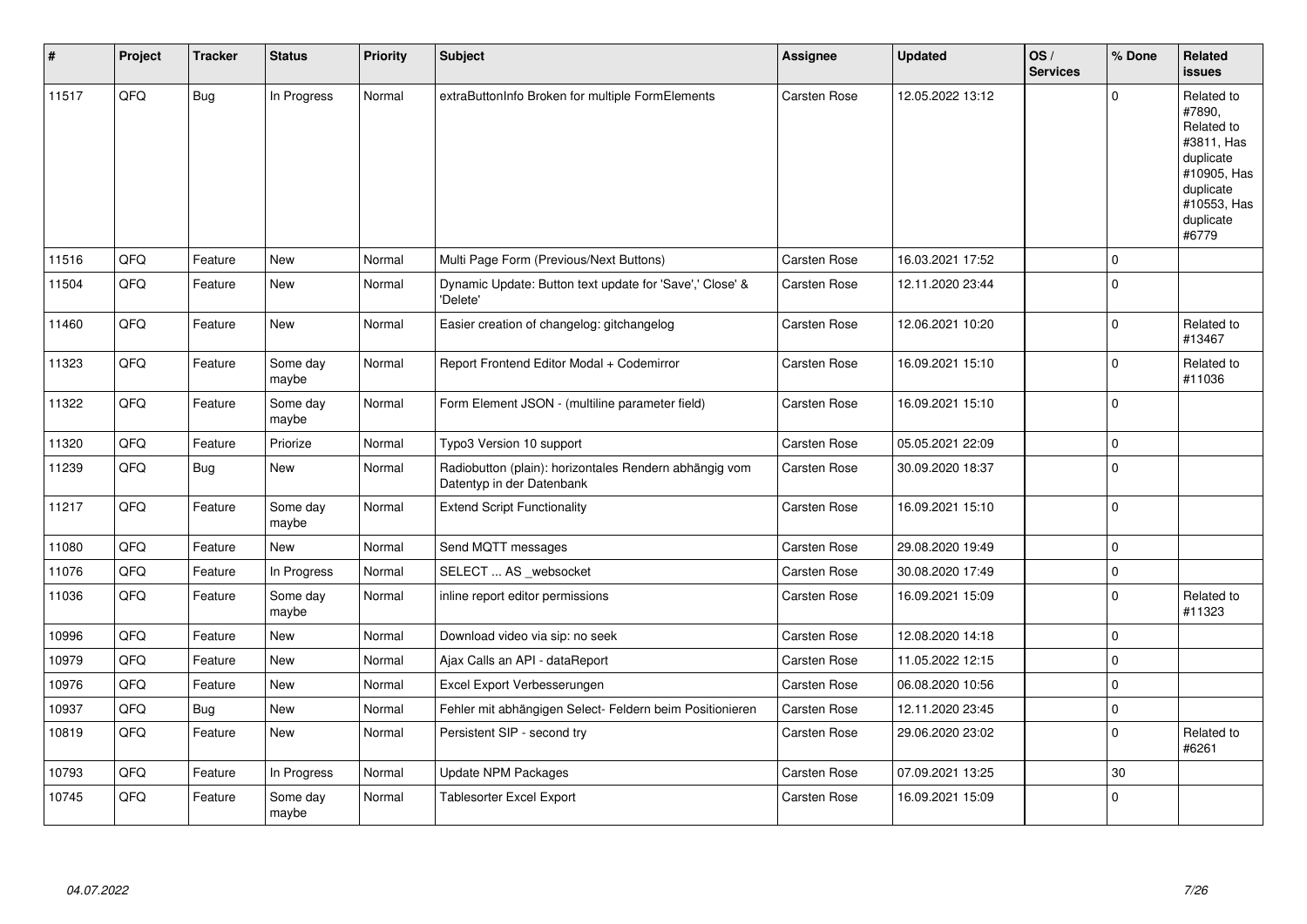| #     | Project | <b>Tracker</b> | <b>Status</b>     | <b>Priority</b> | <b>Subject</b>                                                                           | <b>Assignee</b>     | <b>Updated</b>   | OS/<br><b>Services</b> | % Done      | Related<br><b>issues</b>                                              |
|-------|---------|----------------|-------------------|-----------------|------------------------------------------------------------------------------------------|---------------------|------------------|------------------------|-------------|-----------------------------------------------------------------------|
| 10716 | QFQ     | Feature        | Some day<br>maybe | Normal          | Business Logic mit Externen Skripten                                                     | Carsten Rose        | 16.09.2021 15:10 |                        | $\Omega$    | Related to<br>#10713,<br>Related to<br>#8217                          |
| 10714 | QFQ     | Feature        | <b>New</b>        | Normal          | multi Table Form                                                                         | Carsten Rose        | 16.03.2021 18:44 |                        | $\mathbf 0$ |                                                                       |
| 10704 | QFQ     | Bug            | New               | Normal          | wkhtml problem rendering fullCalendar.js / fabric.js >><br>successor: puppeteer          | <b>Carsten Rose</b> | 12.11.2020 23:45 |                        | $\Omega$    | Related to<br>#5024,<br>Related to<br>#4650,<br>Related to<br>#10715  |
| 10661 | QFQ     | <b>Bug</b>     | In Progress       | Normal          | Typo3 Warnungen                                                                          | Carsten Rose        | 07.09.2021 13:23 |                        | $\Omega$    | Related to<br>#12440                                                  |
| 10658 | QFO     | <b>Bug</b>     | <b>New</b>        | Normal          | processReadOnly broken                                                                   | Carsten Rose        | 27.05.2020 17:55 |                        | $\mathbf 0$ |                                                                       |
| 10593 | QFQ     | Feature        | New               | Normal          | label2: text behind input element                                                        | Carsten Rose        | 16.05.2020 10:57 |                        | $\Omega$    |                                                                       |
| 10588 | QFQ     | <b>Bug</b>     | <b>New</b>        | Normal          | typeahed Tag: Doku anpassen                                                              | Carsten Rose        | 12.11.2020 23:45 |                        | 0           |                                                                       |
| 10443 | QFQ     | Feature        | In Progress       | Normal          | Konzept_api / _live                                                                      | Carsten Rose        | 07.05.2020 09:39 |                        | 0           |                                                                       |
| 10322 | QFQ     | <b>Bug</b>     | <b>New</b>        | Normal          | FormElement / Radio: missing column 'enum' >> FE not<br>reported                         | Carsten Rose        | 07.05.2020 09:37 |                        | $\mathbf 0$ |                                                                       |
| 10119 | QFQ     | Feature        | New               | Normal          | Dropdown (selectlist) & TypeAhead: format and catagorize<br>list                         | Carsten Rose        | 07.05.2020 09:36 |                        | $\Omega$    |                                                                       |
| 10116 | QFO     | Feature        | Some day<br>maybe | Normal          | TypeAhead: Tag - show inside 'input' element                                             | Carsten Rose        | 16.09.2021 15:09 |                        | $\mathbf 0$ |                                                                       |
| 10115 | QFQ     | Feature        | New               | Normal          | TypeAhead: static list                                                                   | Carsten Rose        | 26.02.2020 16:42 |                        | 100         |                                                                       |
| 10095 | QFQ     | Feature        | Some day<br>maybe | Normal          | Generic Gitlab Integration into QFQ                                                      | Carsten Rose        | 16.09.2021 15:10 |                        | $\mathbf 0$ |                                                                       |
| 10082 | QFQ     | Bug            | New               | Normal          | FE.type=SELECT - 'sanatize' Class                                                        | Carsten Rose        | 07.05.2020 09:36 |                        | $\Omega$    | Related to<br>#10081                                                  |
| 10080 | QFQ     | Feature        | New               | Normal          | Popup on 'save' / 'close': configure dialog (answer<br>yes/no/cancle/)                   | Carsten Rose        | 28.03.2021 20:52 |                        | $\Omega$    | Is duplicate<br>of #12262                                             |
| 10015 | QFQ     | Feature        | Priorize          | Normal          | Monospace in Textarea                                                                    | Carsten Rose        | 03.02.2020 13:40 |                        | $\pmb{0}$   |                                                                       |
| 10014 | QFQ     | Feature        | <b>New</b>        | Normal          | Manual.rst: describe behaviour and process order of<br>fillStoreVar, slaveId, sqlBefore, | Carsten Rose        | 01.02.2020 22:31 |                        | $\Omega$    |                                                                       |
| 10013 | QFQ     | Feature        | Some day<br>maybe | Normal          | FE.typ=editor: CodeMirror                                                                | Carsten Rose        | 08.06.2022 10:37 |                        | $\Omega$    | Related to<br>#12611,<br>Related to<br>#12490,<br>Related to<br>#7732 |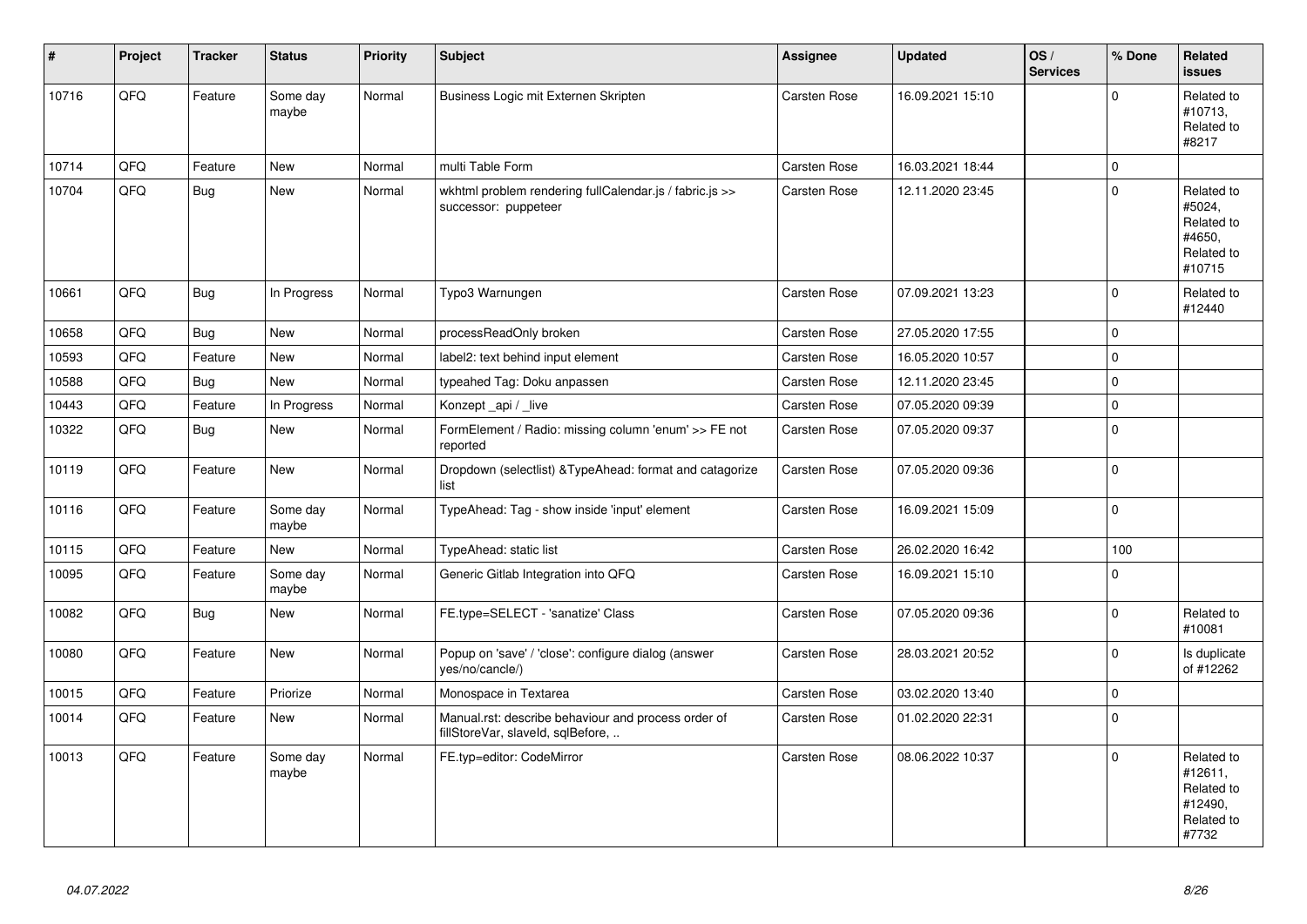| $\vert$ # | Project | <b>Tracker</b> | <b>Status</b> | <b>Priority</b> | Subject                                                                                                                               | <b>Assignee</b>     | <b>Updated</b>   | OS/<br><b>Services</b> | % Done      | Related<br><b>issues</b>                                                |
|-----------|---------|----------------|---------------|-----------------|---------------------------------------------------------------------------------------------------------------------------------------|---------------------|------------------|------------------------|-------------|-------------------------------------------------------------------------|
| 10012     | QFQ     | Feature        | Priorize      | Normal          | redirectAllMailTo: {{beEmail:T}}                                                                                                      | Carsten Rose        | 08.05.2021 09:54 |                        | $\Omega$    | Related to<br>#12412,<br>Related to<br>#12413,<br>Related to<br>#10011  |
| 10011     | QFQ     | Feature        | Priorize      | Normal          | Offer new STORE_TYPO3 Variable 'beUser', 'beEmail'                                                                                    | Carsten Rose        | 08.05.2021 09:51 |                        | $\Omega$    | Related to<br>#10012,<br>Related to<br>#12511                           |
| 10005     | QFQ     | Feature        | Priorize      | Normal          | Report / special column name:  AS calendar                                                                                            | Carsten Rose        | 03.06.2020 17:28 |                        | $\mathbf 0$ |                                                                         |
| 9983      | QFQ     | Feature        | New           | Normal          | Report Notation: new keyword 'range'                                                                                                  | Carsten Rose        | 01.02.2020 15:55 |                        | $\Omega$    |                                                                         |
| 9975      | QFQ     | <b>Bug</b>     | Priorize      | Normal          | Dropdown Menu: 'r:3' broken                                                                                                           | Carsten Rose        | 01.02.2020 10:13 |                        | $\mathbf 0$ |                                                                         |
| 9968      | QFQ     | Feature        | Priorize      | Normal          | Tooltip in Links for Developer                                                                                                        | Carsten Rose        | 01.02.2020 23:17 |                        | $\mathbf 0$ |                                                                         |
| 9958      | QFQ     | <b>Bug</b>     | Priorize      | Normal          | Broken subrecord query: no error message                                                                                              | Carsten Rose        | 05.02.2021 15:15 |                        | $\mathbf 0$ |                                                                         |
| 9947      | QFQ     | <b>Bug</b>     | Priorize      | Normal          | Unwanted error message if missing 'typeAheadSqlPrefetch'                                                                              | Carsten Rose        | 01.02.2020 10:13 |                        | $\mathbf 0$ |                                                                         |
| 9928      | QFQ     | Feature        | Priorize      | Normal          | SpecialColumnName: a) Deprecated: ' AS "_+tag " ', b)<br>New: ' AS "_ <tag1><tag2>"</tag2></tag1>                                     | <b>Carsten Rose</b> | 01.02.2020 23:17 |                        | $\mathbf 0$ | Related to<br>#9929                                                     |
| 9927      | QFQ     | Feature        | New           | Normal          | QFQ Update: a) Update nur machen wenn BE User<br>eingeloggt ist., b) Bei Fehler genaue Meldung welcher<br>Updateschritt Probleme hat. | Carsten Rose        | 22.01.2020 12:59 |                        | $\mathbf 0$ |                                                                         |
| 9900      | QFQ     | Feature        | Priorize      | Normal          | Generic API Call: tt-content record >> JSON                                                                                           | Carsten Rose        | 01.02.2020 10:13 |                        | $\mathbf 0$ |                                                                         |
| 9862      | QFQ     | Bug            | Priorize      | Normal          | Failed writing to sql mail qfq.log should throw an exception                                                                          | <b>Carsten Rose</b> | 01.02.2020 10:13 |                        | $\Omega$    |                                                                         |
| 9834      | QFQ     | Bug            | Priorize      | Normal          | Input elements with tag 'disabled' are missing on<br>form-submit: server option 'processReadOnly' broken                              | Carsten Rose        | 07.12.2021 16:43 |                        | $\Omega$    | Related to<br>#9691,<br>Related to<br>#5305, Has<br>duplicate<br>#12331 |
| 9811      | QFQ     | Feature        | New           | Normal          | Report: tag every n'th row                                                                                                            | Carsten Rose        | 01.02.2020 23:22 |                        | $\mathbf 0$ |                                                                         |
| 9783      | QFQ     | Bug            | New           | Normal          | Email with special characters                                                                                                         | Carsten Rose        | 01.02.2020 23:22 |                        | $\mathbf 0$ |                                                                         |
| 9781      | QFQ     | Feature        | New           | Normal          | Button: CSS class to make buttons smaller                                                                                             | Carsten Rose        | 01.02.2020 23:22 |                        | $\mathbf 0$ |                                                                         |
| 9777      | QFQ     | Feature        | New           | Normal          | Logging QFQ Variables                                                                                                                 | Carsten Rose        | 16.12.2019 17:17 |                        | $\mathbf 0$ |                                                                         |
| 9773      | QFQ     | <b>Bug</b>     | New           | Normal          | form.parameter.formModeGlobal=requiredOff                                                                                             | Carsten Rose        | 01.02.2020 15:56 |                        | $\Omega$    |                                                                         |
| 9707      | QFQ     | Feature        | <b>New</b>    | Normal          | SIP security: encode pageld and check pageld on decode                                                                                | Carsten Rose        | 01.02.2020 23:22 |                        | $\Omega$    |                                                                         |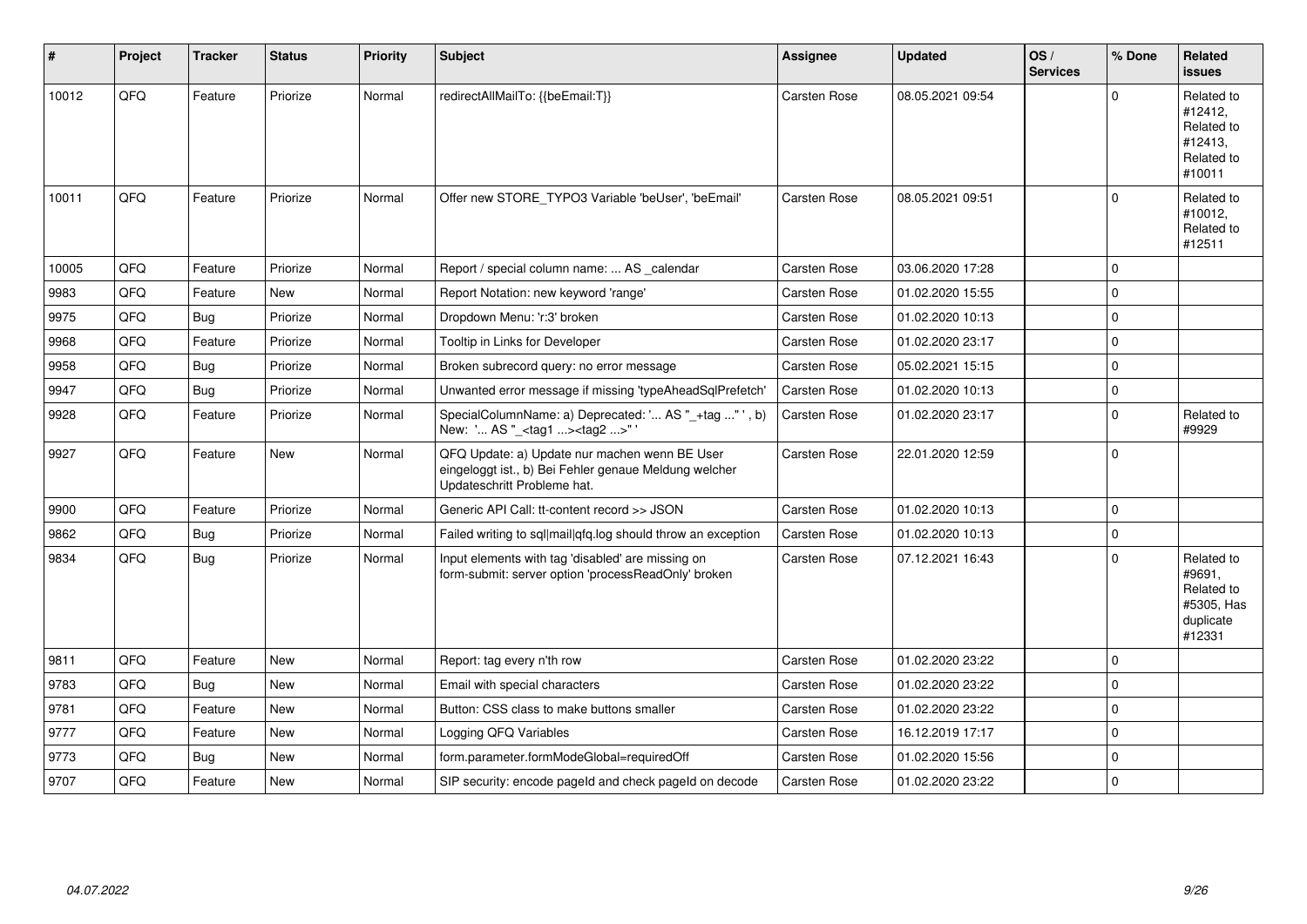| ∦    | Project | <b>Tracker</b> | <b>Status</b>     | <b>Priority</b> | <b>Subject</b>                                                                | <b>Assignee</b>     | <b>Updated</b>   | OS/<br><b>Services</b> | % Done       | Related<br><b>issues</b>                                             |
|------|---------|----------------|-------------------|-----------------|-------------------------------------------------------------------------------|---------------------|------------------|------------------------|--------------|----------------------------------------------------------------------|
| 9706 | QFQ     | Feature        | New               | Normal          | Multi File Upload (hidden template group)                                     | Carsten Rose        | 01.02.2020 23:22 |                        | $\Omega$     | Related to<br>#7521,<br>Related to<br>#5562,<br>Related to<br>#13330 |
| 9704 | QFQ     | Feature        | Some day<br>maybe | Normal          | Thumbnails Generieren beim Splitten von PDF Files                             | Carsten Rose        | 11.12.2019 16:01 |                        | $\Omega$     |                                                                      |
| 9691 | QFQ     | Bug            | In Progress       | Normal          | Checkbox: dynamic update > readonly                                           | Carsten Rose        | 01.02.2020 23:22 |                        | 50           | Related to<br>#9834                                                  |
| 9669 | QFQ     | <b>Bug</b>     | Some day<br>maybe | Normal          | Checkbox / Template Group: radio/checkbox visible broken<br>after 'add'       | Carsten Rose        | 16.06.2021 13:47 |                        | $\mathbf 0$  | Related to<br>#8091                                                  |
| 9668 | QFQ     | Feature        | Priorize          | Normal          | Form.mode: rename 'hidden' to 'hide'                                          | Carsten Rose        | 05.05.2021 22:14 |                        | $\Omega$     | Related to<br>#6437                                                  |
| 9602 | QFQ     | Feature        | <b>New</b>        | Normal          | Form definition as JSON                                                       | Carsten Rose        | 01.02.2020 23:21 |                        | $\mathbf{0}$ | Related to<br>#9600                                                  |
| 9579 | QFQ     | Feature        | Some day<br>maybe | Normal          | Multiform with Process Row                                                    | Carsten Rose        | 11.12.2019 16:01 |                        | $\mathbf 0$  |                                                                      |
| 9537 | QFQ     | Feature        | New               | Normal          | FormEditor: Edit fieldset in FrontEnd                                         | Carsten Rose        | 01.02.2020 23:22 |                        | $\pmb{0}$    |                                                                      |
| 9533 | QFQ     | <b>Bug</b>     | <b>New</b>        | Normal          | FE.type=upload: Check in 'beforeSave' if upload is given                      | Carsten Rose        | 01.02.2020 23:22 |                        | $\mathbf 0$  | Related to<br>#11523                                                 |
| 9394 | QFQ     | Feature        | Priorize          | Normal          | REST: allow for non numerical ids in get requests                             | Carsten Rose        | 05.05.2021 22:10 |                        | $\mathbf 0$  |                                                                      |
| 9352 | QFQ     | Feature        | <b>New</b>        | Normal          | FE 'Native' fire slaveld, sqlAfter, sqllns                                    | Carsten Rose        | 01.02.2020 23:22 |                        | $\mathbf 0$  |                                                                      |
| 9348 | QFQ     | Feature        | <b>New</b>        | Normal          | defaultThumbnailSize: pre render thumbnails                                   | Carsten Rose        | 12.06.2021 09:05 |                        | $\mathbf 0$  |                                                                      |
| 9346 | QFQ     | Feature        | Priorize          | Normal          | beforeSave: check if an upload is given                                       | <b>Carsten Rose</b> | 11.06.2021 21:18 |                        | $\mathbf 0$  |                                                                      |
| 9317 | QFQ     | Bug            | <b>New</b>        | Normal          | FE.type=note: with dynamic show/hidden an empty label<br>causes trouble       | Carsten Rose        | 01.02.2020 23:22 |                        | $\mathbf 0$  |                                                                      |
| 9281 | QFQ     | <b>Bug</b>     | Some day<br>maybe | Normal          | Allow STRICT_TRANS_TABLES                                                     | Carsten Rose        | 02.01.2021 18:43 |                        | $\mathbf 0$  |                                                                      |
| 9275 | QFQ     | <b>Bug</b>     | <b>New</b>        | Normal          | autcron: t3 page, which takes to long to respond, is not<br>reported properly | Carsten Rose        | 01.02.2020 23:22 |                        | 100          |                                                                      |
| 9221 | QFQ     | Feature        | <b>New</b>        | Normal          | typeAhead: Zeichenlimite ausschalten                                          | Carsten Rose        | 29.06.2022 22:36 |                        | $\mathbf 0$  |                                                                      |
| 9208 | QFQ     | Feature        | <b>New</b>        | Normal          | Manage 'recent' records                                                       | Carsten Rose        | 01.02.2020 23:22 |                        | $\pmb{0}$    |                                                                      |
| 9177 | QFQ     | Bug            | <b>New</b>        | Normal          | Bug? QFQ tries to save an action FE, which has real<br>existing column name   | Carsten Rose        | 01.02.2020 23:22 |                        | $\mathbf 0$  |                                                                      |
| 9136 | QFQ     | Feature        | <b>New</b>        | Normal          | Create ZIP files with dynamic PDFs                                            | Carsten Rose        | 01.02.2020 23:22 |                        | $\mathbf 0$  |                                                                      |
| 9129 | QFQ     | Feature        | <b>New</b>        | Normal          | sqlValidate: Message as notification, not as error                            | Carsten Rose        | 01.02.2020 23:22 |                        | $\Omega$     | Related to<br>#9128                                                  |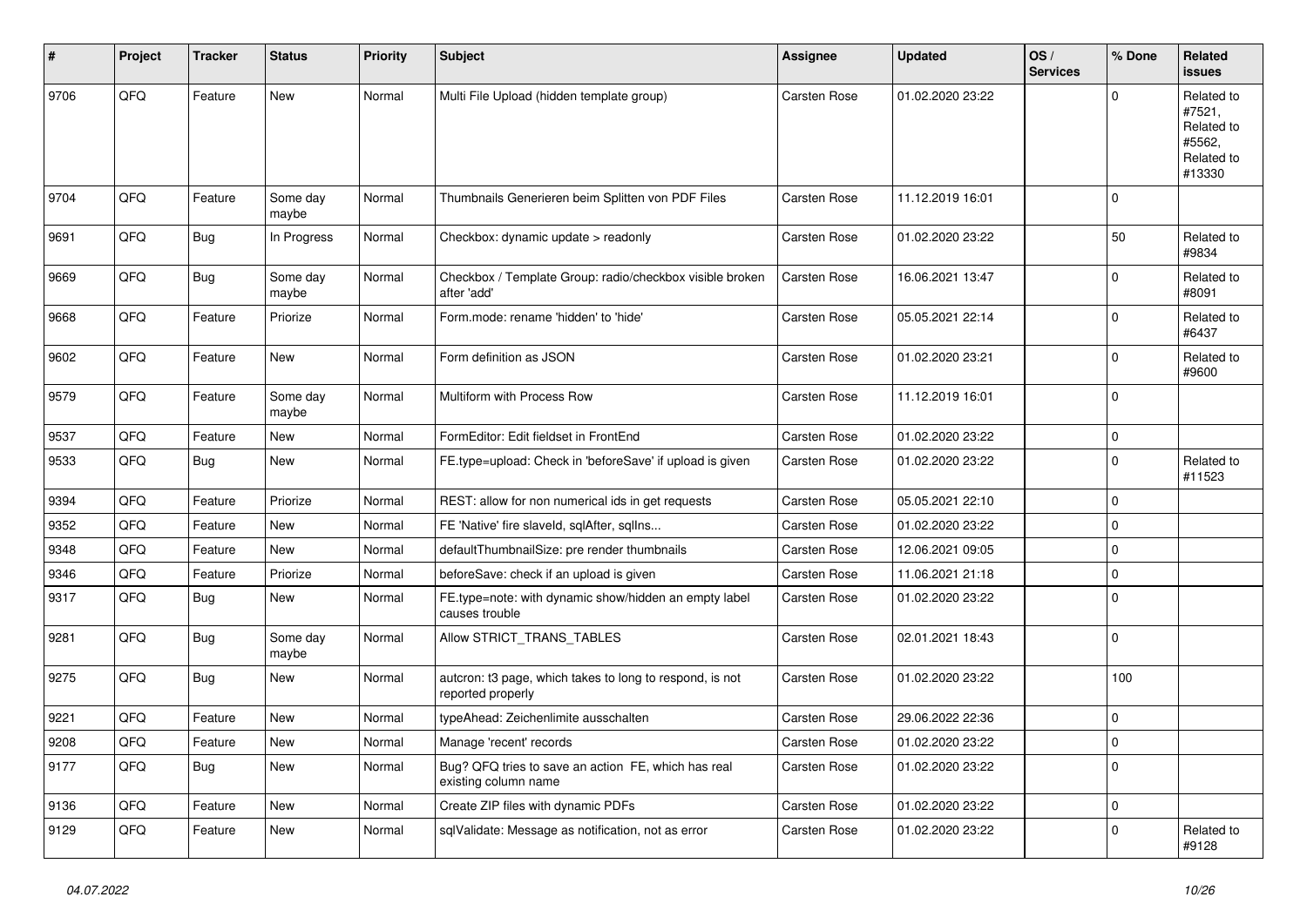| #    | Project | <b>Tracker</b> | <b>Status</b>     | <b>Priority</b> | <b>Subject</b>                                                                                         | <b>Assignee</b>     | <b>Updated</b>   | OS/<br><b>Services</b> | % Done      | <b>Related</b><br><b>issues</b> |
|------|---------|----------------|-------------------|-----------------|--------------------------------------------------------------------------------------------------------|---------------------|------------------|------------------------|-------------|---------------------------------|
| 9128 | QFQ     | Feature        | New               | Normal          | Error Message: not replaced variables- a) replace back to<br>'{{', b) underline                        | <b>Carsten Rose</b> | 01.02.2020 23:22 |                        | $\mathbf 0$ | Related to<br>#9129             |
| 9127 | QFQ     | Bug            | New               | Normal          | Error Message: change 'roll over' color - text not readable                                            | <b>Carsten Rose</b> | 01.02.2020 23:22 |                        | $\pmb{0}$   |                                 |
| 9077 | QFQ     | Bug            | <b>New</b>        | Normal          | typeAheadSql: report broken SQL                                                                        | <b>Carsten Rose</b> | 29.06.2022 22:35 |                        | $\mathbf 0$ | Related to<br>#4018             |
| 9013 | QFQ     | Bug            | <b>New</b>        | Normal          | Error in Twig template not handled                                                                     | Carsten Rose        | 20.10.2021 13:43 |                        | $\mathbf 0$ |                                 |
| 8975 | QFQ     | Feature        | New               | Normal          | Report Notation: 2.0                                                                                   | Carsten Rose        | 01.02.2020 23:22 |                        | $\mathbf 0$ | Related to<br>#8963             |
| 8963 | QFQ     | Feature        | Priorize          | Normal          | Setting values in a store: flexible way                                                                | <b>Carsten Rose</b> | 05.05.2021 22:10 |                        | $\mathbf 0$ | Related to<br>#8975             |
| 8894 | QFQ     | Feature        | Some day<br>maybe | Normal          | Documentation Tags Usable in QFQ Application                                                           | Carsten Rose        | 11.12.2019 16:01 |                        | $\mathbf 0$ |                                 |
| 8892 | QFQ     | Feature        | Some day<br>maybe | Normal          | Display and Edit SQL Comments in Form Editor                                                           | <b>Carsten Rose</b> | 11.12.2019 16:01 |                        | $\mathbf 0$ |                                 |
| 8806 | QFQ     | Feature        | New               | Normal          | SQL Function nl2br                                                                                     | <b>Carsten Rose</b> | 01.02.2020 23:22 |                        | $\mathbf 0$ |                                 |
| 8719 | QFQ     | Feature        | New               | Normal          | extraButtonLock: add support for 0/1                                                                   | Carsten Rose        | 01.02.2020 23:22 |                        | $\mathbf 0$ |                                 |
| 8702 | QFQ     | Feature        | New               | Normal          | Load Record which is locked: missing user info                                                         | <b>Carsten Rose</b> | 11.12.2019 16:16 |                        | $\mathbf 0$ | Related to<br>#9789             |
| 8586 | QFQ     | Feature        | Some day<br>maybe | Normal          | QFQ: Enhance Error message for 'record not found'                                                      | <b>Carsten Rose</b> | 16.09.2021 15:10 |                        | $\mathbf 0$ |                                 |
| 8585 | QFQ     | Feature        | Priorize          | Normal          | Enhance Error message for 'unknown form'                                                               | <b>Carsten Rose</b> | 01.02.2020 10:13 |                        | $\pmb{0}$   |                                 |
| 8584 | QFQ     | Feature        | Priorize          | Normal          | FE 'Action' - never assign to Container (except Template<br>Group)                                     | <b>Carsten Rose</b> | 01.02.2020 10:13 |                        | $\mathbf 0$ |                                 |
| 8520 | QFQ     | Feature        | Some day<br>maybe | Normal          | Bring QFQ to Composer                                                                                  | <b>Carsten Rose</b> | 16.09.2021 15:10 |                        | $\mathbf 0$ |                                 |
| 8336 | QFQ     | Feature        | New               | Normal          | Form > modified > Close New: a) Optional disable popup, b)<br>custom text, c) mode on save: close stay | <b>Carsten Rose</b> | 01.02.2020 23:22 |                        | $\mathbf 0$ | Related to<br>#8335             |
| 8277 | QFQ     | Feature        | Priorize          | Normal          | fe.parameter.default=                                                                                  | Carsten Rose        | 01.02.2020 23:17 |                        | $\mathbf 0$ | Related to<br>#8113             |
| 8217 | QFQ     | Feature        | New               | Normal          | if-elseif-else construct                                                                               | Carsten Rose        | 16.03.2021 18:41 |                        | $\mathbf 0$ | Related to<br>#10716            |
| 8187 | QFQ     | Feature        | New               | Normal          | Subrecord: enable/hide new button - make new/edit/delete<br>customizeable.                             | Carsten Rose        | 06.03.2021 18:44 |                        | $\mathbf 0$ | Related to<br>#11326            |
| 8106 | QFQ     | Bug            | Some day<br>maybe | Normal          | Dynamic Update: Feld kann nicht auf empty zurückgesetzt<br>werden                                      | Carsten Rose        | 11.12.2019 16:01 |                        | $\mathbf 0$ |                                 |
| 8101 | QFQ     | Feature        | Some day<br>maybe | Normal          | Password hash: support further hashing methods                                                         | Carsten Rose        | 16.09.2021 15:10 |                        | $\mathbf 0$ |                                 |
| 8089 | QFQ     | Feature        | New               | Normal          | Copy/Paste for FormElements                                                                            | Carsten Rose        | 01.02.2020 23:22 |                        | $\pmb{0}$   |                                 |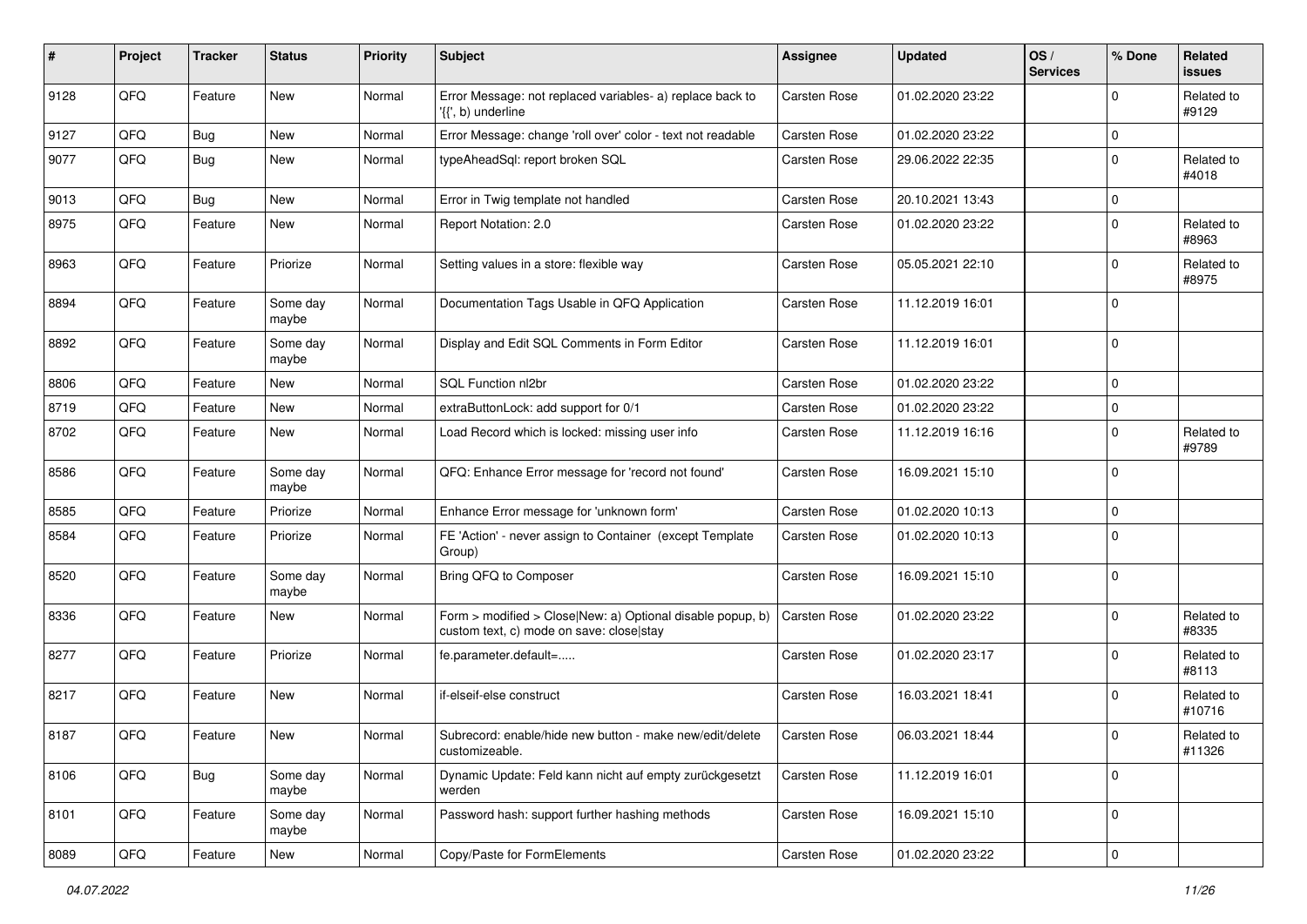| ∦    | Project | <b>Tracker</b> | <b>Status</b> | <b>Priority</b> | Subject                                                                                               | <b>Assignee</b>     | <b>Updated</b>   | OS/<br><b>Services</b> | % Done       | Related<br><b>issues</b> |
|------|---------|----------------|---------------|-----------------|-------------------------------------------------------------------------------------------------------|---------------------|------------------|------------------------|--------------|--------------------------|
| 8049 | QFQ     | <b>Bug</b>     | <b>New</b>    | Normal          | FE.type=note, column 'value': text moves some pixel to top<br>after save                              | <b>Carsten Rose</b> | 01.02.2020 23:22 |                        | $\Omega$     |                          |
| 8044 | QFQ     | Feature        | Priorize      | Normal          | Transaction: a) Form, b) Report                                                                       | Carsten Rose        | 05.05.2021 22:14 |                        | $\mathbf 0$  | Related to<br>#8043      |
| 8037 | QFQ     | Bug            | Priorize      | Normal          | FE.type=upload (advanced mode): {{slaveId:V}} missing<br>during dynamic update                        | Carsten Rose        | 01.02.2020 10:13 |                        | $\mathbf 0$  |                          |
| 8034 | QFQ     | Feature        | Priorize      | Normal          | FormElement 'data': 22.22.2222 should not be accepted                                                 | <b>Carsten Rose</b> | 01.02.2020 10:13 |                        | $\mathbf 0$  |                          |
| 7924 | QFQ     | Feature        | New           | Normal          | Radio/Checkbox with Tooltip                                                                           | <b>Carsten Rose</b> | 01.02.2020 23:22 |                        | $\mathbf 0$  |                          |
| 7920 | QFQ     | Feature        | <b>New</b>    | Normal          | FE: Syntax Highlight, Zeinlenumbruch                                                                  | Carsten Rose        | 01.02.2020 10:03 |                        | $\mathbf 0$  |                          |
| 7890 | QFQ     | <b>Bug</b>     | New           | Normal          | FormElement 'required': extraButtonInfo not aligned                                                   | Carsten Rose        | 11.06.2021 21:17 |                        | $\mathbf 0$  | Related to<br>#11517     |
| 7812 | QFQ     | Feature        | <b>New</b>    | Normal          | FE 'Subrecord' - new option 'subrecordShowFilter',<br>'subrecordPaging'                               | Carsten Rose        | 01.02.2020 23:22 |                        | $\Omega$     |                          |
| 7795 | QFQ     | Bug            | <b>New</b>    | Normal          | Readonly Form: Typeahead-Felder                                                                       | Carsten Rose        | 01.02.2020 23:22 |                        | $\mathbf 0$  | Related to<br>#10640     |
| 7685 | QFQ     | <b>Bug</b>     | <b>New</b>    | Normal          | Open FormElement from QFQ error message and save<br>modified record: error about missing {{formId:F}} | Carsten Rose        | 01.02.2020 23:22 |                        | $\mathbf 0$  |                          |
| 7683 | QFQ     | Feature        | New           | Normal          | Special column names in '{{ SELECT  AS _link }}' should<br>be detected                                | Carsten Rose        | 01.02.2020 23:21 |                        | $\mathbf 0$  |                          |
| 7681 | QFQ     | Feature        | <b>New</b>    | Normal          | Optional switch off 'check for modified record'                                                       | Carsten Rose        | 01.02.2020 23:21 |                        | $\mathbf 0$  |                          |
| 7660 | QFQ     | Feature        | New           | Normal          | IMAP: import mails to DB, move / delete mails                                                         | Carsten Rose        | 01.02.2020 09:52 |                        | $\mathbf 0$  |                          |
| 7656 | QFQ     | Bug            | Priorize      | Normal          | FE with required, 'pattern' and 'extraButtonLock': always<br>complain about missing value             | Carsten Rose        | 01.02.2020 10:13 |                        | $\mathbf 0$  |                          |
| 7630 | QFQ     | Feature        | Priorize      | Normal          | detailed error message for simple upload                                                              | Carsten Rose        | 01.02.2020 10:13 |                        | $\mathbf 0$  |                          |
| 7616 | QFQ     | <b>Bug</b>     | Priorize      | Normal          | Selectlist with Enum & Dynamic Update                                                                 | Carsten Rose        | 01.02.2020 10:13 |                        | $\mathbf 0$  |                          |
| 7574 | QFQ     | Bug            | New           | Normal          | Substitute error: form element not reported / dont parse<br>Form.note                                 | Carsten Rose        | 01.02.2020 23:21 |                        | $\mathbf 0$  |                          |
| 7547 | QFQ     | <b>Bug</b>     | <b>New</b>    | Normal          | Error Message in afterSave: wrong parameter column<br>reported                                        | Carsten Rose        | 01.02.2020 23:22 |                        | $\mathbf 0$  |                          |
| 7524 | QFQ     | Bug            | <b>New</b>    | Normal          | QFQ throws a 'General Error' if 'fileadmin/protected/log/' is<br>not writeable                        | Carsten Rose        | 01.02.2020 23:22 |                        | $\mathbf 0$  |                          |
| 7522 | QFQ     | Feature        | Priorize      | Normal          | Inserting default index.html to folder (Avoid Apache<br>Indexing)                                     | Carsten Rose        | 01.02.2020 10:13 |                        | 0            |                          |
| 7521 | QFG     | Feature        | New           | Normal          | TemplateGroup: fe.type=upload                                                                         | Carsten Rose        | 01.02.2020 23:21 |                        | $\mathbf 0$  | Related to<br>#9706      |
| 7520 | QFQ     | Feature        | New           | Normal          | QR Code:  AS _qr ( AS _link)                                                                          | Carsten Rose        | 01.02.2020 23:22 |                        | $\mathbf 0$  |                          |
| 7519 | QFG     | Feature        | New           | Normal          | Select: Multi                                                                                         | Carsten Rose        | 01.02.2020 23:22 |                        | $\mathbf{0}$ |                          |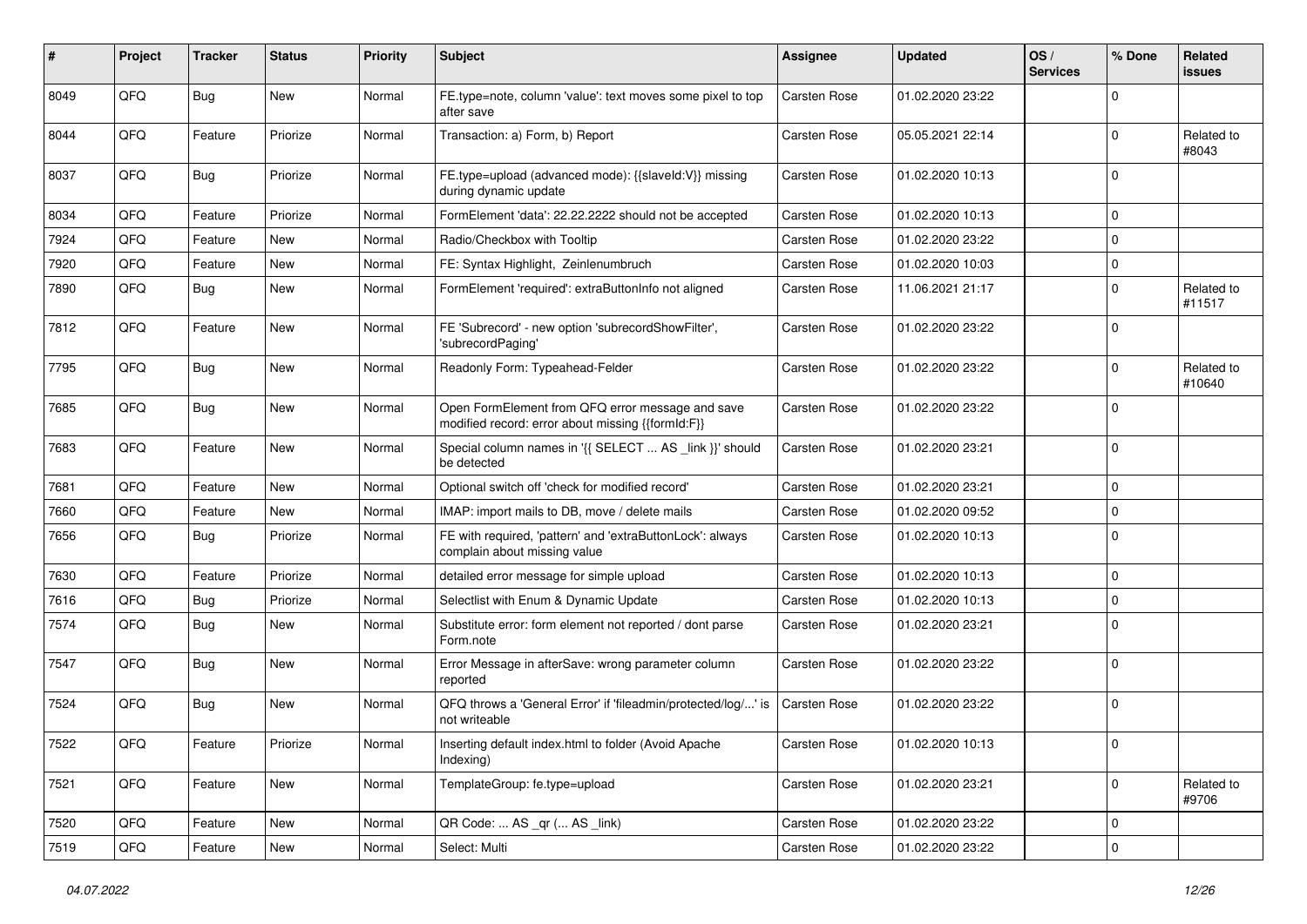| #    | Project | <b>Tracker</b> | <b>Status</b>     | <b>Priority</b> | <b>Subject</b>                                                                                                   | Assignee            | <b>Updated</b>   | OS/<br><b>Services</b> | % Done      | Related<br><b>issues</b> |
|------|---------|----------------|-------------------|-----------------|------------------------------------------------------------------------------------------------------------------|---------------------|------------------|------------------------|-------------|--------------------------|
| 7513 | QFQ     | <b>Bug</b>     | <b>New</b>        | Normal          | Radios not correct aligned                                                                                       | Carsten Rose        | 01.02.2020 23:22 |                        | $\Omega$    |                          |
| 7512 | QFQ     | <b>Bug</b>     | <b>New</b>        | Normal          | FE: inputType=number >> 'pattern' is not respected                                                               | Carsten Rose        | 01.02.2020 23:22 |                        | $\Omega$    |                          |
| 7481 | QFQ     | Feature        | <b>New</b>        | Normal          | Detect 'BaseUrl' automatically                                                                                   | Carsten Rose        | 01.02.2020 23:21 |                        | $\mathbf 0$ |                          |
| 7480 | QFQ     | Feature        | <b>New</b>        | Normal          | Record History (Undo / Redo)                                                                                     | <b>Carsten Rose</b> | 11.12.2019 16:16 |                        | $\Omega$    | Related to<br>#2361      |
| 7453 | QFQ     | Feature        | Some day<br>maybe | Normal          | import / export forms QFQ                                                                                        | Carsten Rose        | 16.09.2021 15:10 |                        | $\Omega$    |                          |
| 7452 | QFQ     | Feature        | Some day<br>maybe | Normal          | automate deployment new QFQ version                                                                              | Carsten Rose        | 16.09.2021 15:10 |                        | $\mathbf 0$ |                          |
| 7342 | QFQ     | Feature        | New               | Normal          | add content = hide this                                                                                          | Carsten Rose        | 01.02.2020 23:21 |                        | $\mathbf 0$ |                          |
| 7336 | QFQ     | Feature        | Some day<br>maybe | Normal          | PDF Upload: disallow PDFs with specific Meta information                                                         | Carsten Rose        | 11.12.2019 16:01 |                        | $\Omega$    |                          |
| 7290 | QFQ     | Feature        | Priorize          | Normal          | FormEditor: title as textarea if LEN(title)>60                                                                   | Carsten Rose        | 01.02.2020 10:13 |                        | $\Omega$    | Blocked by<br>#7682      |
| 7280 | QFQ     | Feature        | New               | Normal          | recently used table                                                                                              | Carsten Rose        | 01.02.2020 23:21 |                        | $\mathbf 0$ |                          |
| 7261 | QFQ     | Bug            | New               | Normal          | Report pathFilename for user without path, only the filename                                                     | <b>Carsten Rose</b> | 01.02.2020 23:21 |                        | $\mathbf 0$ |                          |
| 7239 | QFQ     | Feature        | New               | Normal          | TinyMCE: html tag whitelist                                                                                      | Carsten Rose        | 01.02.2020 23:21 |                        | $\mathbf 0$ | Related to<br>#14320     |
| 7219 | QFQ     | Bug            | New               | Normal          | typeSheadSql / typeAheadSqlPrefetch: change to curly<br>braces                                                   | Carsten Rose        | 01.02.2020 23:21 |                        | $\mathbf 0$ |                          |
| 7217 | QFQ     | Feature        | Priorize          | Normal          | Download: notice User if `_sip=?` is missing                                                                     | Carsten Rose        | 01.02.2020 10:13 |                        | $\mathbf 0$ |                          |
| 7175 | QFQ     | Feature        | New               | Normal          | Upload: md5 hash as filename                                                                                     | Carsten Rose        | 01.02.2020 23:21 |                        | $\pmb{0}$   |                          |
| 7119 | QFQ     | Feature        | <b>New</b>        | Normal          | Upload: scaleDownWidth, scaleDownHeight                                                                          | Carsten Rose        | 01.02.2020 23:21 |                        | $\mathbf 0$ |                          |
| 7109 | QFQ     | Feature        | <b>New</b>        | Normal          | Dynamic Updates: row/element hide                                                                                | <b>Carsten Rose</b> | 01.02.2020 23:22 |                        | $\Omega$    | Has duplicate<br>#4081   |
| 7107 | QFQ     | Feature        | Some day<br>maybe | Normal          | Showcase Registration Tool: Anmeldung / Administration :<br>Liste Anmeldungen / Emaileinaldung                   | <b>Carsten Rose</b> | 11.12.2019 16:01 |                        | $\mathbf 0$ |                          |
| 7102 | QFQ     | Feature        | New               | Normal          | Comment sign in report: '#' and '--'                                                                             | Carsten Rose        | 01.02.2020 23:21 |                        | $\mathbf 0$ |                          |
| 7099 | QFQ     | Feature        | New               | Normal          | <b>Redesign FormEditor</b>                                                                                       | Carsten Rose        | 01.02.2020 23:21 |                        | $\mathbf 0$ |                          |
| 7014 | QFQ     | Bug            | New               | Normal          | Sending invalid emails succeeds when<br>debug.redirectAllMailTo is set                                           | Carsten Rose        | 01.02.2020 23:21 |                        | $\Omega$    |                          |
| 7002 | QFQ     | <b>Bug</b>     | New               | Normal          | Dynamic Update: row does not disappear / appear                                                                  | Carsten Rose        | 01.02.2020 23:22 |                        | $\pmb{0}$   |                          |
| 6998 | QFQ     | Feature        | Priorize          | Normal          | Form: with debug=on show column information as tooltip of<br>column label                                        | <b>Carsten Rose</b> | 01.02.2020 10:13 |                        | $\Omega$    |                          |
| 6912 | QFQ     | Bug            | New               | Normal          | error Message Var 'deadline' already set in SIP - in Form<br>with FE.value={{deadline:R:::{{deadlinePeriod:Y}}}} | Carsten Rose        | 01.02.2020 23:21 |                        | $\Omega$    |                          |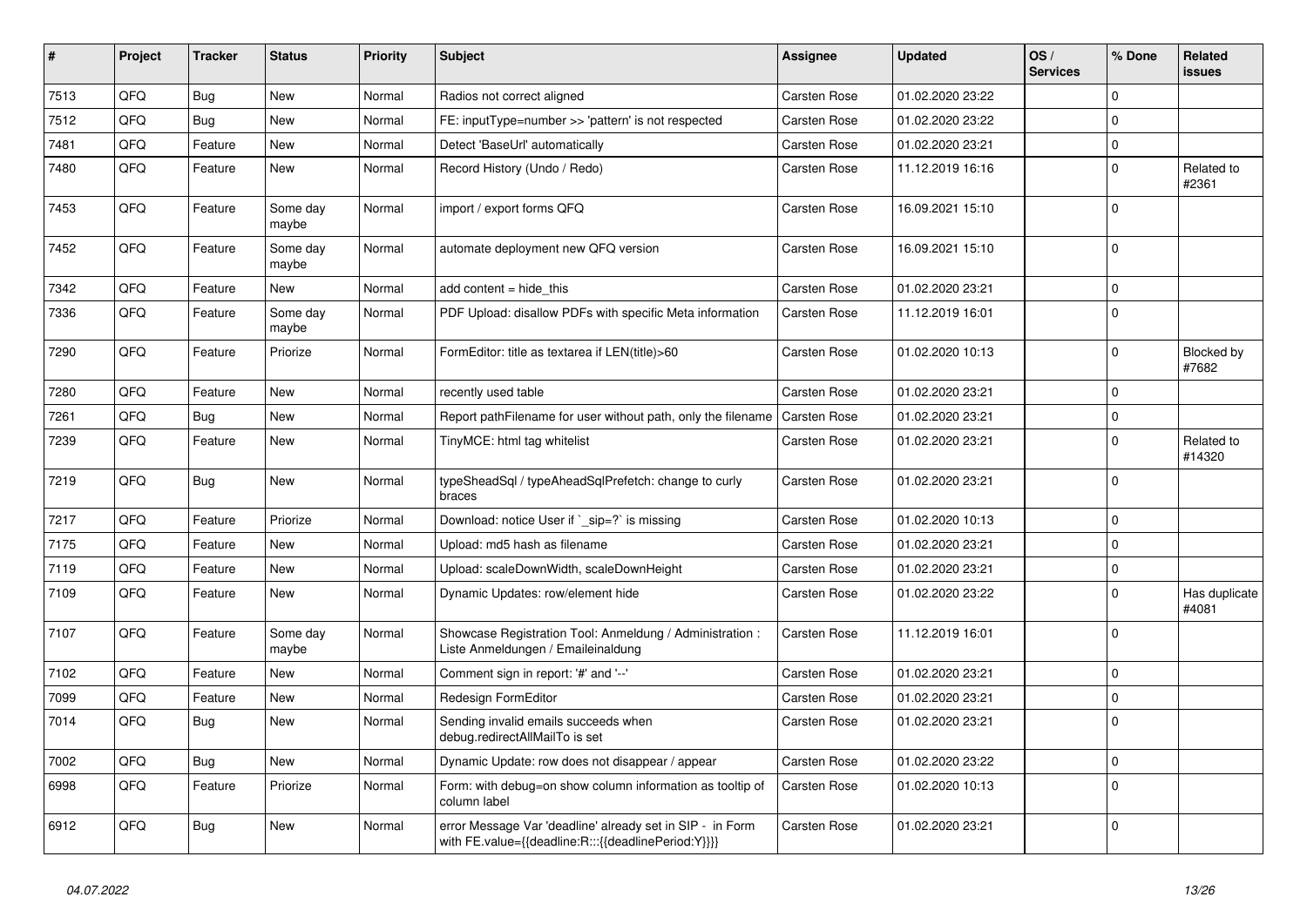| #    | Project | <b>Tracker</b> | <b>Status</b>     | <b>Priority</b> | <b>Subject</b>                                                                                                             | <b>Assignee</b>     | <b>Updated</b>   | OS/<br><b>Services</b> | % Done      | Related<br><b>issues</b>                    |
|------|---------|----------------|-------------------|-----------------|----------------------------------------------------------------------------------------------------------------------------|---------------------|------------------|------------------------|-------------|---------------------------------------------|
| 6855 | QFQ     | Feature        | New               | Normal          | With {{feUser:U}}!={{feUser:T}}: Save / Delete: only possible<br>with {{feUserSave:U}}='yes' and '{{feUserDelete:U}}='yes' | <b>Carsten Rose</b> | 01.02.2020 23:21 |                        | $\Omega$    |                                             |
| 6765 | QFQ     | Feature        | New               | Normal          | Moeglichkeit via QFQ eigene Logs zu schreiben                                                                              | Carsten Rose        | 01.02.2020 23:21 |                        | $\mathbf 0$ |                                             |
| 6723 | QFQ     | Feature        | New               | Normal          | Report QFQ Installation and Version                                                                                        | Carsten Rose        | 12.06.2021 09:07 |                        | $\mathbf 0$ |                                             |
| 6715 | QFQ     | Feature        | Some day<br>maybe | Normal          | Code-Refactoring: dbArray vereinheitlichen                                                                                 | Carsten Rose        | 11.12.2019 16:02 |                        | $\mathbf 0$ |                                             |
| 6677 | QFQ     | Bug            | New               | Normal          | Error message FE Action Element: no/wrong FE reference<br>who cause the problem.                                           | Carsten Rose        | 01.02.2020 23:21 |                        | $\mathbf 0$ |                                             |
| 6609 | QFQ     | Feature        | New               | Normal          | Formlet: JSON API erweitern                                                                                                | Carsten Rose        | 01.02.2020 23:21 |                        | 50          |                                             |
| 6602 | QFQ     | Feature        | New               | Normal          | Formlet: in Report auf Mausklick ein mini-form oeffnen                                                                     | Carsten Rose        | 11.12.2019 16:16 |                        | $\mathbf 0$ |                                             |
| 6594 | QFQ     | Feature        | New               | Normal          | Excel: on download, check if there is a valid sip                                                                          | Carsten Rose        | 01.02.2020 23:21 |                        | $\Omega$    |                                             |
| 6574 | QFQ     | Bug            | Priorize          | Normal          | qfq.log: Fehlermeldung wurde angezeigt, aber nicht geloggt                                                                 | Carsten Rose        | 01.02.2020 10:13 |                        | $\mathbf 0$ |                                             |
| 6483 | QFQ     | Bug            | New               | Normal          | R Store funktioniert nicht bei 'Report Notation' im FE                                                                     | Carsten Rose        | 01.02.2020 23:21 |                        | $\Omega$    |                                             |
| 6462 | QFQ     | <b>Bug</b>     | New               | Normal          | File Upload: Nutzlose Fehlermeldung wenn Datei zu gross                                                                    | Carsten Rose        | 01.02.2020 23:21 |                        | $\mathbf 0$ | Related to<br>#6139                         |
| 6437 | QFQ     | Feature        | New               | Normal          | Neuer Mode Button bei FormElementen                                                                                        | Carsten Rose        | 01.02.2020 23:21 |                        | $\Omega$    | Related to<br>#9668,<br>Blocked by<br>#9678 |
| 6292 | QFQ     | Feature        | <b>New</b>        | Normal          | Download: File speichern mit Hash aber original Filename in   Carsten Rose<br>der Datenbank vermerken fuer Downloads       |                     | 01.02.2020 23:21 |                        | $\Omega$    |                                             |
| 6289 | QFQ     | Feature        | New               | Normal          | Form: Log                                                                                                                  | Carsten Rose        | 01.02.2020 23:21 |                        | $\Omega$    |                                             |
| 6261 | QFQ     | Feature        | New               | Normal          | Persistent SIP                                                                                                             | Carsten Rose        | 12.06.2021 09:07 |                        | $\mathbf 0$ | Related to<br>#10819                        |
| 6250 | QFQ     | Feature        | In Progress       | Normal          | Enhance layout: a) Subrecord, b) Subrecord-Title                                                                           | Carsten Rose        | 01.02.2020 23:22 |                        | $\mathbf 0$ | Related to<br>#5391                         |
| 5991 | QFQ     | <b>Bug</b>     | Some day<br>maybe | Normal          | URLs with 'I' or long parameter are problematic                                                                            | Carsten Rose        | 01.02.2020 23:19 |                        | $\Omega$    |                                             |
| 5983 | QFQ     | Feature        | Some day<br>maybe | Normal          | Form Submit (save & update): normalize date/-time FE                                                                       | Carsten Rose        | 01.02.2020 23:19 |                        | $\Omega$    |                                             |
| 5942 | QFQ     | Feature        | Priorize          | Normal          | 'L' and 'type': append to links, generate via '_link' by using<br>'u:' .                                                   | Carsten Rose        | 01.02.2020 10:13 |                        | $\mathbf 0$ |                                             |
| 5894 | QFQ     | Feature        | Feedback          | Normal          | Typeahead in Report: show/hide rows dynamically                                                                            | Carsten Rose        | 18.02.2022 08:50 |                        | $\mathbf 0$ | Related to<br>#5893.<br>Related to<br>#5885 |
| 5852 | QFQ     | Feature        | Some day<br>maybe | Normal          | Logging: mail.log / sql.log - im FE anzeigen und via AJAX<br>aktualisieren                                                 | Carsten Rose        | 01.02.2020 23:19 |                        | 0           | Related to<br>#5885                         |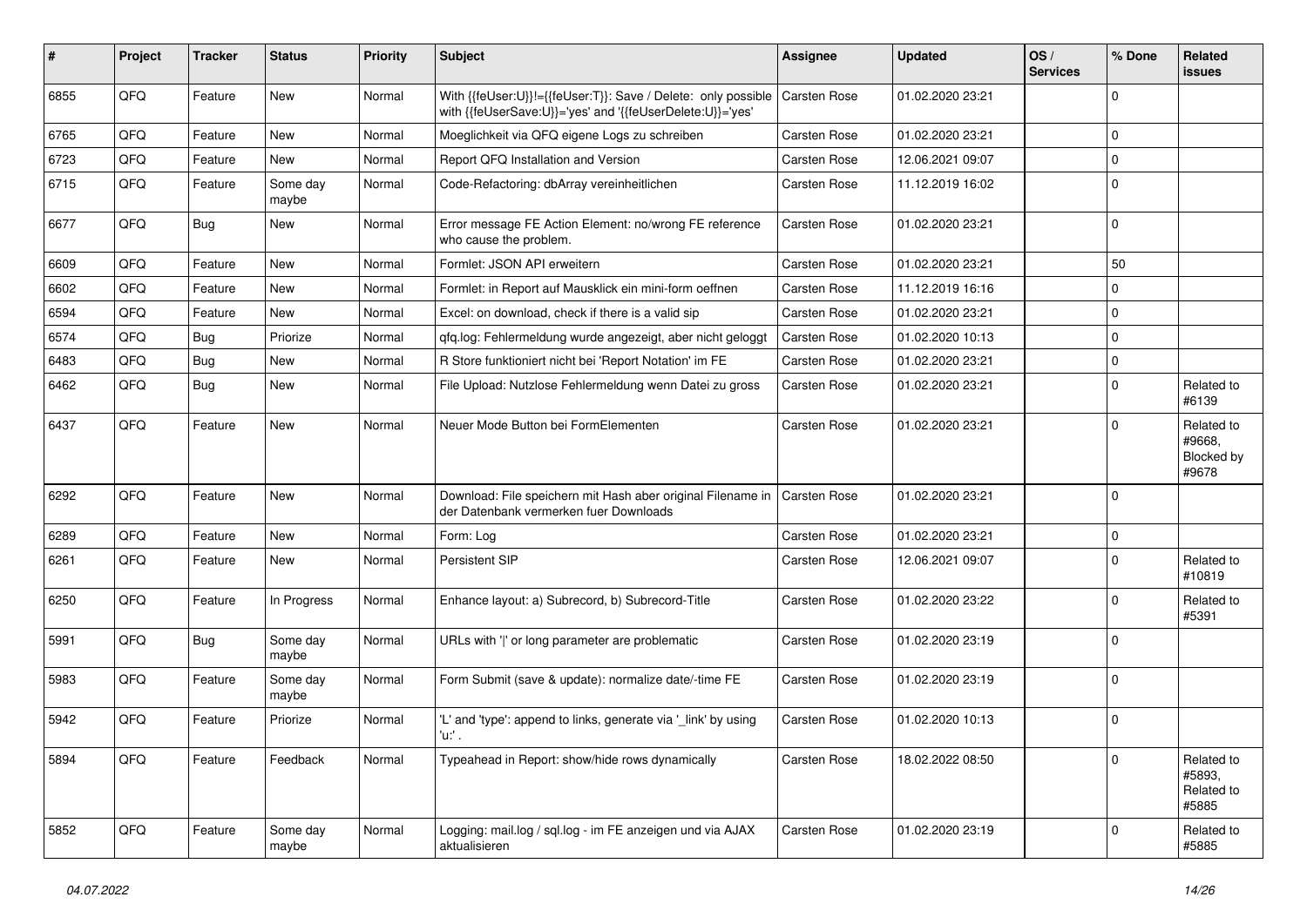| #    | Project | <b>Tracker</b> | <b>Status</b>     | <b>Priority</b> | <b>Subject</b>                                                                                                       | <b>Assignee</b>     | <b>Updated</b>   | OS/<br><b>Services</b> | % Done      | Related<br><b>issues</b>                    |
|------|---------|----------------|-------------------|-----------------|----------------------------------------------------------------------------------------------------------------------|---------------------|------------------|------------------------|-------------|---------------------------------------------|
| 5782 | QFQ     | Feature        | <b>New</b>        | Normal          | NextCloud API                                                                                                        | Carsten Rose        | 01.02.2020 10:02 |                        | $\Omega$    |                                             |
| 5768 | QFQ     | <b>Bug</b>     | Some day<br>maybe | Normal          | '{{pageLanguage:T}}' missing if QFQ is called via api                                                                | Carsten Rose        | 01.02.2020 23:19 |                        | $\Omega$    |                                             |
| 5706 | QFQ     | Bug            | Some day<br>maybe | Normal          | upload: fileDestination needs to be sanatized                                                                        | Carsten Rose        | 01.02.2020 23:19 |                        | $\Omega$    |                                             |
| 5695 | QFQ     | Feature        | In Progress       | Normal          | Multiform                                                                                                            | Carsten Rose        | 02.01.2021 18:38 |                        | $\pmb{0}$   |                                             |
| 5665 | QFQ     | Feature        | Some day<br>maybe | Normal          | Versuch das '{{!' nicht mehr noetig ist.                                                                             | Carsten Rose        | 01.02.2020 23:20 |                        | $\Omega$    | Related to<br>#7432,<br>Related to<br>#7434 |
| 5579 | QFQ     | Feature        | Some day<br>maybe | Normal          | Enhance Doc / Presentation: variable type 'link column type'                                                         | Carsten Rose        | 01.02.2020 23:19 |                        | $\Omega$    |                                             |
| 5576 | QFQ     | Bug            | New               | Normal          | Using MySQL 'DROP' requires privilege - wich is not really<br>necessary.                                             | Carsten Rose        | 01.02.2020 23:21 |                        | $\Omega$    |                                             |
| 5559 | QFQ     | <b>Bug</b>     | <b>New</b>        | Normal          | FE.type = Upload: 'accept' might contain variables                                                                   | Carsten Rose        | 11.05.2020 21:23 |                        | $\Omega$    |                                             |
| 5557 | QFQ     | Bug            | Some day<br>maybe | Normal          | Form load: STORE RECORD filled, but should be empty                                                                  | Carsten Rose        | 01.02.2020 23:19 |                        | $\Omega$    |                                             |
| 5548 | QFQ     | Feature        | Some day<br>maybe | Normal          | 801 Textfiles/Scriptfiles als Thumbnail                                                                              | Carsten Rose        | 07.03.2022 16:26 |                        | $\Omega$    |                                             |
| 5480 | QFQ     | Feature        | Some day<br>maybe | Normal          | QFQ: Dokumentation mit Screenshots versehen                                                                          | Carsten Rose        | 01.02.2020 23:20 |                        | $\Omega$    | Related to<br>#9879                         |
| 5428 | QFQ     | Feature        | Some day<br>maybe | Normal          | secure thumbnail: late render on access.                                                                             | Carsten Rose        | 01.02.2020 23:20 |                        | $\mathbf 0$ |                                             |
| 5345 | QFQ     | Feature        | <b>New</b>        | Normal          | Report: UPDATE / INSERT / DELETE statements should<br>trigger subqueries, depending on the result.                   | <b>Carsten Rose</b> | 27.05.2020 16:11 |                        | $\Omega$    |                                             |
| 5305 | QFQ     | Bug            | <b>New</b>        | Normal          | Upload FormElement: nicht disabled by readonly Form                                                                  | Carsten Rose        | 16.06.2021 13:43 |                        | 0           | Related to<br>#9347.<br>Related to<br>#9834 |
| 5132 | QFQ     | Feature        | Some day<br>maybe | Normal          | Error Message sendmail missing attachment: more details                                                              | <b>Carsten Rose</b> | 01.02.2020 23:19 |                        | $\Omega$    |                                             |
| 5131 | QFQ     | Feature        | New               | Normal          | Activate Spin Gear ('wait/busy' indicator) via LINK attribute                                                        | <b>Carsten Rose</b> | 01.02.2020 23:21 |                        | 0           |                                             |
| 5021 | QFQ     | <b>Bug</b>     | Some day<br>maybe | Normal          | FE.typ=extra - during save displays error 'datum2' already<br>filled in STORE_SIP - the value is stored nevertheless | Carsten Rose        | 01.02.2020 23:19 |                        | $\Omega$    | Related to<br>#3875                         |
| 4956 | QFQ     | Feature        | Some day<br>maybe | Normal          | Sendmail: Benutzerdefinierte Headers                                                                                 | Carsten Rose        | 11.12.2019 16:02 |                        | $\Omega$    |                                             |
| 4872 | QFQ     | Feature        | Some day<br>maybe | Normal          | Fields of Typo3 page available in STORE_TYPO3                                                                        | Carsten Rose        | 01.02.2020 23:19 |                        | $\Omega$    |                                             |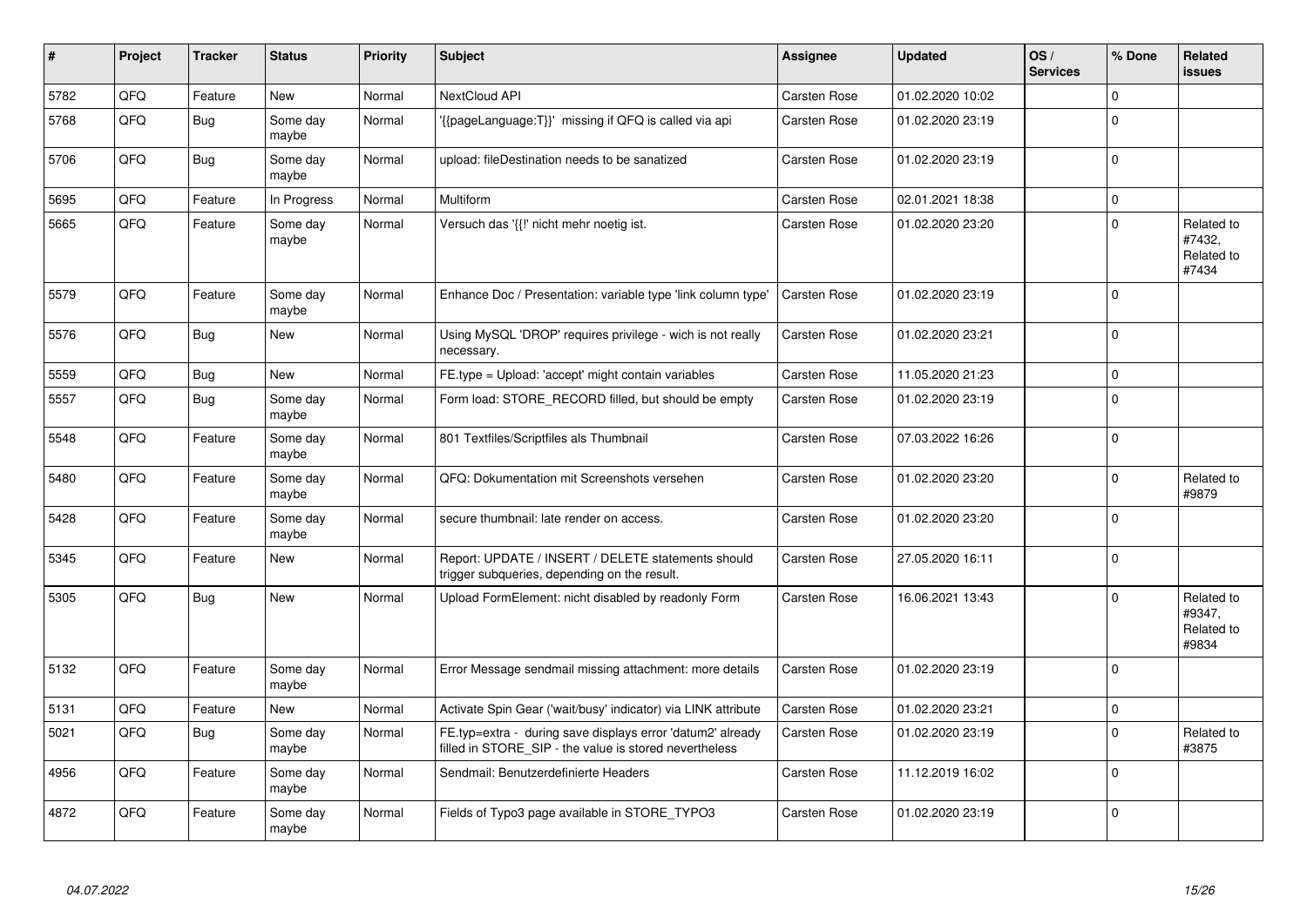| #    | Project | <b>Tracker</b> | <b>Status</b>     | <b>Priority</b> | <b>Subject</b>                                                                                                          | <b>Assignee</b>     | <b>Updated</b>   | OS/<br><b>Services</b> | % Done      | Related<br><b>issues</b>                       |
|------|---------|----------------|-------------------|-----------------|-------------------------------------------------------------------------------------------------------------------------|---------------------|------------------|------------------------|-------------|------------------------------------------------|
| 4869 | QFQ     | Feature        | Some day<br>maybe | Normal          | Dynamic Update (show, hide, readonly?, required?) for<br><b>Template Group Elements</b>                                 | Carsten Rose        | 01.02.2020 23:19 |                        | $\Omega$    | Related to<br>#4865                            |
| 4839 | QFQ     | Feature        | Some day<br>maybe | Normal          | qfq-handle in <head> Abschnitt</head>                                                                                   | <b>Carsten Rose</b> | 11.12.2019 16:02 |                        | $\Omega$    |                                                |
| 4771 | QFQ     | <b>Bug</b>     | Some day<br>maybe | Normal          | qfq: select-down-values empty after save (edit-form for<br>program administrators)                                      | Carsten Rose        | 01.02.2020 23:20 |                        | $\Omega$    | Related to<br>#4549, Has<br>duplicate<br>#4282 |
| 4757 | QFQ     | Feature        | Some day<br>maybe | Normal          | Test subrecord: download links ok? Links ok?                                                                            | Carsten Rose        | 01.02.2020 23:20 |                        | $\mathbf 0$ |                                                |
| 4756 | QFQ     | <b>Bug</b>     | New               | Normal          | Form dirty even nothing changes                                                                                         | <b>Carsten Rose</b> | 11.12.2019 16:16 |                        | $\Omega$    |                                                |
| 4659 | QFQ     | <b>Bug</b>     | Some day<br>maybe | Normal          | infoButtonExtra                                                                                                         | Carsten Rose        | 01.02.2020 23:20 |                        | $\Omega$    |                                                |
| 4652 | QFQ     | Feature        | Some day<br>maybe | Normal          | UZH CD: Weiterleitung auf benutzerdefinierte 403/404 Seite                                                              | Carsten Rose        | 01.02.2020 23:20 |                        | $\mathbf 0$ |                                                |
| 4651 | QFQ     | <b>Bug</b>     | Some day<br>maybe | Normal          | "Loading document" Modal wird angezeigt bei uzhcd type=2<br>Ansicht                                                     | Carsten Rose        | 01.02.2020 23:20 |                        | $\Omega$    |                                                |
| 4650 | QFQ     | Feature        | Some day<br>maybe | Normal          | Convert html to doc/rtf                                                                                                 | Carsten Rose        | 01.02.2020 23:20 |                        | $\mathbf 0$ | Related to<br>#10704                           |
| 4606 | QFQ     | Feature        | Some day<br>maybe | Normal          | link: qualifier to render bootstrap button                                                                              | Carsten Rose        | 01.02.2020 23:19 |                        | $\Omega$    |                                                |
| 4583 | QFQ     | Bug            | Some day<br>maybe | Normal          | Dynamic Update bei TypeAhead Feldern                                                                                    | <b>Carsten Rose</b> | 01.02.2020 23:19 |                        | $\Omega$    |                                                |
| 4549 | QFQ     | <b>Bug</b>     | Some day<br>maybe | Normal          | TemplateGroups: FE.type SELECT loose selected value<br>after save                                                       | <b>Carsten Rose</b> | 01.02.2020 23:20 |                        | $\Omega$    | Related to<br>#4548,<br>Related to<br>#4771    |
| 4528 | QFQ     | <b>Bug</b>     | Some day<br>maybe | Normal          | extraButtonLock mit SQLAhead Bug                                                                                        | Carsten Rose        | 01.02.2020 23:19 |                        | $\mathbf 0$ |                                                |
| 4413 | QFQ     | Feature        | New               | Normal          | fieldset: show/hidden, modeSql, dynamicUpdate                                                                           | Carsten Rose        | 09.02.2022 15:19 |                        | $\mathbf 0$ |                                                |
| 4365 | QFQ     | Feature        | Some day<br>maybe | Normal          | Multi Language: new way of config                                                                                       | <b>Carsten Rose</b> | 01.02.2020 23:20 |                        | $\Omega$    |                                                |
| 4349 | QFQ     | Feature        | Some day<br>maybe | Normal          | link download: downloaded external URL to<br>deliver/concatenate - check mimetipe and handle it correctly               | <b>Carsten Rose</b> | 11.12.2019 16:02 |                        | $\mathbf 0$ |                                                |
| 4343 | QFQ     | Feature        | Some day<br>maybe | Normal          | Link: Classifier to add 'attributes'                                                                                    | Carsten Rose        | 01.02.2020 23:20 |                        | $\mathbf 0$ | Related to<br>#14077                           |
| 4330 | QFO     | Feature        | Some day<br>maybe | Normal          | Error Message: report missing {{ / }} in sqlUpdate, sqlInsert,<br>sqlDelete, sqlAfter, sqlBefore in FE action elements. | Carsten Rose        | 01.02.2020 23:20 |                        | $\mathbf 0$ |                                                |
| 4328 | QFO     | <b>Bug</b>     | Some day<br>maybe | Normal          | Error Message: Show FE name/number on problems in FE                                                                    | Carsten Rose        | 01.02.2020 23:20 |                        | $\mathbf 0$ |                                                |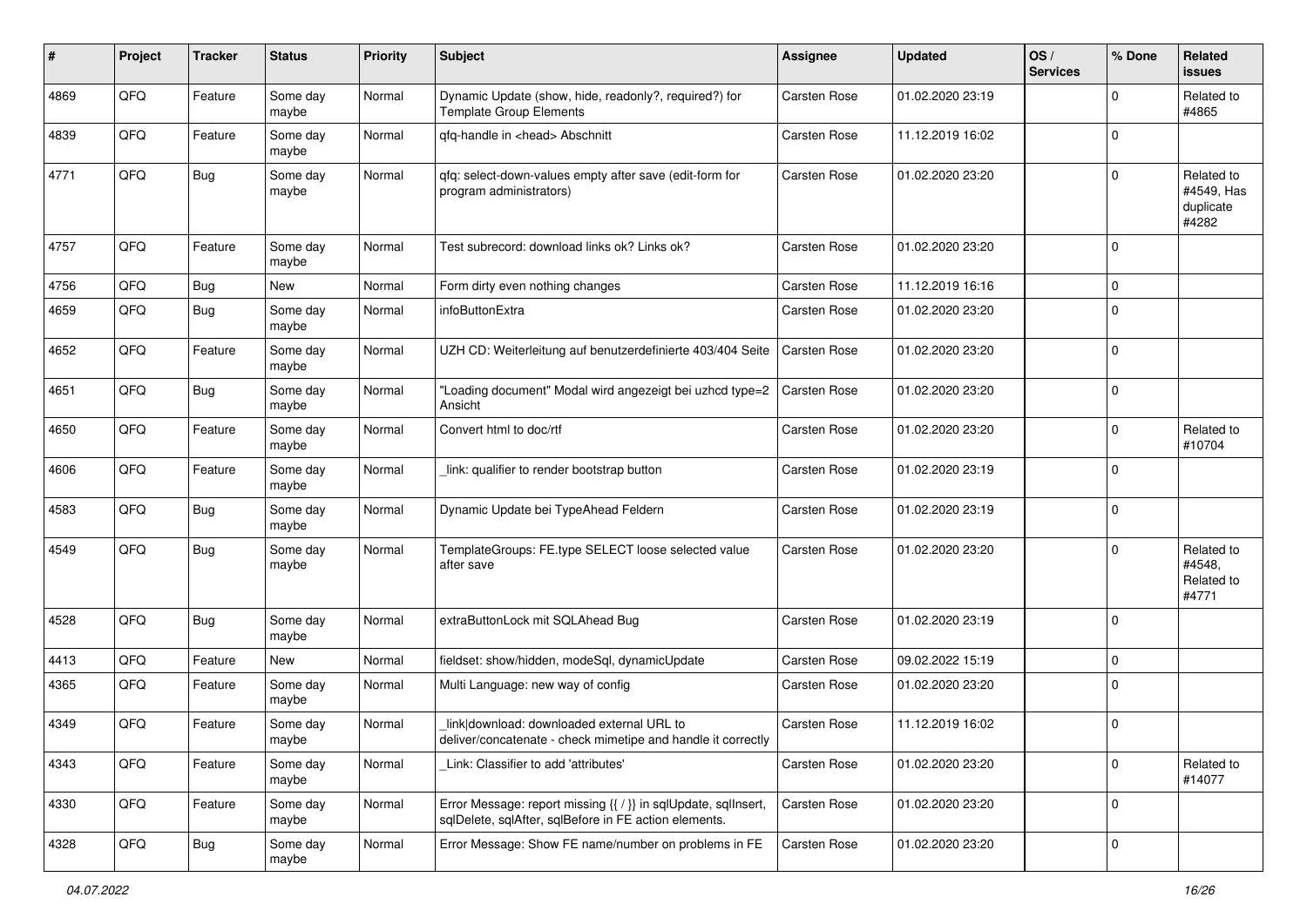| #    | Project | <b>Tracker</b> | <b>Status</b>     | <b>Priority</b> | <b>Subject</b>                                                                                                       | <b>Assignee</b>     | <b>Updated</b>   | OS/<br><b>Services</b> | % Done      | <b>Related</b><br><b>issues</b>             |
|------|---------|----------------|-------------------|-----------------|----------------------------------------------------------------------------------------------------------------------|---------------------|------------------|------------------------|-------------|---------------------------------------------|
| 4293 | QFQ     | <b>Bug</b>     | Some day<br>maybe | Normal          | Download broken if token 'd:' is missing - but no error<br>message                                                   | <b>Carsten Rose</b> | 11.12.2019 16:03 |                        | $\Omega$    | Related to<br>#7514                         |
| 4259 | QFQ     | Feature        | Some day<br>maybe | Normal          | Instant trigger a cron job                                                                                           | <b>Carsten Rose</b> | 11.12.2019 16:03 |                        | $\Omega$    |                                             |
| 4250 | QFQ     | Feature        | New               | Normal          | AutoCron in QFQ via PHP                                                                                              | Carsten Rose        | 01.02.2020 23:21 |                        | $\Omega$    | Related to<br>#3292.<br>Related to<br>#3291 |
| 4197 | QFQ     | Feature        | Some day<br>maybe | Normal          | Unit Test fuer JSON Stream von QuickFormQuery.php ><br>doForm()                                                      | <b>Carsten Rose</b> | 11.12.2019 16:03 |                        | $\Omega$    |                                             |
| 4092 | QFQ     | <b>Bug</b>     | Some day<br>maybe | Normal          | 1) Logging verbessern wann welches FE warum<br>ausgefuehrt wird, 2) Documentation: Best Practice Template<br>Group   | Carsten Rose        | 01.02.2020 23:19 |                        | $\Omega$    | Related to<br>#3504                         |
| 4082 | QFQ     | Feature        | <b>New</b>        | Normal          | Dynamic Update: modeSql - useful default                                                                             | Carsten Rose        | 01.02.2020 23:22 |                        | $\mathbf 0$ |                                             |
| 4050 | QFQ     | Feature        | New               | Normal          | sql.log: 1) FormElement ID which causes a specific action<br>2) Result in the same row.                              | <b>Carsten Rose</b> | 15.04.2020 11:35 |                        | $\Omega$    | Related to<br>#5458                         |
| 4026 | QFQ     | Feature        | Some day<br>maybe | Normal          | sqlLog.sql: log number of FE.id                                                                                      | Carsten Rose        | 11.12.2019 16:03 |                        | $\Omega$    | Related to<br>#5458                         |
| 4023 | QFQ     | Feature        | New               | Normal          | prepared statements - FE action: salveld, sqllnsert,<br>sglUpdate, sglDelete, sglBefore, sglAfter                    | Carsten Rose        | 11.12.2019 16:15 |                        | $\Omega$    |                                             |
| 4018 | QFQ     | Feature        | New               | Normal          | typeahead: long query parameter / answer triggers 'Attack<br>detected' and purges current SIP storage.               | Carsten Rose        | 29.06.2022 22:46 |                        | $\Omega$    | Related to<br>#9077                         |
| 4008 | QFQ     | Bug            | Some day<br>maybe | Normal          | FormElemen.type=sendmail: wrong 'TO' if 'real<br>name <rea@mail.to>' is used</rea@mail.to>                           | Carsten Rose        | 11.12.2019 16:03 |                        | $\Omega$    |                                             |
| 3991 | QFQ     | Feature        | Some day<br>maybe | Normal          | report: Columnname ' skipWrap' skips 'fbeg', 'fend'                                                                  | Carsten Rose        | 11.12.2019 16:03 |                        | $\Omega$    |                                             |
| 3947 | QFQ     | Feature        | Some day<br>maybe | Normal          | Attack detectect: logout current user                                                                                | <b>Carsten Rose</b> | 11.12.2019 16:03 |                        | $\Omega$    | Related to<br>#5458,<br>Related to<br>#6299 |
| 3942 | QFQ     | Feature        | Some day<br>maybe | Normal          | Action Elemente: neu generierte IDs via FE weitergeben                                                               | <b>Carsten Rose</b> | 11.12.2019 16:03 |                        | $\Omega$    | Related to<br>#3941                         |
| 3941 | QFQ     | Feature        | Some day<br>maybe | Normal          | sqlAfter: es sollten mehrere moeglich sein                                                                           | <b>Carsten Rose</b> | 11.12.2019 16:03 |                        | $\Omega$    | Related to<br>#3942                         |
| 3905 | QFQ     | Feature        | Some day<br>maybe | Normal          | Documentation: Best Practice anhand eines Online<br>Bewerbungstools                                                  | Carsten Rose        | 11.12.2019 16:03 |                        | 0           |                                             |
| 3900 | QFQ     | Feature        | Some day<br>maybe | Normal          | Extend documentation of 'Copy / Paste'                                                                               | Carsten Rose        | 11.12.2019 16:03 |                        | 0           | Related to<br>#3899                         |
| 3895 | QFQ     | <b>Bug</b>     | Some day<br>maybe | Normal          | typeahead pedantic: on lehrkredit Idap webpass - if only one<br>person is in dropdown, such person can't be selected | Carsten Rose        | 11.12.2019 16:03 |                        | 0           |                                             |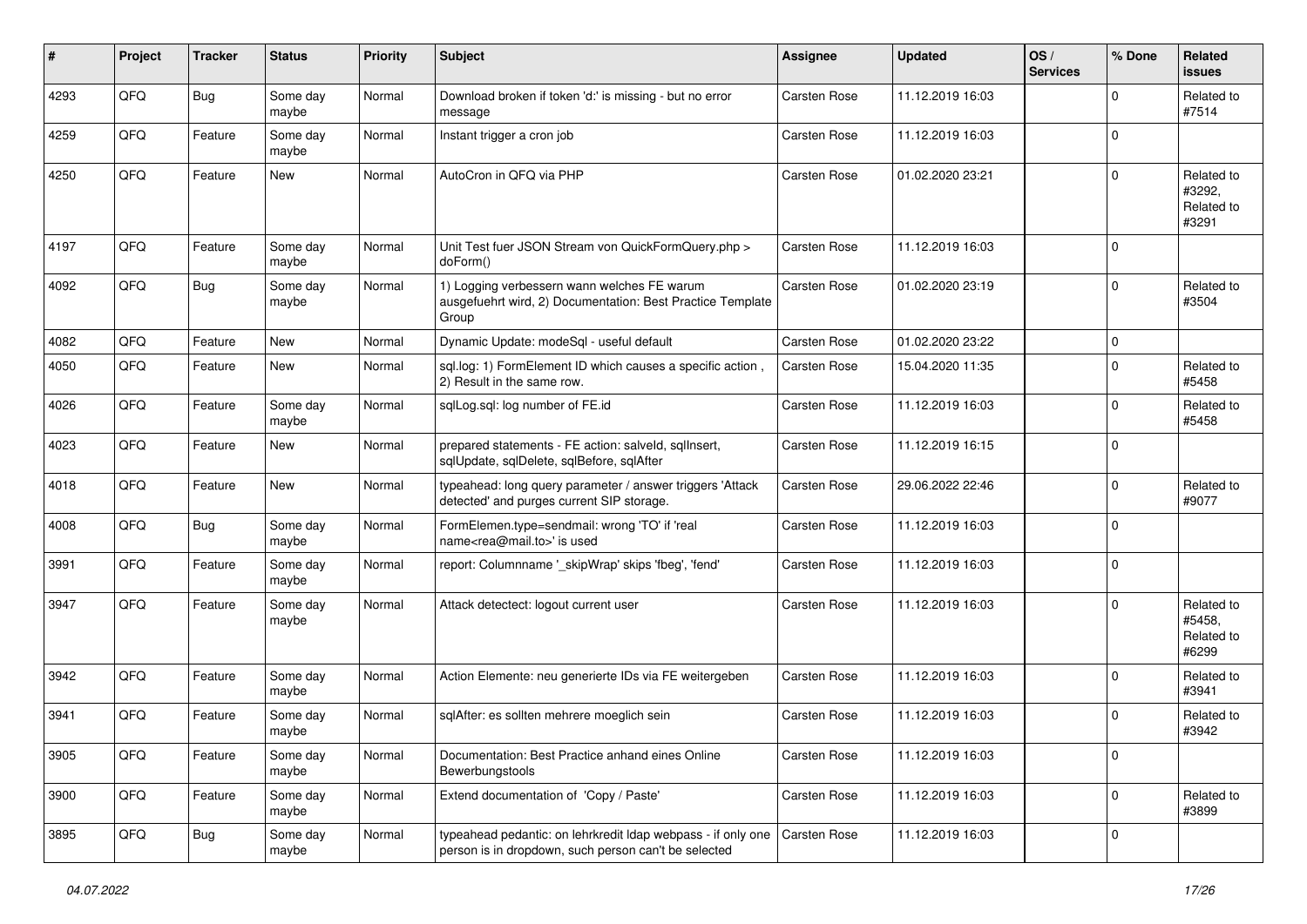| #    | Project | <b>Tracker</b> | <b>Status</b>     | <b>Priority</b> | <b>Subject</b>                                                                                                                               | <b>Assignee</b>     | <b>Updated</b>   | OS/<br><b>Services</b> | % Done      | Related<br><b>issues</b>                    |
|------|---------|----------------|-------------------|-----------------|----------------------------------------------------------------------------------------------------------------------------------------------|---------------------|------------------|------------------------|-------------|---------------------------------------------|
| 3882 | QFQ     | Bug            | Some day<br>maybe | Normal          | templateGroup: disable 'add' if limit is reached - funktioniert<br>nicht wenn bereits records existierten                                    | <b>Carsten Rose</b> | 11.12.2019 16:03 |                        | $\Omega$    |                                             |
| 3877 | QFQ     | Feature        | Some day<br>maybe | Normal          | FormEditor: die Felder die aktuell nicht gebraucht werden<br>nur auf readonly/disabled setzen (nicht ausblenden > das<br>irritiert.          | Carsten Rose        | 11.12.2019 16:03 |                        | $\Omega$    |                                             |
| 3867 | QFQ     | Feature        | Priorize          | Normal          | Readonly Formular: Template Groups add/delete<br>ausbeldnen                                                                                  | Carsten Rose        | 05.05.2021 22:12 |                        | $\Omega$    |                                             |
| 3811 | QFQ     | Bug            | Some day<br>maybe | Normal          | Dynamic Update: extraButtonInfo - Text aktualisieren                                                                                         | Carsten Rose        | 11.12.2019 16:03 |                        | $\mathbf 0$ | Related to<br>#11517                        |
| 3782 | QFQ     | Bug            | Priorize          | Normal          | Bei fehlerhafter Eingabe (z.B. Datum) sollte das erwartete<br>Format angezeigt werden                                                        | Carsten Rose        | 01.02.2020 10:13 |                        | $\Omega$    |                                             |
| 3750 | QFQ     | Bug            | Some day<br>maybe | Normal          | FE in a row: if one violates check, all are red                                                                                              | Carsten Rose        | 11.12.2019 16:03 |                        | $\Omega$    |                                             |
| 3708 | QFQ     | Feature        | Some day<br>maybe | Normal          | Form: input - 'specialchars', 'none'  gewisse tags<br>erlauben, andere verbieten                                                             | Carsten Rose        | 11.12.2019 16:02 |                        | $\Omega$    | Related to<br>#14320                        |
| 3682 | QFQ     | Bug            | Some day<br>maybe | Normal          | Dynamic update: Radio buttons                                                                                                                | Carsten Rose        | 11.12.2019 16:02 |                        | $\Omega$    |                                             |
| 3677 | QFQ     | Feature        | Some day<br>maybe | Normal          | wkhtmltopdf: FE User access prohibited, if client IP changes<br>\$TYPO3 CONF VARS[FE][lockIP]                                                | Carsten Rose        | 11.12.2019 16:02 |                        | $\Omega$    |                                             |
| 3666 | QFQ     | Feature        | Some day<br>maybe | Normal          | a) Performance Messung: mysql_real_escape_string() im<br>Vergleich zu str replace(), b) doppeltes Aufrufen von<br>mysql_real_escape_string() | Carsten Rose        | 11.12.2019 16:02 |                        | $\Omega$    |                                             |
| 3588 | QFQ     | Bug            | Some day<br>maybe | Normal          | templateGroup: versteckte Elemente werden weiterhin<br>gespeichert.                                                                          | Carsten Rose        | 11.12.2019 16:02 |                        | $\Omega$    |                                             |
| 3547 | QFQ     | Bug            | <b>New</b>        | Normal          | FE of type 'note' causes writing of empty fields.                                                                                            | Carsten Rose        | 01.02.2020 23:21 |                        | $\mathbf 0$ |                                             |
| 3504 | QFQ     | Feature        | <b>New</b>        | Normal          | Logging: welche Action FEs werden wann wie ausgefuehrt                                                                                       | Carsten Rose        | 01.02.2020 23:21 |                        | $\Omega$    | Related to<br>#5458.<br>Related to<br>#4092 |
| 3458 | QFQ     | Feature        | Some day<br>maybe | Normal          | Display 'Edit Form Element'-Checkbox on form: should<br>depend on FE Group                                                                   | Carsten Rose        | 11.12.2019 16:02 |                        | $\Omega$    | Related to<br>#3447                         |
| 3457 | QFQ     | Feature        | Some day<br>maybe | Normal          | LDAP: concat multi values to one single entry                                                                                                | Carsten Rose        | 11.12.2019 16:02 |                        | $\Omega$    |                                             |
| 3432 | QFQ     | Feature        | <b>New</b>        | Normal          | subrecord: dynamicUpdate                                                                                                                     | Carsten Rose        | 11.06.2020 21:10 |                        | $\Omega$    | Related to<br>#5691                         |
| 3402 | QFQ     | Feature        | Some day<br>maybe | Normal          | Syntax Highlighting via CodeMirror                                                                                                           | Carsten Rose        | 11.12.2019 16:02 |                        | 100         | Related to<br>#3207                         |
| 3385 | QFQ     | Feature        | Some day<br>maybe | Normal          | templateGroup: insert/update/delete non primary records                                                                                      | Carsten Rose        | 11.12.2019 16:02 |                        | $\Omega$    |                                             |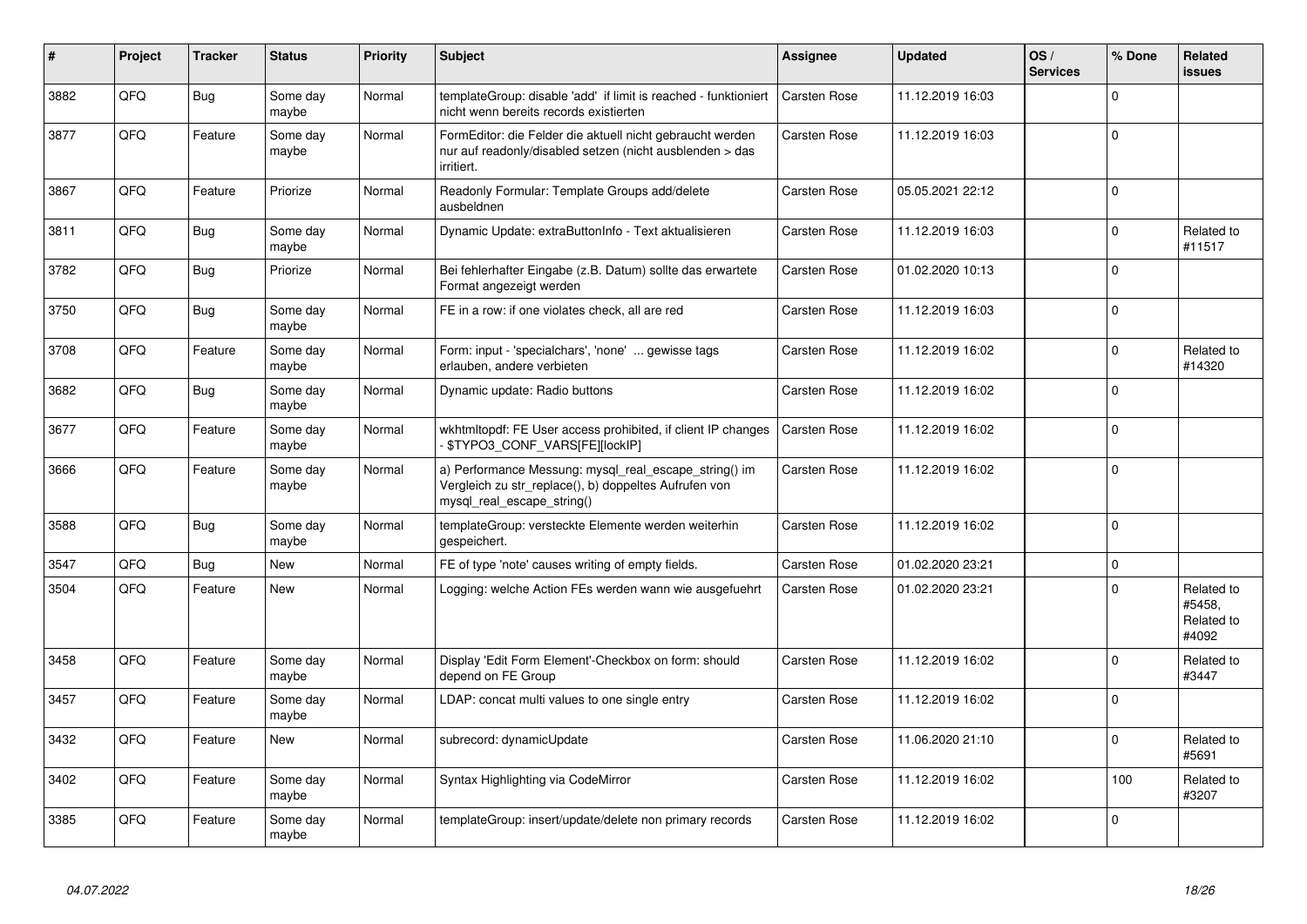| $\vert$ # | Project | <b>Tracker</b> | <b>Status</b>     | <b>Priority</b> | <b>Subject</b>                                                                                                                | <b>Assignee</b>     | <b>Updated</b>   | OS/<br><b>Services</b> | % Done      | <b>Related</b><br>issues                                               |
|-----------|---------|----------------|-------------------|-----------------|-------------------------------------------------------------------------------------------------------------------------------|---------------------|------------------|------------------------|-------------|------------------------------------------------------------------------|
| 3350      | QFQ     | Feature        | Some day<br>maybe | Normal          | FormEditor: Hilfetext hinter 'checktype'                                                                                      | <b>Carsten Rose</b> | 11.12.2019 16:02 |                        | $\Omega$    |                                                                        |
| 3349      | QFQ     | Bug            | Some day<br>maybe | Normal          | config.qfq.ini: a) vertraegt keine '=' im Value (z.B. Passwort),<br>b) Values sollten in ticks einschliessbar sein (spaces, ) | <b>Carsten Rose</b> | 11.12.2019 16:02 |                        | $\mathbf 0$ |                                                                        |
| 3332      | QFQ     | Feature        | Some day<br>maybe | Normal          | Uploads: Thumbnails, Details zum hochgeladenen File                                                                           | Carsten Rose        | 11.12.2019 16:02 |                        | $\Omega$    | Related to<br>#3264,<br>Related to<br>#5333                            |
| 3331      | QFQ     | Feature        | Some day<br>maybe | Normal          | Default Tooltip fuer _page? Links: mit Form und Record ID                                                                     | Carsten Rose        | 11.12.2019 16:02 |                        | $\Omega$    |                                                                        |
| 3291      | QFQ     | Feature        | Some day<br>maybe | Normal          | AutoCron websiteToken                                                                                                         | Carsten Rose        | 11.12.2019 16:02 |                        | $\mathbf 0$ | Related to<br>#4250                                                    |
| 3285      | QFQ     | Feature        | Some day<br>maybe | Normal          | Zeichenlimit pro Feld: textarea / editor                                                                                      | Carsten Rose        | 11.12.2019 16:02 |                        | $\mathbf 0$ |                                                                        |
| 3267      | QFQ     | Feature        | Some day<br>maybe | Normal          | 2 Forms auf einer Seite: real + Read only                                                                                     | Carsten Rose        | 11.12.2019 16:03 |                        | $\Omega$    |                                                                        |
| 3216      | QFQ     | Feature        | Some day<br>maybe | Normal          | dynamic update für checkbox label2                                                                                            | Carsten Rose        | 11.12.2019 16:03 |                        | $\mathbf 0$ | Related to<br>#2081                                                    |
| 3130      | QFQ     | <b>Bug</b>     | Some day<br>maybe | Normal          | Debug Info's nicht korrekt nach 'New > Save'.                                                                                 | Carsten Rose        | 11.12.2019 16:03 |                        | $\mathbf 0$ | Related to<br>#3253                                                    |
| 2995      | QFQ     | Feature        | Some day<br>maybe | Normal          | Dropdown JQuery Plugin: 'chosen' - Moeglichkeit um Select<br>Listen mehr Funktion zu geben. Kein Bootstrap noetig.            | Carsten Rose        | 11.12.2019 16:03 |                        | $\mathbf 0$ |                                                                        |
| 2643      | QFQ     | Bug            | Some day<br>maybe | Normal          | Zend / PHP Webinars anschauen                                                                                                 | Carsten Rose        | 01.02.2020 15:56 |                        | $\mathbf 0$ |                                                                        |
| 2361      | QFQ     | Feature        | New               | Normal          | Logging wer/wann/wo welches Formular aufgerufen hat                                                                           | <b>Carsten Rose</b> | 11.12.2019 16:15 |                        | $\Omega$    | Related to<br>#4432,<br>Related to<br>#7480                            |
| 2084      | QFQ     | Feature        | Some day<br>maybe | Normal          | Mailto mit encryption: Subrecord                                                                                              | <b>Carsten Rose</b> | 11.12.2019 16:03 |                        | $\Omega$    | Related to<br>#2082                                                    |
| 1946      | QFQ     | Feature        | Some day<br>maybe | Normal          | Kontrolle ob der ReadOnly Modus bei den<br>Formularelementen korrekt implementiert ist                                        | Carsten Rose        | 11.12.2019 16:03 |                        | $\mathbf 0$ |                                                                        |
| 1635      | QFQ     | Feature        | Some day<br>maybe | Normal          | QFQ Extension content record: weitere Optionen<br>einblenden.                                                                 | Carsten Rose        | 11.12.2019 16:03 |                        | $\Omega$    |                                                                        |
| 14187     | QFQ     | Feature        | New               | High            | qfq.log: show current URL                                                                                                     | <b>Carsten Rose</b> | 28.05.2022 11:02 |                        | 0           | Related to<br>#13933,<br>Related to<br>#12532,<br>Related to<br>#11893 |
| 12974     | QFQ     | i Bug          | New               | High            | Sanitize Queries in Action-Elements                                                                                           | Carsten Rose        | 07.12.2021 17:19 |                        | $\pmb{0}$   |                                                                        |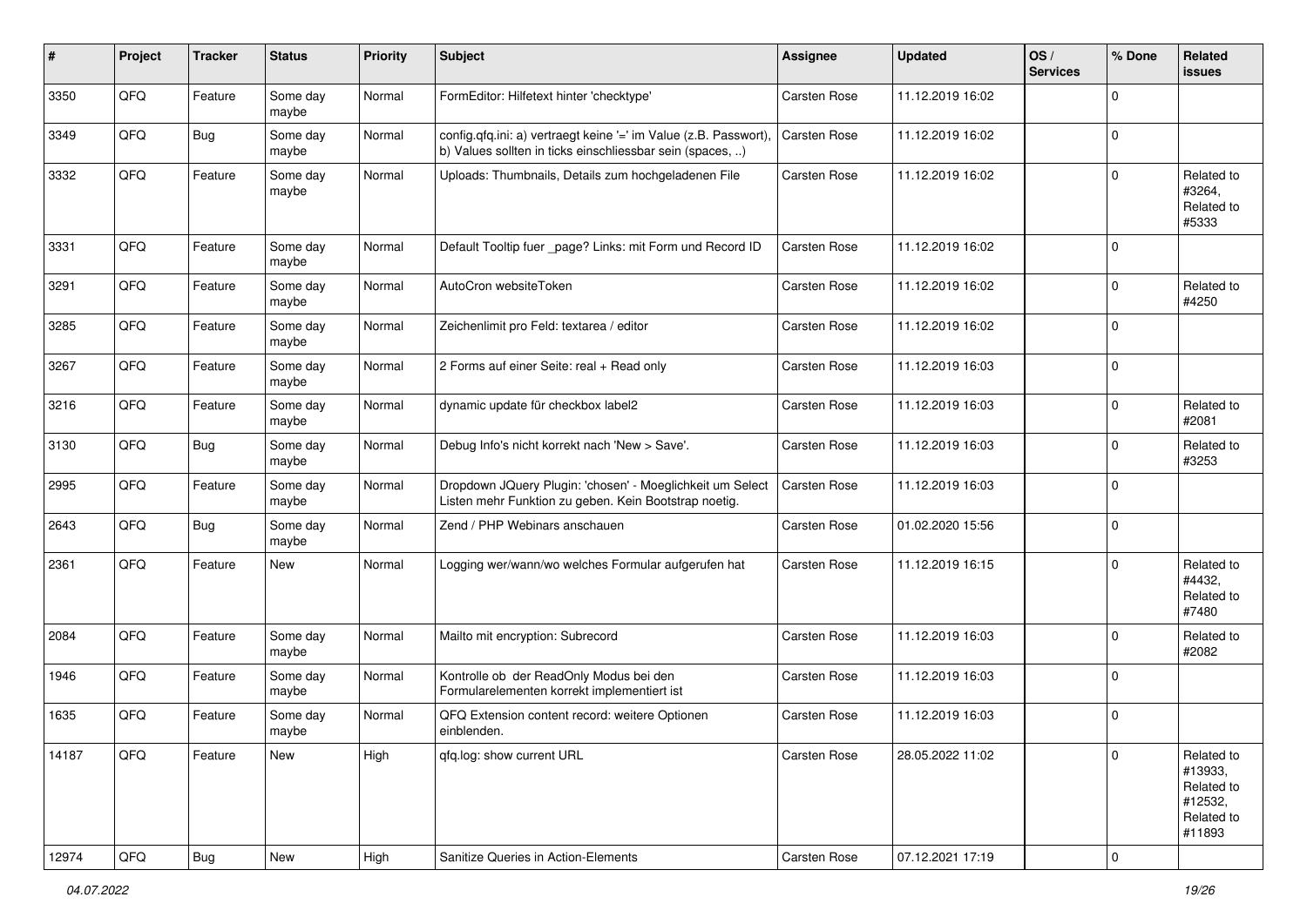| $\vert$ # | Project | <b>Tracker</b> | <b>Status</b> | <b>Priority</b> | Subject                                                                                                                               | Assignee            | <b>Updated</b>   | OS/<br><b>Services</b> | % Done      | Related<br><b>issues</b>                                             |
|-----------|---------|----------------|---------------|-----------------|---------------------------------------------------------------------------------------------------------------------------------------|---------------------|------------------|------------------------|-------------|----------------------------------------------------------------------|
| 12702     | QFQ     | <b>Bug</b>     | New           | High            | templateGroup: broken in multiDb Setup                                                                                                | Carsten Rose        | 14.12.2021 16:02 |                        | $\Omega$    |                                                                      |
| 12670     | QFQ     | Bug            | <b>New</b>    | High            | Dropdown-Menu classes können nicht mehr angegeben<br>werden                                                                           | Carsten Rose        | 07.12.2021 17:19 |                        | $\mathbf 0$ |                                                                      |
| 12544     | QFQ     | Feature        | <b>New</b>    | High            | a) ' AS _link' new also as ' AS _format', b) sortierung via<br>'display: none;', c) '_format' benoeitgt nicht zwingend<br>u/U/p/m/z/d | <b>Carsten Rose</b> | 14.12.2021 16:03 |                        | $\Omega$    |                                                                      |
| 12532     | QFQ     | Feature        | <b>New</b>    | High            | SIP-Parameter bei Seitenaufruf in Browser-Console<br>anzeigen                                                                         | Carsten Rose        | 07.12.2021 17:19 |                        | $\Omega$    | Related to<br>#11893,<br>Related to<br>#14187                        |
| 12513     | QFQ     | <b>Bug</b>     | <b>New</b>    | High            | Implement server side check of maxlength                                                                                              | Carsten Rose        | 07.12.2021 17:19 |                        | $\mathbf 0$ |                                                                      |
| 12463     | QFQ     | Bug            | ToDo          | High            | QFQ Function: 'function' and 'sql' on same level - output of<br>sql is shown two times.                                               | Carsten Rose        | 15.12.2021 16:31 |                        | $\Omega$    |                                                                      |
| 12395     | QFQ     | <b>Bug</b>     | ToDo          | High            | QFQ Function: Result two times shown                                                                                                  | Carsten Rose        | 18.02.2022 08:59 |                        | $\Omega$    |                                                                      |
| 12186     | QFQ     | Feature        | New           | High            | TinyMCE Config für Objekte                                                                                                            | Carsten Rose        | 07.12.2021 17:19 |                        | $\mathbf 0$ | <b>Blocks</b><br>#12632                                              |
| 11893     | QFQ     | Feature        | New           | High            | Broken SIP: a) only report one time, b) only report in main<br>column                                                                 | Carsten Rose        | 12.05.2021 12:13 |                        | $\Omega$    | Related to<br>#12532,<br>Related to<br>#14187                        |
| 10640     | QFQ     | Bug            | New           | High            | TypeAhead Tag: FE editierbar trotz readOnly                                                                                           | Carsten Rose        | 03.05.2021 21:12 |                        | $\Omega$    | Related to<br>#7795                                                  |
| 10508     | QFQ     | Bug            | New           | High            | Multi Form broken on Multi DB Instance                                                                                                | Carsten Rose        | 03.05.2021 21:12 |                        | $\mathbf 0$ |                                                                      |
| 10506     | QFQ     | Bug            | New           | High            | Template Group broken on MultiDB instance                                                                                             | Carsten Rose        | 03.05.2021 21:12 |                        | $\Omega$    | Related to<br>#10505                                                 |
| 10081     | QFQ     | Bug            | <b>New</b>    | High            | Stale record lock after 'forbidden' character                                                                                         | Carsten Rose        | 03.05.2021 21:12 |                        | $\mathbf 0$ | Related to<br>#10082,<br>Related to<br>#9789                         |
| 9789      | QFQ     | <b>Bug</b>     | In Progress   | High            | Record Lock: release to early on 'leave page'                                                                                         | <b>Carsten Rose</b> | 10.01.2022 09:25 |                        | 100         | Related to<br>#10081,<br>Related to<br>#9173,<br>Related to<br>#8702 |
| 9531      | QFQ     | Bug            | New           | High            | FE File: Dynamic Update / modeSql / required detected<br>even it not set                                                              | Carsten Rose        | 11.06.2021 20:32 |                        | $\Omega$    | Related to<br>#12398                                                 |
| 9517      | QFQ     | Feature        | In Progress   | High            | Input multiple tags with typeahead                                                                                                    | Carsten Rose        | 03.05.2021 21:14 |                        | 40          | Related to<br>#10150                                                 |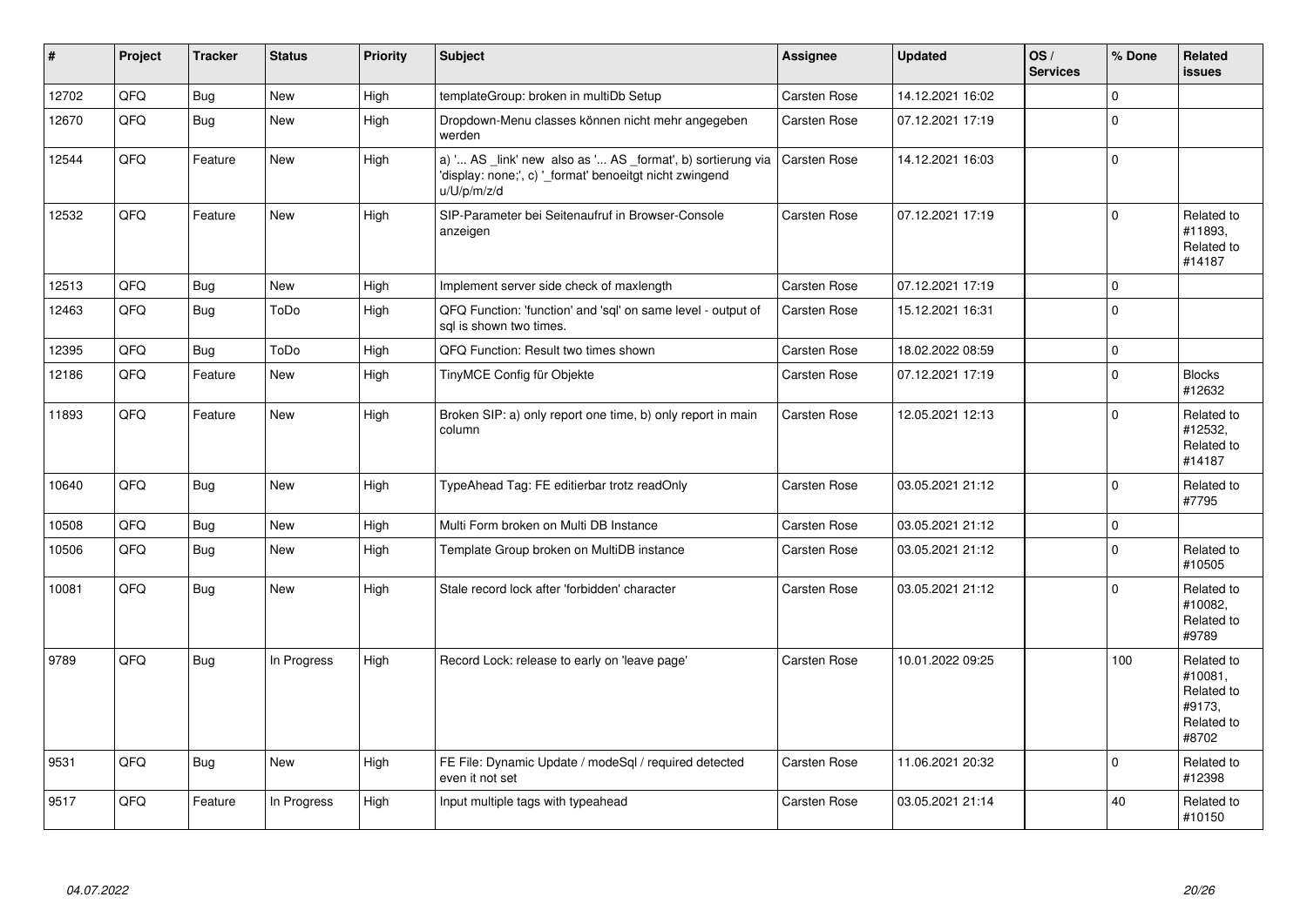| #    | Project | <b>Tracker</b> | <b>Status</b>     | <b>Priority</b> | Subject                                                                                      | Assignee            | <b>Updated</b>   | OS/<br><b>Services</b> | % Done      | <b>Related</b><br>issues                        |
|------|---------|----------------|-------------------|-----------------|----------------------------------------------------------------------------------------------|---------------------|------------------|------------------------|-------------|-------------------------------------------------|
| 9347 | QFQ     | Bug            | New               | High            | FE.type=upload with dynamic show/hidden: required not<br>detected                            | <b>Carsten Rose</b> | 12.06.2021 10:40 |                        | $\Omega$    | Related to<br>#5305,<br>Related to<br>#12398    |
| 9121 | QFQ     | <b>Bug</b>     | Priorize          | High            | sip links have r and __dbIndexData set                                                       | Carsten Rose        | 12.06.2021 10:41 |                        | $\Omega$    |                                                 |
| 8962 | QFQ     | Feature        | New               | High            | allow for form fields with identical names                                                   | Carsten Rose        | 03.05.2021 21:14 |                        | $\Omega$    |                                                 |
| 8668 | QFQ     | Bug            | New               | High            | Pill disabled: dyamic mode 'hidden' not respected - FE is still   Carsten Rose<br>required   |                     | 03.05.2021 21:14 |                        | $\Omega$    |                                                 |
| 8431 | QFQ     | Bug            | New               | High            | autocron.php with wrong path                                                                 | Carsten Rose        | 03.05.2021 21:14 |                        | $\Omega$    |                                                 |
| 8204 | QFQ     | Feature        | Priorize          | High            | Position 'required mark'                                                                     | Carsten Rose        | 16.06.2021 13:44 |                        | 0           |                                                 |
| 8083 | QFQ     | Bug            | New               | High            | FormEditor: primary table list does not respect<br>'indexDb={{indexData:Y}}'                 | <b>Carsten Rose</b> | 03.05.2021 21:14 |                        | $\mathbf 0$ | Has duplicate<br>#6678                          |
| 8082 | QFQ     | Feature        | Priorize          | High            | Contact form without saving record                                                           | Carsten Rose        | 07.12.2021 15:20 |                        | $\Omega$    | Related to<br>#8587,<br><b>Blocks</b><br>#11850 |
| 7899 | QFQ     | Bug            | New               | High            | Fe.type=password / retype / required: always complain<br>about missing value                 | <b>Carsten Rose</b> | 03.05.2021 21:14 |                        | $\Omega$    |                                                 |
| 7850 | QFQ     | Feature        | New               | High            | Upload records: non 'pathFileName' column                                                    | Carsten Rose        | 03.05.2021 21:14 |                        | $\Omega$    |                                                 |
| 7650 | QFQ     | Bug            | <b>New</b>        | High            | Optional do not show 'required' sign on FormElement                                          | Carsten Rose        | 03.05.2021 21:14 |                        | $\Omega$    |                                                 |
| 6116 | QFQ     | Bug            | Priorize          | High            | value of checkbox not saved                                                                  | Carsten Rose        | 07.12.2021 17:19 |                        | 0           |                                                 |
| 5715 | QFQ     | Feature        | New               | High            | PDF Caching                                                                                  | <b>Carsten Rose</b> | 03.05.2021 21:14 |                        | $\Omega$    | Related to<br>#5851,<br>Related to<br>#6357     |
| 5459 | QFQ     | <b>Bug</b>     | New               | High            | Multi DB: spread system tables between 'QFQ' and<br>'Data'-DB                                | <b>Carsten Rose</b> | 03.05.2021 21:14 |                        | $\Omega$    | Related to<br>#4720                             |
| 5221 | QFQ     | Bug            | <b>New</b>        | High            | Download Dialog: Bleibt stehen in FF wenn Datei<br>automatisch gespeichert wird.             | Carsten Rose        | 03.05.2021 21:14 |                        | $\Omega$    |                                                 |
| 4279 | QFQ     | Bug            | Some day<br>maybe | High            | config.linkVars lost                                                                         | Carsten Rose        | 03.05.2021 21:14 |                        | $\Omega$    |                                                 |
| 4258 | QFQ     | Feature        | Some day<br>maybe | High            | System Defaults: Forms                                                                       | Carsten Rose        | 03.05.2021 21:14 |                        | $\mathbf 0$ |                                                 |
| 3990 | QFQ     | Feature        | Some day<br>maybe | High            | custom class definition: add space automatically                                             | Carsten Rose        | 03.05.2021 21:14 |                        | 0           |                                                 |
| 3967 | QFQ     | Feature        | Some day<br>maybe | High            | Report: Checkbox, Radio, Dropdown, Input welches ohne<br>Submit funktioniert - 'Inline-Form' | Carsten Rose        | 03.05.2021 21:14 |                        | 0           |                                                 |
| 3848 | QFQ     | Feature        | Some day<br>maybe | High            | Antivirus check fuer Upload files in qfq?                                                    | Carsten Rose        | 03.05.2021 21:14 |                        | 0           | Related to<br>#4131                             |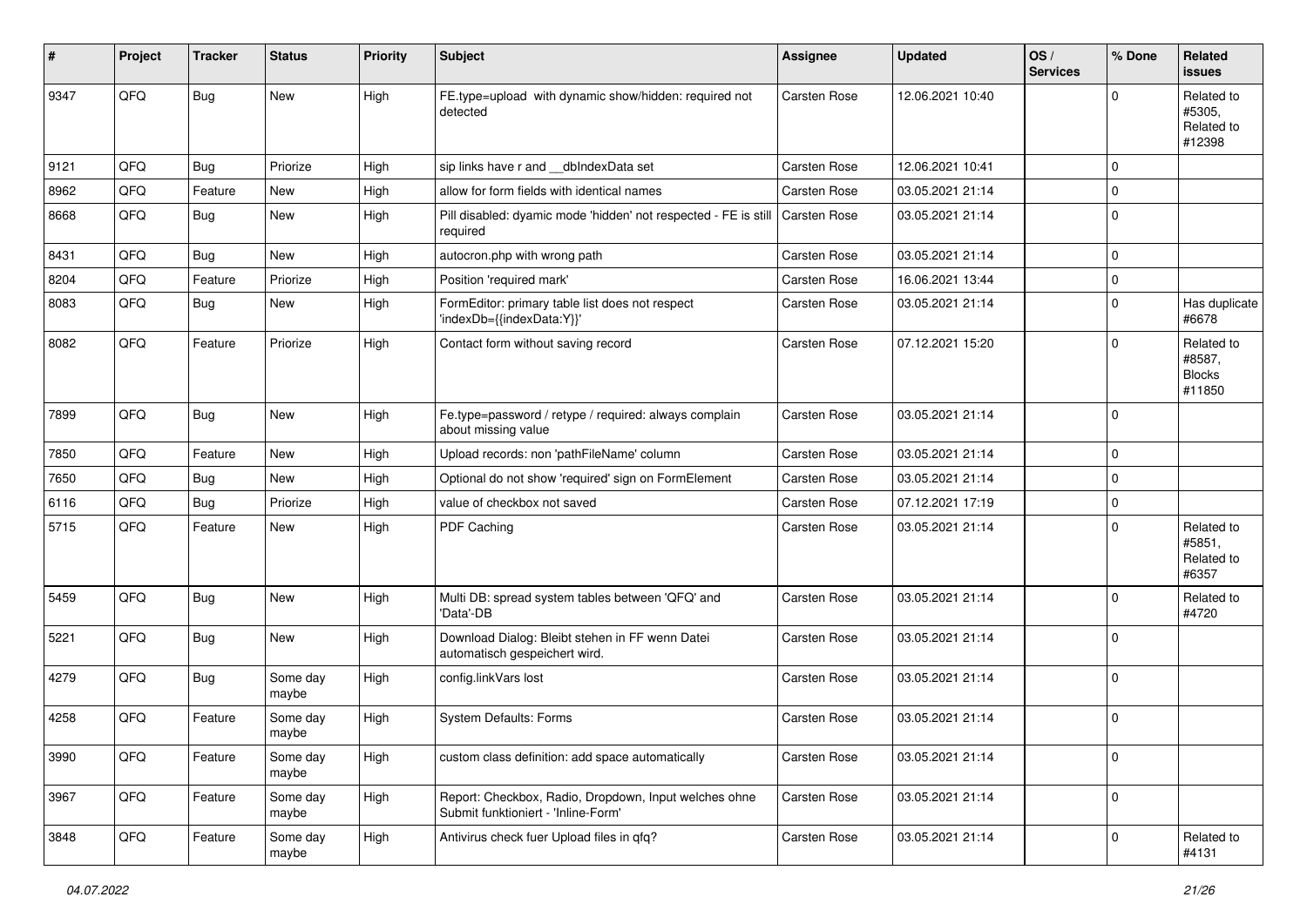| ∦     | Project | <b>Tracker</b> | <b>Status</b>     | <b>Priority</b> | <b>Subject</b>                                                                                         | <b>Assignee</b> | <b>Updated</b>   | OS/<br><b>Services</b> | % Done      | Related<br><b>issues</b>                                              |
|-------|---------|----------------|-------------------|-----------------|--------------------------------------------------------------------------------------------------------|-----------------|------------------|------------------------|-------------|-----------------------------------------------------------------------|
| 3727  | QFQ     | Feature        | <b>New</b>        | High            | Security: Session Hijacking erschweren                                                                 | Carsten Rose    | 03.05.2021 21:14 |                        | $\Omega$    |                                                                       |
| 3570  | QFQ     | <b>Bug</b>     | Some day<br>maybe | High            | Formular mit prmitnew permitEdit=Always wird nicht<br>aufgerufen (ist leer)                            | Carsten Rose    | 03.05.2021 21:14 |                        | $\mathbf 0$ |                                                                       |
| 3109  | QFQ     | <b>Bug</b>     | Some day<br>maybe | High            | RealUrl: Links werden nicht korrekt gerendert                                                          | Carsten Rose    | 03.05.2021 21:14 |                        | $\mathbf 0$ |                                                                       |
| 3061  | QFQ     | Bug            | Some day<br>maybe | High            | winstitute: mysql connection durcheinander - nmhp17<br>(ag7)/QFQ arbeitet mit DB/Tabellen von biostat. | Carsten Rose    | 03.05.2021 21:14 |                        | $\mathbf 0$ |                                                                       |
| 12545 | QFQ     | Bug            | New               | Urgent          | sql.log not created / updated                                                                          | Carsten Rose    | 14.12.2021 16:02 |                        | $\mathbf 0$ |                                                                       |
| 12468 | QFQ     | <b>Bug</b>     | <b>New</b>        | Urgent          | Form: update Form.title after save                                                                     | Carsten Rose    | 03.05.2021 21:12 |                        | $\pmb{0}$   |                                                                       |
| 9534  | QFQ     | <b>Bug</b>     | Priorize          | Urgent          | FE.type=upload: 'Unknown Mode: ID"                                                                     | Carsten Rose    | 03.05.2021 21:14 |                        | $\Omega$    | Related to<br>#9532                                                   |
| 9173  | QFQ     | Bug            | Priorize          | Urgent          | Stale Record Lock: Firefox                                                                             | Carsten Rose    | 03.05.2021 21:14 |                        | $\mathbf 0$ | Related to<br>#9789                                                   |
| 13647 | QFQ     | <b>Bug</b>     | <b>New</b>        | Normal          | Autofocus funktioniert nicht auf Chrome                                                                | Benjamin Baer   | 19.03.2022 17:44 |                        | $\mathbf 0$ |                                                                       |
| 13528 | QFQ     | Bug            | <b>New</b>        | Normal          | gfg.io > releases: es wird kein neues Release angelegt                                                 | Benjamin Baer   | 19.03.2022 17:46 |                        | $\mathbf 0$ |                                                                       |
| 12556 | QFQ     | Feature        | <b>New</b>        | Normal          | Pills Title: colored = static or dynamic on allrequiredgiven                                           | Benjamin Baer   | 19.03.2022 17:49 |                        | $\mathbf 0$ |                                                                       |
| 12490 | QFQ     | Feature        | New               | Normal          | Loading Plugins in QFQ - see what tinymce does. (lazy<br>loading)                                      | Benjamin Baer   | 08.06.2022 10:37 |                        | $\Omega$    | Related to<br>#12611,<br>Related to<br>#10013,<br>Related to<br>#7732 |
| 12476 | QFQ     | Feature        | <b>New</b>        | Normal          | clearMe: a) should trigger 'dirty', b) sticky on textarea resize                                       | Benjamin Baer   | 04.01.2022 08:40 |                        | $\Omega$    | Related to<br>#9528                                                   |
| 10003 | QFQ     | Feature        | Priorize          | Normal          | fieldset: stronger visualize group                                                                     | Benjamin Baer   | 12.02.2020 08:13 |                        | $\mathbf 0$ |                                                                       |
| 9898  | QFQ     | <b>Bug</b>     | Feedback          | Normal          | Formular trotz Timeout gespeichert                                                                     | Benjamin Baer   | 01.02.2020 15:56 |                        | $\mathbf 0$ |                                                                       |
| 9535  | QFQ     | <b>Bug</b>     | Feedback          | Normal          | Report:  AS '_vertical' - column to wide - vertical >> rot45,<br>rot90                                 | Benjamin Baer   | 01.02.2020 15:56 |                        | $\mathbf 0$ |                                                                       |
| 9135  | QFQ     | Feature        | Priorize          | Normal          | Progress Bar generic / replace old hourglass download<br>popup                                         | Benjamin Baer   | 03.01.2022 07:43 |                        | $\mathbf 0$ |                                                                       |
| 9130  | QFQ     | Feature        | Some day<br>maybe | Normal          | tablesorter: Automatic Row numbering / Zeilenummer                                                     | Benjamin Baer   | 01.02.2020 23:22 |                        | $\pmb{0}$   |                                                                       |
| 8522  | QFQ     | Feature        | Some day<br>maybe | Normal          | build QFQ - npm warnings                                                                               | Benjamin Baer   | 01.02.2020 23:19 |                        | 50          |                                                                       |
| 7965  | QFQ     | Feature        | Priorize          | Normal          | Input type 'text' with visual format - currency                                                        | Benjamin Baer   | 03.01.2022 07:45 |                        | $\mathbf 0$ |                                                                       |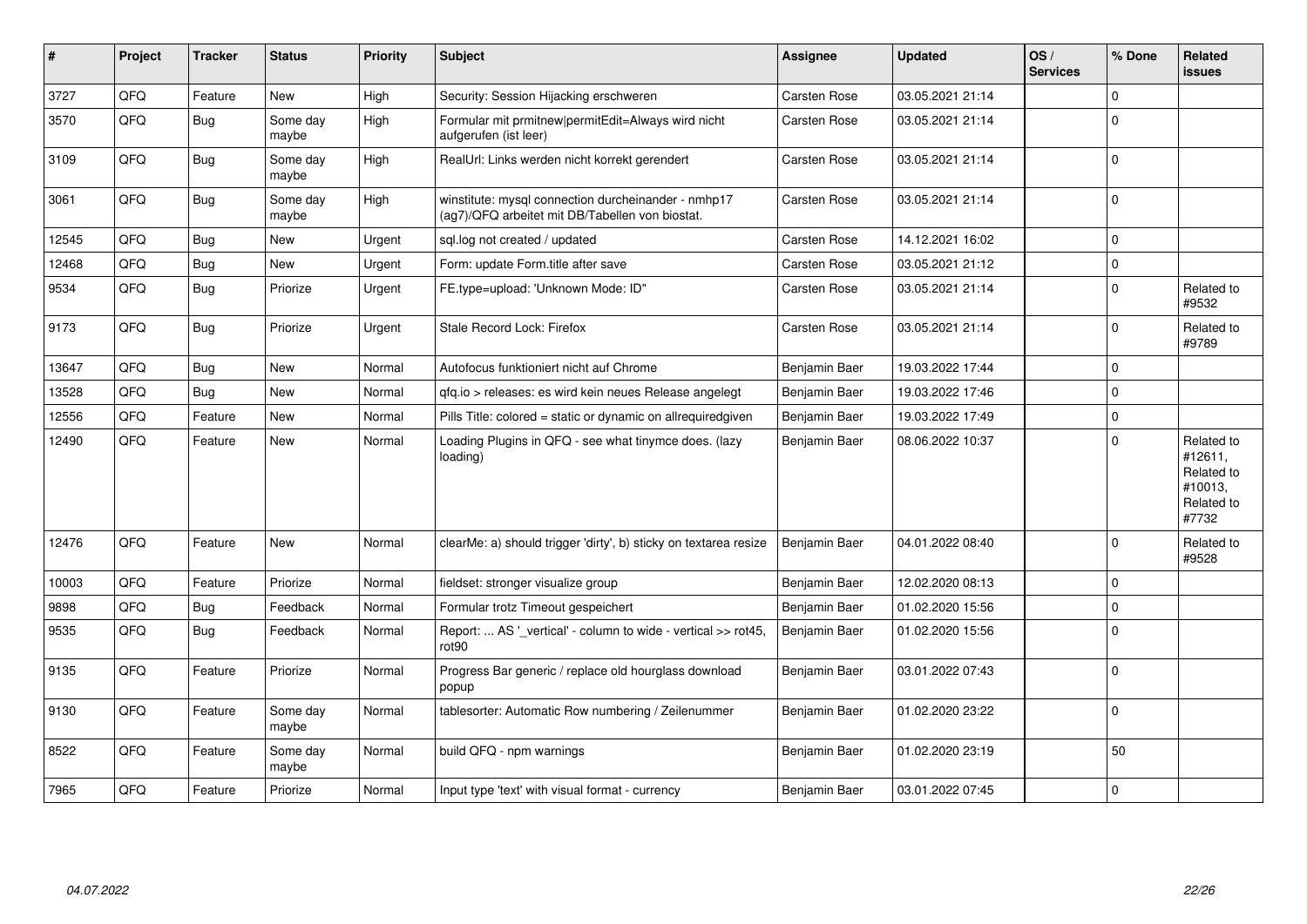| #    | Project | <b>Tracker</b> | <b>Status</b>     | <b>Priority</b> | <b>Subject</b>                                                                                                                                           | Assignee      | <b>Updated</b>   | OS/<br><b>Services</b> | % Done      | Related<br><b>issues</b>                                               |
|------|---------|----------------|-------------------|-----------------|----------------------------------------------------------------------------------------------------------------------------------------------------------|---------------|------------------|------------------------|-------------|------------------------------------------------------------------------|
| 7732 | QFQ     | Feature        | Some day<br>maybe | Normal          | Javascript: Lazy Loading der add on libs                                                                                                                 | Benjamin Baer | 08.06.2022 10:38 |                        | $\Omega$    | Related to<br>#12611,<br>Related to<br>#12490,<br>Related to<br>#10013 |
| 7730 | QFQ     | Feature        | Priorize          | Normal          | SELECT Box: title in between                                                                                                                             | Benjamin Baer | 01.02.2020 23:22 |                        | $\mathbf 0$ |                                                                        |
| 6972 | QFQ     | Feature        | Some day<br>maybe | Normal          | Fabric Clipboard / cross browser tab                                                                                                                     | Benjamin Baer | 01.02.2020 23:21 |                        | $\Omega$    |                                                                        |
| 6970 | QFQ     | Feature        | Some day<br>maybe | Normal          | tablesorter: default fuer 'sortReset' aendern von 'Ctrl' zu 'Alt'                                                                                        | Benjamin Baer | 01.02.2020 23:21 |                        | $\mathbf 0$ |                                                                        |
| 6870 | QFQ     | Feature        | Priorize          | Normal          | Click on '_link' triggers an API call                                                                                                                    | Benjamin Baer | 03.01.2022 08:25 |                        | $\mathbf 0$ |                                                                        |
| 6801 | QFQ     | Feature        | Priorize          | Normal          | Fabric: Maximize / FullIscreen                                                                                                                           | Benjamin Baer | 21.03.2022 09:56 |                        | $\mathbf 0$ |                                                                        |
| 6566 | QFQ     | <b>Bug</b>     | Priorize          | Normal          | Link Function 'delete': provided parameter missing on page<br>reload                                                                                     | Benjamin Baer | 03.01.2022 08:08 |                        | $\mathbf 0$ |                                                                        |
| 6224 | QFQ     | Feature        | Priorize          | Normal          | Dynamic update: fade in/out fields                                                                                                                       | Benjamin Baer | 21.03.2022 09:50 |                        | $\mathbf 0$ |                                                                        |
| 6140 | QFQ     | Bug            | Priorize          | Normal          | QFQ DnD Sort: Locked fields                                                                                                                              | Benjamin Baer | 21.03.2022 09:56 |                        | $\mathbf 0$ |                                                                        |
| 5562 | QFQ     | Feature        | Priorize          | Normal          | Drag'n'Drop fuer Uploads                                                                                                                                 | Benjamin Baer | 21.03.2022 09:52 |                        | $\Omega$    | Related to<br>#9706                                                    |
| 5389 | QFQ     | Feature        | Some day<br>maybe | Normal          | QFQ Design: Multline label / note                                                                                                                        | Benjamin Baer | 01.02.2020 23:19 |                        | $\Omega$    |                                                                        |
| 5366 | QFQ     | Feature        | Priorize          | Normal          | Saving with keyboard shortcuts                                                                                                                           | Benjamin Baer | 21.03.2022 09:47 |                        | $\Omega$    |                                                                        |
| 5024 | QFQ     | Feature        | Some day<br>maybe | Normal          | Fabric: Generate PDF with edits                                                                                                                          | Benjamin Baer | 01.02.2020 23:20 |                        | $\Omega$    | Related to<br>#10704                                                   |
| 4457 | QFQ     | Bug            | Priorize          | Normal          | typeahead: pressing return to select an item, saves the form<br>and closes the form.                                                                     | Benjamin Baer | 03.01.2022 08:01 |                        | $\mathbf 0$ | Related to<br>#4398                                                    |
| 4454 | QFQ     | <b>Bug</b>     | Some day<br>maybe | Normal          | Required Elements: multiple elements in a row - whole row<br>marked if only one input is empty.                                                          | Benjamin Baer | 01.02.2020 23:20 |                        | $\Omega$    |                                                                        |
| 4420 | QFQ     | Feature        | Some day<br>maybe | Normal          | Client: Local Storage - store the changes of a form, local in<br>the browser.                                                                            | Benjamin Baer | 11.12.2019 16:02 |                        | $\mathbf 0$ |                                                                        |
| 4398 | QFQ     | <b>Bug</b>     | Some day<br>maybe | Normal          | Typeahead: mouse click in a prefilled input opens a single<br>item dropdown with the current value - click on it seems to<br>set the value, not the key. | Benjamin Baer | 01.02.2020 23:20 |                        | $\mathbf 0$ | Related to<br>#4457                                                    |
| 3692 | QFQ     | Feature        | Some day<br>maybe | Normal          | QFQ Webseite                                                                                                                                             | Benjamin Baer | 11.12.2019 16:02 |                        | $\mathbf 0$ | Related to<br>#5033                                                    |
| 3415 | QFQ     | Feature        | Some day<br>maybe | Normal          | FE Login Box Templatefile                                                                                                                                | Benjamin Baer | 11.12.2019 16:02 |                        | $\mathbf 0$ |                                                                        |
| 2665 | QFQ     | Bug            | Priorize          | Normal          | Dynamic Update funktioniert nicht, wenn beim<br>entsprechenden FormElement eine size angegeben ist.                                                      | Benjamin Baer | 03.01.2022 08:12 |                        | $30\,$      |                                                                        |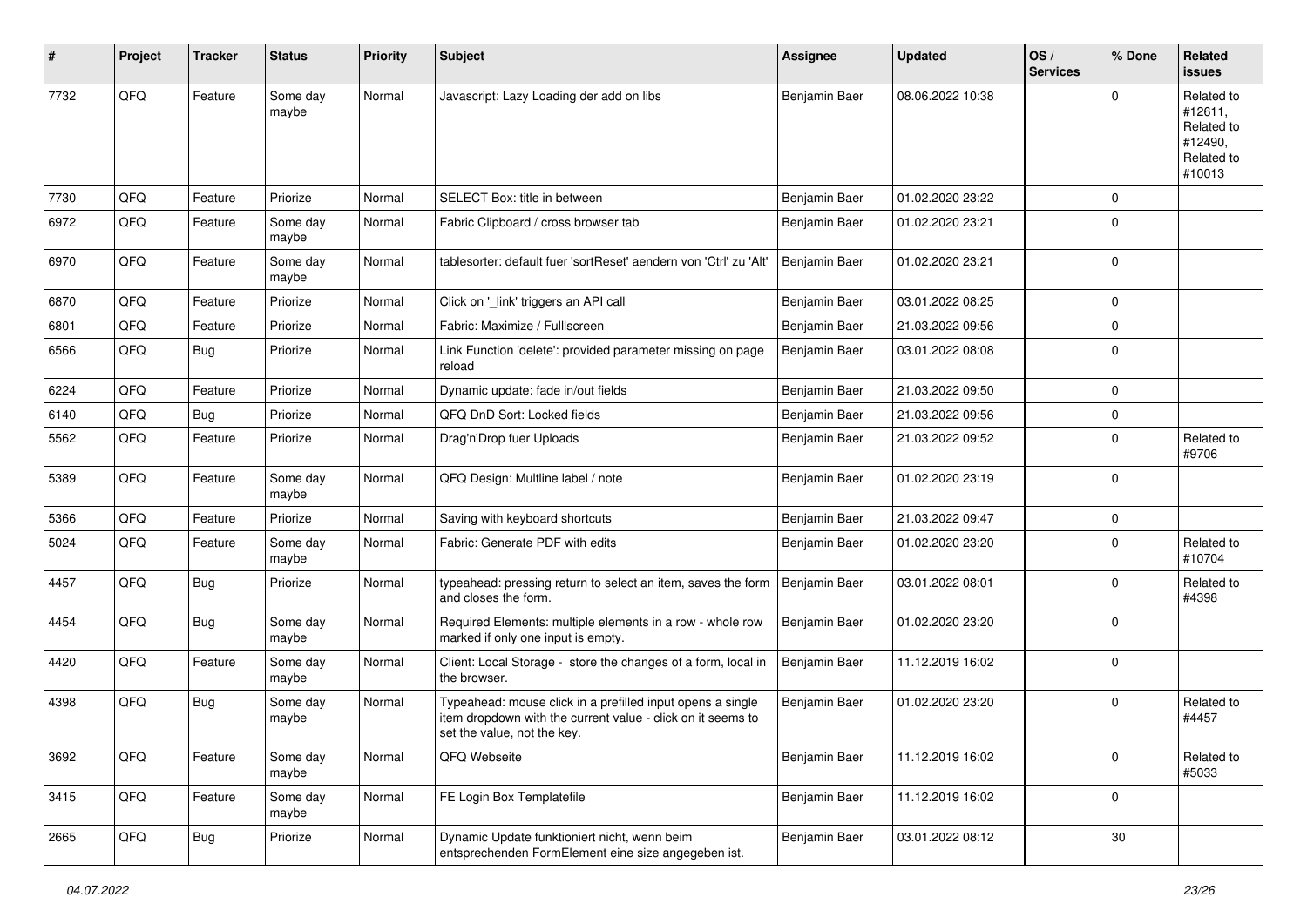| #     | Project | <b>Tracker</b> | <b>Status</b>     | <b>Priority</b> | <b>Subject</b>                                                                | <b>Assignee</b> | <b>Updated</b>   | OS/<br><b>Services</b> | % Done      | Related<br><b>issues</b> |
|-------|---------|----------------|-------------------|-----------------|-------------------------------------------------------------------------------|-----------------|------------------|------------------------|-------------|--------------------------|
| 2063  | QFQ     | <b>Bug</b>     | Some day<br>maybe | Normal          | Pills auf 'inaktiv' setzen falls keine Element auf dem Pill<br>sichtbar sind. | Benjamin Baer   | 11.12.2019 16:03 |                        | $\Omega$    | Related to<br>#3752      |
| 11237 | QFQ     | <b>Bug</b>     | <b>New</b>        | High            | Radiobutton / parameter.buttonClass= btn-default - kein dirty<br>Trigger      | Benjamin Baer   | 03.05.2021 21:12 |                        | $\Omega$    | Related to<br>#10766     |
| 11057 | QFQ     | Bug            | New               | High            | Checkboxes ohne span.checkmark im Report werden<br>ausgeblendet               | Benjamin Baer   | 03.05.2021 21:12 |                        | $\mathbf 0$ | Related to<br>#11039     |
| 9548  | QFQ     | Feature        | Feedback          | High            | FormElement: Pattern mismatch - optional report only on<br>focus lost         | Benjamin Baer   | 03.05.2021 21:14 |                        | $\Omega$    |                          |
| 7602  | QFQ     | Feature        | ToDo              | High            | Multi Select: with checkboxes                                                 | Benjamin Baer   | 22.03.2022 09:07 |                        | $\mathbf 0$ |                          |
| 14185 | QFQ     | Feature        | <b>New</b>        | Normal          | External/Autocron.php - better suitable directory                             | Support: System | 28.05.2022 11:03 |                        | $\mathbf 0$ |                          |
| 11195 | QFQ     | <b>Bug</b>     | New               | Low             | Dynamic Update: Note not updated if new text is empty<br>(v20.4)              |                 | 25.09.2020 11:14 |                        | $\mathbf 0$ |                          |
| 3567  | QFQ     | Feature        | Some day<br>maybe | Low             | 'Save', 'Close', 'New' als FormElement                                        |                 | 11.12.2019 16:02 |                        | $\mathbf 0$ |                          |
| 12156 | QFQ     | Feature        | <b>New</b>        | Normal          | Form: Optional disable 'leave page'                                           |                 | 03.05.2021 20:45 |                        | $\mathbf 0$ |                          |
| 12135 | QFQ     | Feature        | New               | Normal          | Subrecord: Notiz                                                              |                 | 24.04.2021 16:58 |                        | $\mathbf 0$ |                          |
| 12039 | QFQ     | Feature        | New               | Normal          | Missing htmlSpecialChar() in pre processing on form submit                    |                 | 18.02.2021 00:09 |                        | $\mathbf 0$ | Related to<br>#14320     |
| 12038 | QFQ     | Feature        | New               | Normal          | a) STORE_VAR: filenameOnlyStripUniq, b) SP:<br>QSTRIPUNIQ()                   |                 | 17.02.2021 23:55 |                        | $\mathbf 0$ |                          |
| 11716 | QFQ     | Feature        | <b>New</b>        | Normal          | Form an beliebiger Stelle im Report anzeigen                                  |                 | 09.12.2020 09:47 |                        | $\mathbf 0$ |                          |
| 11715 | QFQ     | <b>Bug</b>     | <b>New</b>        | Normal          | acceptZeroAsRequired and requiredOffButMark do not<br>coincide                |                 | 08.12.2020 12:13 |                        | $\Omega$    |                          |
| 11535 | QFQ     | Feature        | New               | Normal          | Ability to create SQL columns in frontend QFQ forms                           |                 | 17.11.2020 12:11 |                        | $\mathbf 0$ |                          |
| 11534 | QFQ     | Feature        | New               | Normal          | Report: Action on selected rows - Table batchprocessing<br>feature            |                 | 18.11.2020 08:15 |                        | $\mathbf 0$ |                          |
| 11522 | QFQ     | <b>Bug</b>     | <b>New</b>        | Normal          | Aus/Einblenden von Reitern                                                    |                 | 13.11.2020 14:58 |                        | $\Omega$    |                          |
| 10890 | QFQ     | <b>Bug</b>     | <b>New</b>        | Normal          | AutoCron hangs                                                                |                 | 20.07.2020 13:56 |                        | $\Omega$    |                          |
| 10874 | QFQ     | Feature        | <b>New</b>        | Normal          | Erstellen eines Foreign Keys in der Tabelle "FormElement"                     |                 | 13.07.2020 10:11 |                        | $\Omega$    |                          |
| 10763 | QFQ     | Feature        | <b>New</b>        | Normal          | form accessed and submitted despite logout?                                   |                 | 16.06.2020 11:43 |                        | $\mathbf 0$ |                          |
| 10759 | QFQ     | Bug            | New               | Normal          | emptyMeansNull - Feld falsch aktualisiert                                     |                 | 12.11.2020 23:45 |                        | $\mathbf 0$ |                          |
| 10738 | QFQ     | Feature        | Some day<br>maybe | Normal          | CORS headers for external API requests                                        |                 | 10.06.2020 14:00 |                        | $\mathbf 0$ |                          |
| 10384 | QFQ     | Feature        | New               | Normal          | Parameter Exchange QFQ Instances                                              |                 | 07.05.2020 09:38 |                        | $\Omega$    |                          |
| 10345 | QFQ     | Feature        | <b>New</b>        | Normal          | Templates - Patterns QFQ Style                                                |                 | 03.05.2021 21:01 |                        | $\Omega$    | Related to<br>#10713     |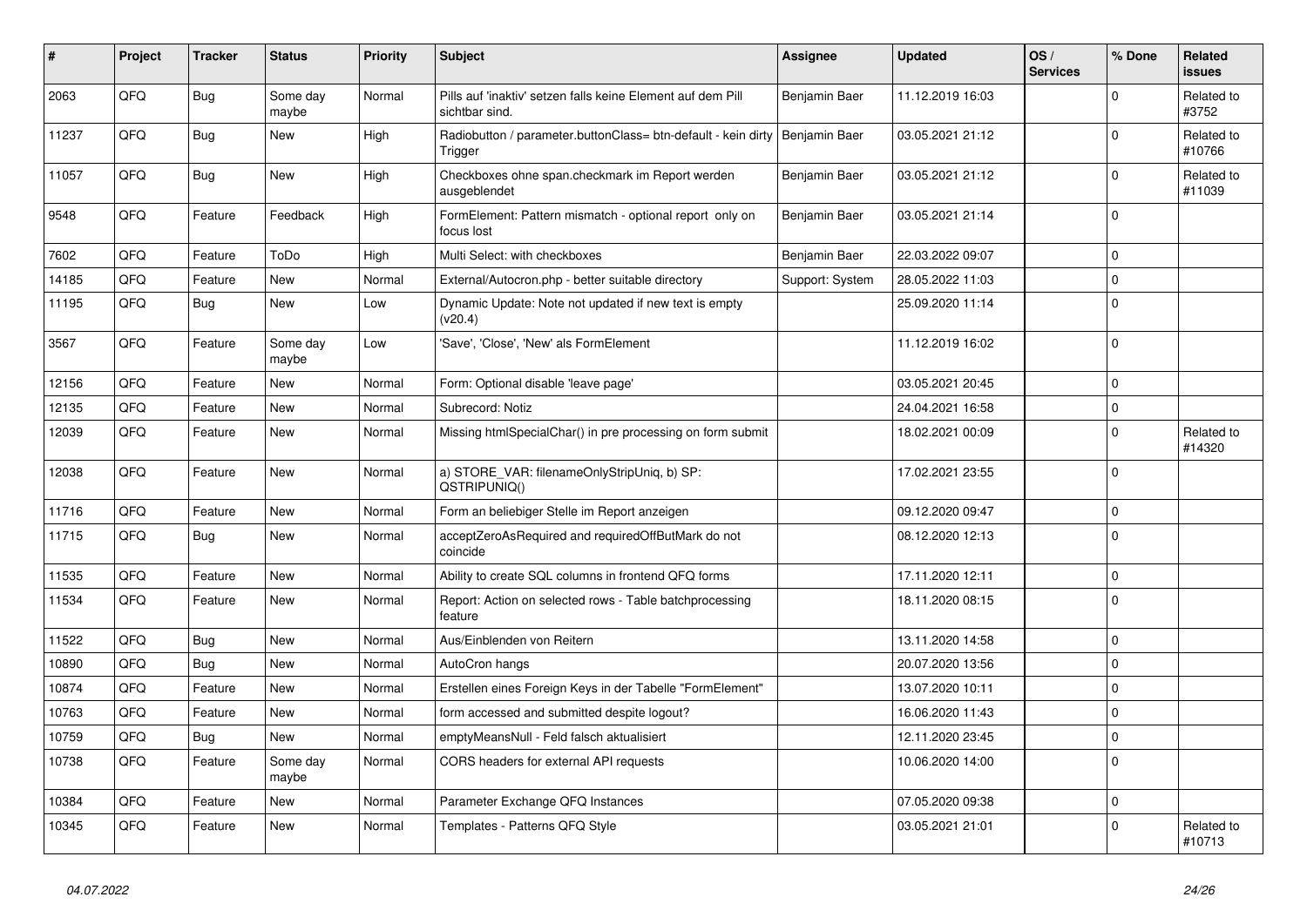| #     | Project | <b>Tracker</b> | <b>Status</b>     | <b>Priority</b> | <b>Subject</b>                                                                       | <b>Assignee</b> | <b>Updated</b>   | OS/<br><b>Services</b> | % Done      | Related<br><b>issues</b> |
|-------|---------|----------------|-------------------|-----------------|--------------------------------------------------------------------------------------|-----------------|------------------|------------------------|-------------|--------------------------|
| 10324 | QFQ     | <b>Bug</b>     | <b>New</b>        | Normal          | Excel Export mit Template funktioniert nur, wenn Template<br>vor uid kommt           |                 | 30.03.2020 11:20 |                        | $\Omega$    | Related to<br>#10257     |
| 9855  | QFQ     | Bug            | <b>New</b>        | Normal          | <b>Required Check</b>                                                                |                 | 01.02.2020 15:56 |                        | $\mathbf 0$ |                          |
| 9853  | QFQ     | Feature        | <b>New</b>        | Normal          | Check das SQL / QFQ / Mail Logfile geschrieben wird                                  |                 | 09.01.2020 11:15 |                        | $\mathbf 0$ |                          |
| 9126  | QFQ     | <b>Bug</b>     | Some day<br>maybe | Normal          | hidden Form elements are present in page source                                      |                 | 02.01.2021 18:41 |                        | $\mathbf 0$ |                          |
| 9024  | QFQ     | <b>Bug</b>     | Some day<br>maybe | Normal          | QFQ Einarbeitung                                                                     |                 | 01.02.2020 15:56 |                        | $\pmb{0}$   |                          |
| 9020  | QFQ     | Bug            | Some day<br>maybe | Normal          | radio mit buttonClass und dynamicUpdate lassen sich nicht<br>kombinieren             |                 | 11.12.2019 16:01 |                        | $\pmb{0}$   |                          |
| 8056  | QFQ     | Feature        | Some day<br>maybe | Normal          | Termin Organisation (Reservation)                                                    |                 | 01.02.2020 23:19 |                        | $\Omega$    | Related to<br>#8658      |
| 7921  | QFQ     | Feature        | Some day<br>maybe | Normal          | Rest API Export: URL kuerzer machen                                                  |                 | 01.02.2020 23:19 |                        | $\Omega$    |                          |
| 7402  | QFQ     | Bug            | Some day<br>maybe | Normal          | thumbnail cache: outdated picture when permission denied<br>and permission resolved. |                 | 01.02.2020 23:20 |                        | $\mathbf 0$ |                          |
| 7281  | QFQ     | Bug            | Some day<br>maybe | Normal          | Subrecords: on large screen separator line too short                                 |                 | 01.02.2020 23:19 |                        | $\mathbf 0$ |                          |
| 7278  | QFQ     | Feature        | Some day<br>maybe | Normal          | Form: Wert vordefinieren der immer gesetzt wird                                      |                 | 02.05.2021 09:27 |                        | $\mathbf 0$ |                          |
| 7229  | QFQ     | Feature        | Some day<br>maybe | Normal          | New FormElement.type: Button                                                         |                 | 01.02.2021 12:32 |                        | $\mathbf 0$ |                          |
| 7108  | QFQ     | Feature        | Some day<br>maybe | Normal          | QFQ Wrap Elements                                                                    |                 | 11.12.2019 16:01 |                        | $\mathbf 0$ |                          |
| 7106  | QFQ     | Feature        | Some day<br>maybe | Normal          | Beispiel Nummerierung von Rows in Report                                             |                 | 11.12.2019 16:01 |                        | $\pmb{0}$   |                          |
| 7105  | QFQ     | Feature        | Some day<br>maybe | Normal          | Beispiel wie man in einer zweiten Tabelle speichert.                                 |                 | 11.12.2019 16:01 |                        | $\mathbf 0$ |                          |
| 7104  | QFQ     | Feature        | Some day<br>maybe | Normal          | Manual: hint about escaping if '\r' appears in mail body                             |                 | 11.12.2019 16:01 |                        | $\mathbf 0$ |                          |
| 7101  | QFQ     | Bug            | Some day<br>maybe | Normal          | 'form' in SIP and 'report' - breaks                                                  |                 | 01.02.2020 23:20 |                        | $\mathbf 0$ |                          |
| 7100  | QFQ     | Feature        | Some day<br>maybe | Normal          | Download: log access, max downloads, time limit                                      |                 | 01.02.2020 23:19 |                        | $\mathbf 0$ |                          |
| 6992  | QFQ     | Feature        | Some day<br>maybe | Normal          | DB exception: Syntax Highlight                                                       |                 | 11.12.2019 16:01 |                        | $\mathbf 0$ | Related to<br>#5450      |
| 6704  | QFQ     | Feature        | Some day<br>maybe | Normal          | Upload Mode: Bilder in Notizen rechts sollen aktuellen<br>Upload repräsentieren.     |                 | 01.02.2020 23:19 |                        | $\Omega$    | Related to<br>#3264      |